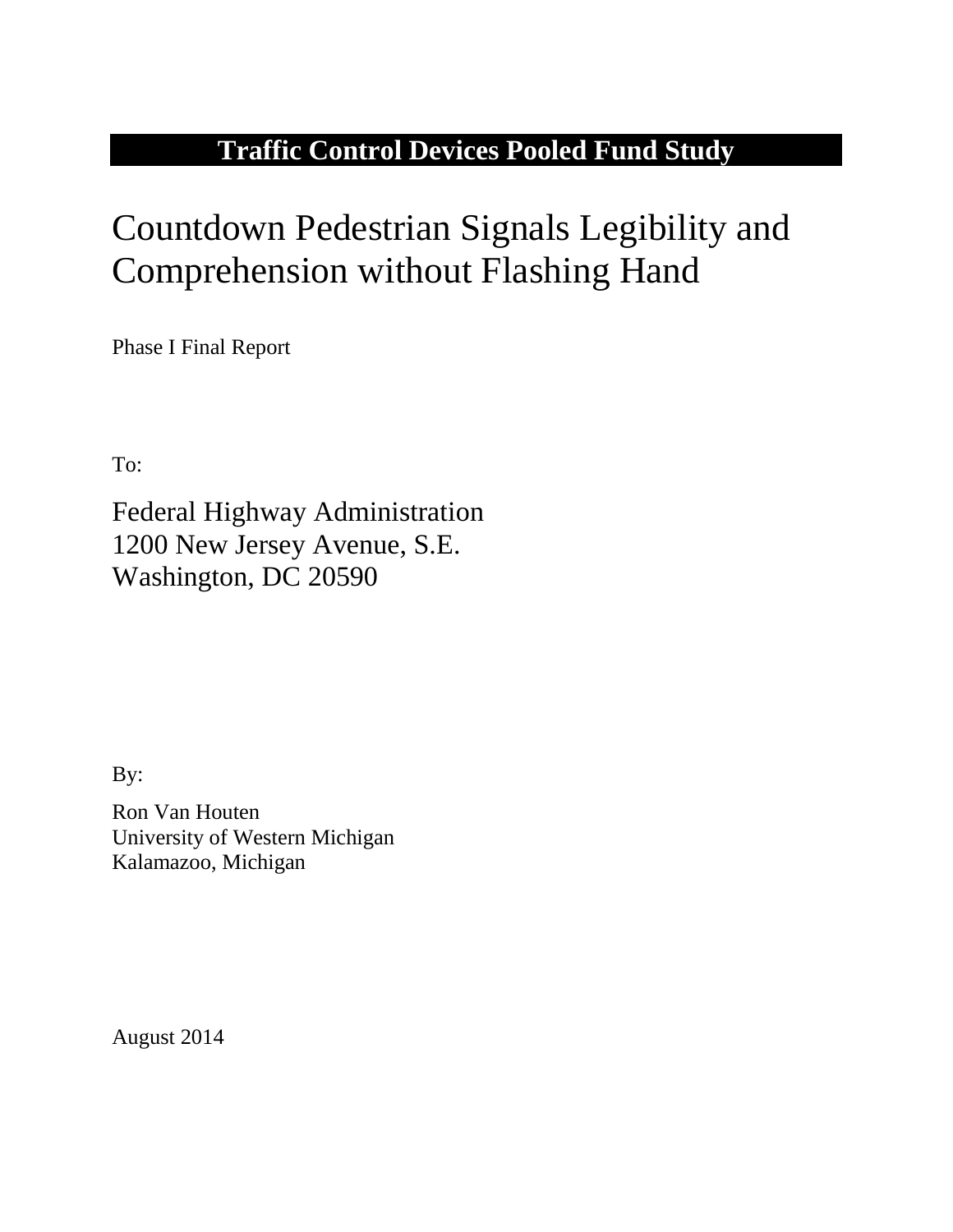#### **Forward**

The objective of the Transportation Pooled Fund Program's Traffic Control Device (TCD) Consortium is to assemble a consortium of regional, State, local entities, appropriate organizations and the FHWA to 1) establish a systematic procedure to select, test, and evaluate approaches to novel TCD concepts as well as incorporation of results into the MUTCD; 2) select novel TCD approaches to test and evaluate; 3) determine methods of evaluation for novel TCD approaches; 4) initiate and monitor projects intended to address evaluation of the novel TCDs; 5) disseminate results; and 6) assist MUTCD incorporation and implementation of results.

This report documents the first phase of an FHWA project to examine the differences in comprehension between the inclusion and elimination of the flashing don't walk (FDW) hand on the pedestrian signal during the countdown phase. The project focused on 1) evaluating pedestrian comprehension of the Countdown Pedestrian Signals (CPS) alone compared to the CPS plus the FDW, 2) examining how well pedestrians are able to determine how much time they need to cross during the pedestrian change interval, and 3) assessing whether or not the removal of the FDW from the pedestrian clearance interval would affect the ability of low-vision pedestrians to discriminate the pedestrian signal phase.

This report is of interest to engineers, planners, and other researchers and practitioners who are concerned with the implementation of effective pedestrian signals. Information on the potential effects of these signal modifications may be of interest to local, regional, and State authorities as they evaluate their existing and planned pedestrian management strategies.

> Monique R. Evans Director, Office of Safety Research and Development

# **Notice**

This document is disseminated under the sponsorship of the U.S. Department of Transportation in the interest of information exchange. The U.S. Government assumes no liability for the use of the information contained in this document.

The U.S. Government does not endorse products or manufacturers. Trademarks or manufacturers' names appear in this report only because they are considered essential to the objective of the document.

# **Quality Assurance Statement**

The Federal Highway Administration (FHWA) provides high-quality information to serve Government, industry, and the public in a manner that promotes public understanding. Standards and policies are used to ensure and maximize the quality, objectivity, utility, and integrity of its information. FHWA periodically reviews quality issues and adjusts its programs and processes to ensure continuous quality improvement.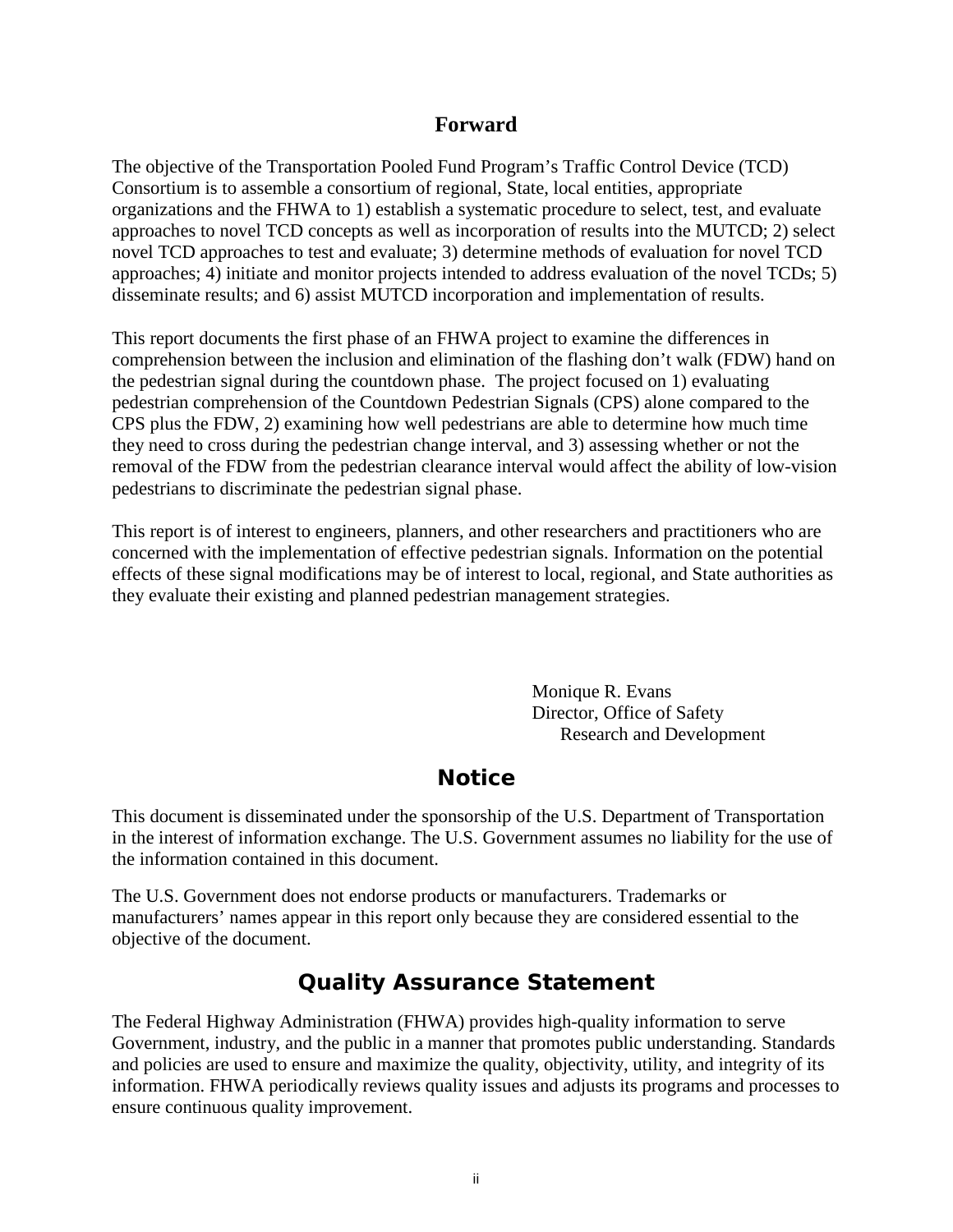## **TECHNICAL REPORT DOCUMENTATION PAGE**

| 1. Report No.                                                                                                                                                          | 2. Government Accession No. | 3. Recipient's Catalog No.                                                                                                    |  |  |
|------------------------------------------------------------------------------------------------------------------------------------------------------------------------|-----------------------------|-------------------------------------------------------------------------------------------------------------------------------|--|--|
| 4. Title and Subtitle<br>Countdown Pedestrian Signals Legibility and Comprehension without Flashing<br>Hand: Phase I Final Report                                      |                             | 5. Report Date<br><b>July 2014</b>                                                                                            |  |  |
|                                                                                                                                                                        |                             | 6. Performing Organization Code                                                                                               |  |  |
| $7.$ Author(s)<br>Ron Van Houten                                                                                                                                       |                             | 8. Performing Organization Report No.                                                                                         |  |  |
| 9. Performing Organization Name and Address<br>Western Michigan University<br><b>Psychology Department</b><br>3700 Wood Hall<br>Kalamazoo, MI 49008-5439               |                             | 10. Work Unit No.<br>11. Contract or Grant No.<br>DTF61-08-D-00032-T-13010                                                    |  |  |
| 12. Sponsoring Agency Name and Address<br>Office of Safety Research and Development<br>Federal Highway Administration<br>6300 Georgetown Pike<br>McLean, VA 22101-2296 |                             | 13. Type of Report and Period Covered<br>Phase I Final Report, July 2013 – July 2014<br>14. Sponsoring Agency Code<br>HRDS-30 |  |  |

15. Supplementary Notes: This study was conducted as part of the FHWA Traffic Control Devices Pooled Fund Study. Jim Shurbutt is the Technical Manager of the FHWA TCD Pooled Fund Study.

#### 16. Abstract

The purpose of this study was to examine the comprehension of the countdown pedestrian signal with and without the flashing Don't WALK (FDW) indication, and the effect of removing the FDW on pedestrians with low vision. Three studies were conducted. The results of the first study indicated that pedestrians were more likely to consider crossing if they judged they had enough time with the CPS alone than with the CPS plus the FDW and that this effect held for male and female participants, and across young adult, adult, and senior age categories. The results of the second study found participants had little difficult judging the time required for distances of approximately 12 m, 18 m, and 24 m (40 ft, 60 ft, and 80 ft, respectively), and that most pedestrians could discriminate the time without making significant changes in the walking speed. The results of the third study found that pedestrians with low vision often have difficulty discriminating the signal phase with longer crossings, but that the removal of the FDW from the CPS plus FDW display had no negative impact on their decision to cross during the pedestrian clearance phase.

| 17. Key Words                                            |                                                      | 18. Distribution Statement                                                               |                          |           |
|----------------------------------------------------------|------------------------------------------------------|------------------------------------------------------------------------------------------|--------------------------|-----------|
| Pedestrian Safety, Pedestrian Countdown Timers, PCT, Low |                                                      | No restrictions. This document is available to the public through the National Technical |                          |           |
| vision pedestrians, walking speed                        |                                                      | Information Service, Springfield, VA 22161.                                              |                          |           |
| 19. Security Classif. (of this report)<br>Unclassified   | 20. Security Classif. (of this page)<br>Unclassified |                                                                                          | $\vert$ 21. No. of Pages | 22. Price |

Form DOT F 1700.7 (8-72) Reproduction of completed page authorized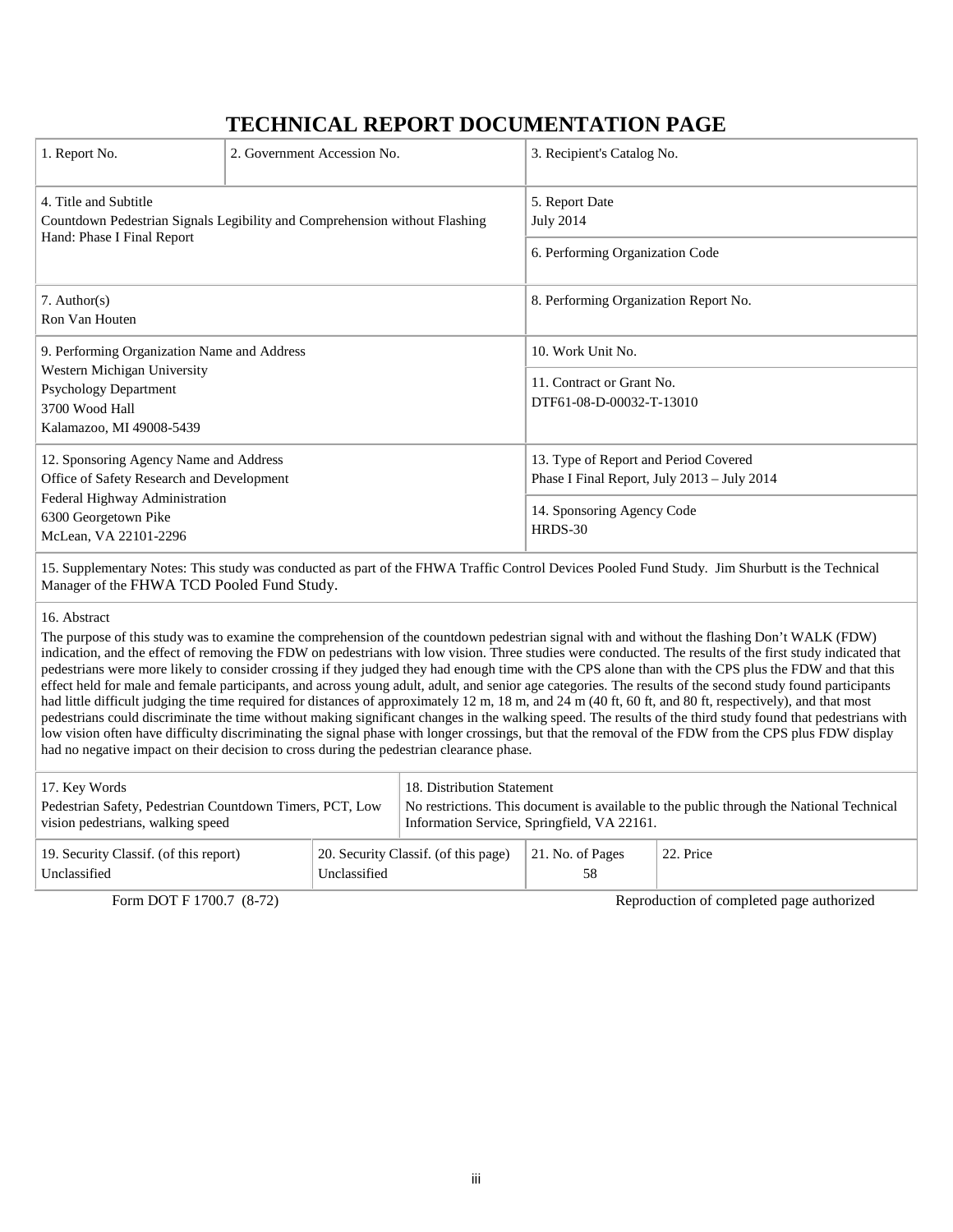|                       |                              | SI* (MODERN METRIC) CONVERSION FACTORS                             |                             |                                  |
|-----------------------|------------------------------|--------------------------------------------------------------------|-----------------------------|----------------------------------|
|                       |                              | <b>APPROXIMATE CONVERSIONS TO SI UNITS</b>                         |                             |                                  |
| <b>Symbol</b>         | <b>When You Know</b>         | <b>Multiply By</b>                                                 | <b>To Find</b>              | <b>Symbol</b>                    |
|                       |                              | <b>LENGTH</b>                                                      |                             |                                  |
| in                    | inches                       | 25.4                                                               | millimeters                 | mm                               |
| ft                    | feet                         | 0.305                                                              | meters                      | m                                |
| yd                    | yards                        | 0.914                                                              | meters                      | m                                |
| mi                    | miles                        | 1.61                                                               | kilometers                  | km                               |
|                       |                              | <b>AREA</b>                                                        |                             |                                  |
| $in^2$                | square inches                | 645.2                                                              | square millimeters          | $\text{mm}^2$                    |
| $ft^2$                | square feet                  | 0.093                                                              | square meters               | m <sup>2</sup><br>m <sup>2</sup> |
| yd <sup>2</sup><br>ac | square yard<br>acres         | 0.836<br>0.405                                                     | square meters<br>hectares   | ha                               |
| $mi^2$                | square miles                 | 2.59                                                               | square kilometers           | km <sup>2</sup>                  |
|                       |                              | <b>VOLUME</b>                                                      |                             |                                  |
| fl oz                 | fluid ounces                 | 29.57                                                              | milliliters                 | mL                               |
| gal                   | gallons                      | 3.785                                                              | liters                      |                                  |
| $\tilde{t}^3$         | cubic feet                   | 0.028                                                              | cubic meters                | m <sup>3</sup>                   |
| $yd^3$                | cubic yards                  | 0.765                                                              | cubic meters                | m <sup>3</sup>                   |
|                       |                              | NOTE: volumes greater than 1000 L shall be shown in m <sup>3</sup> |                             |                                  |
|                       |                              | <b>MASS</b>                                                        |                             |                                  |
| 0Z                    | ounces                       | 28.35                                                              | grams                       | g                                |
| lb                    | pounds                       | 0.454                                                              | kilograms                   | kg                               |
| т                     | short tons (2000 lb)         | 0.907                                                              | megagrams (or "metric ton") | $Mg$ (or "t")                    |
|                       |                              | <b>TEMPERATURE (exact degrees)</b>                                 |                             |                                  |
| $\mathrm{P}$          | Fahrenheit                   | 5 (F-32)/9                                                         | Celsius                     | $^{\circ}C$                      |
|                       |                              | or (F-32)/1.8                                                      |                             |                                  |
|                       |                              | <b>ILLUMINATION</b>                                                |                             |                                  |
| fc                    | foot-candles                 | 10.76                                                              | lux                         | lχ                               |
| fl                    | foot-Lamberts                | 3.426                                                              | candela/m <sup>2</sup>      | $\text{cd/m}^2$                  |
|                       |                              | <b>FORCE and PRESSURE or STRESS</b>                                |                             |                                  |
|                       |                              |                                                                    |                             |                                  |
| Ibf                   | poundforce                   | 4.45                                                               | newtons                     | N                                |
| lbf/in <sup>2</sup>   | poundforce per square inch   | 6.89                                                               | kilopascals                 | kPa                              |
|                       |                              |                                                                    |                             |                                  |
|                       | <b>When You Know</b>         | <b>APPROXIMATE CONVERSIONS FROM SI UNITS</b>                       | <b>To Find</b>              |                                  |
| <b>Symbol</b>         |                              | <b>Multiply By</b>                                                 |                             | Symbol                           |
|                       |                              | <b>LENGTH</b>                                                      |                             |                                  |
| mm<br>m               | millimeters<br>meters        | 0.039<br>3.28                                                      | inches<br>feet              | in<br>ft                         |
| m                     | meters                       | 1.09                                                               | yards                       | yd                               |
| km                    | kilometers                   | 0.621                                                              | miles                       | mi                               |
|                       |                              | <b>AREA</b>                                                        |                             |                                  |
| mm                    | square millimeters           | 0.0016                                                             | square inches               | $in^2$                           |
| m <sup>2</sup>        | square meters                | 10.764                                                             | square feet                 | $ft^2$                           |
| m <sup>2</sup>        | square meters                | 1.195                                                              | square yards                | $yd^2$                           |
| ha                    | hectares                     | 2.47                                                               | acres                       | ac                               |
| $\mbox{km}^2$         | square kilometers            | 0.386                                                              | square miles                | mi <sup>2</sup>                  |
|                       |                              | <b>VOLUME</b>                                                      |                             |                                  |
| mL                    | milliliters                  | 0.034                                                              | fluid ounces                | fl oz                            |
| L                     | liters                       | 0.264                                                              | gallons                     | gal                              |
| $\rm m^3$             | cubic meters<br>cubic meters | 35.314                                                             | cubic feet                  | $\tilde{t}^3$                    |
| m <sup>3</sup>        |                              | 1.307                                                              | cubic yards                 | $yd^3$                           |
|                       |                              | MASS                                                               |                             |                                  |
| g                     | grams<br>kilograms           | 0.035<br>2.202                                                     | ounces<br>pounds            | 0Z<br>lb                         |
| kg<br>$Mg$ (or "t")   | megagrams (or "metric ton")  | 1.103                                                              | short tons (2000 lb)        | Τ                                |
|                       |                              |                                                                    |                             |                                  |
| $^{\circ}$ C          | Celsius                      | <b>TEMPERATURE</b> (exact degrees)<br>$1.8C + 32$                  | Fahrenheit                  | $\mathrm{P}^{\circ}$             |
|                       |                              | <b>ILLUMINATION</b>                                                |                             |                                  |
| lχ                    | lux                          | 0.0929                                                             | foot-candles                | fc                               |
| $\text{cd/m}^2$       | candela/ $m2$                | 0.2919                                                             | foot-Lamberts               | fl                               |
|                       |                              | <b>FORCE and PRESSURE or STRESS</b>                                |                             |                                  |
| N                     | newtons                      | 0.225                                                              | poundforce                  | Ibf<br>lbf/in <sup>2</sup>       |

\* SI is the symbol for the International System of Units. Appropriate rounding should be made to comply with Section 4 of ASTM E380. (Revised March 2003)  $\cdot$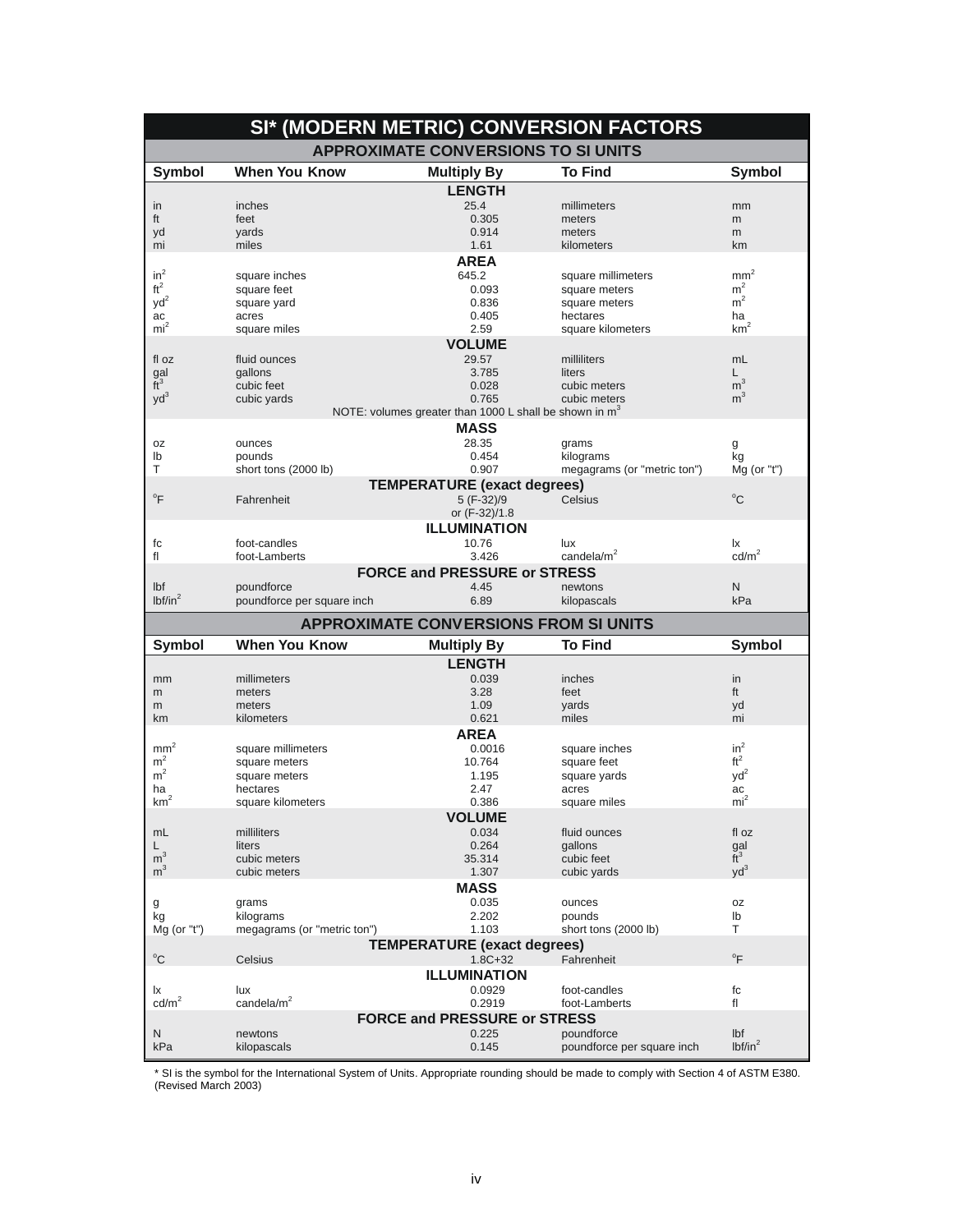# **Table of Contents**

| SIGNAL INFORMATION FROM FHWA TCD POOLED FUND STATES 9        |    |
|--------------------------------------------------------------|----|
|                                                              |    |
|                                                              |    |
|                                                              |    |
| <b>EXPERIMENT 1A: PEDESTRIAN COMPREHENSION OF SIGNALS 11</b> |    |
|                                                              |    |
|                                                              |    |
|                                                              |    |
|                                                              |    |
|                                                              |    |
|                                                              |    |
|                                                              |    |
|                                                              |    |
| EXPERIMENT 1B: TIME REQUIRED TO CROSS AN INTERSECTION 19     |    |
|                                                              |    |
|                                                              |    |
|                                                              |    |
|                                                              |    |
|                                                              |    |
|                                                              |    |
|                                                              |    |
| Discussion                                                   | 22 |
|                                                              | 24 |
|                                                              |    |
|                                                              |    |
|                                                              |    |
|                                                              |    |
|                                                              | 24 |
|                                                              | 25 |
|                                                              |    |
|                                                              |    |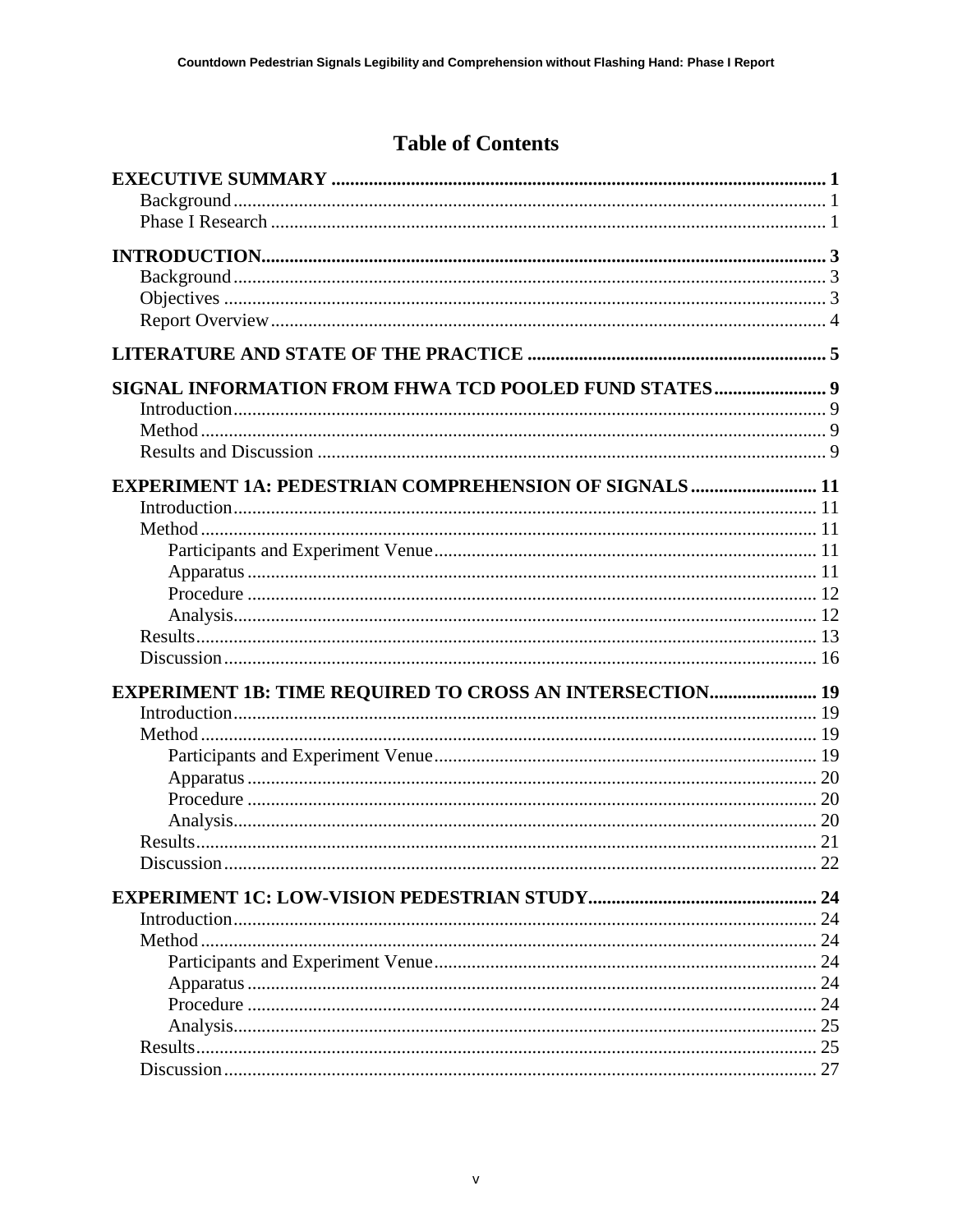| APPENDIX C. INDIVIDUAL RESPONSES FROM EXPERIMENT 1C 41 |  |
|--------------------------------------------------------|--|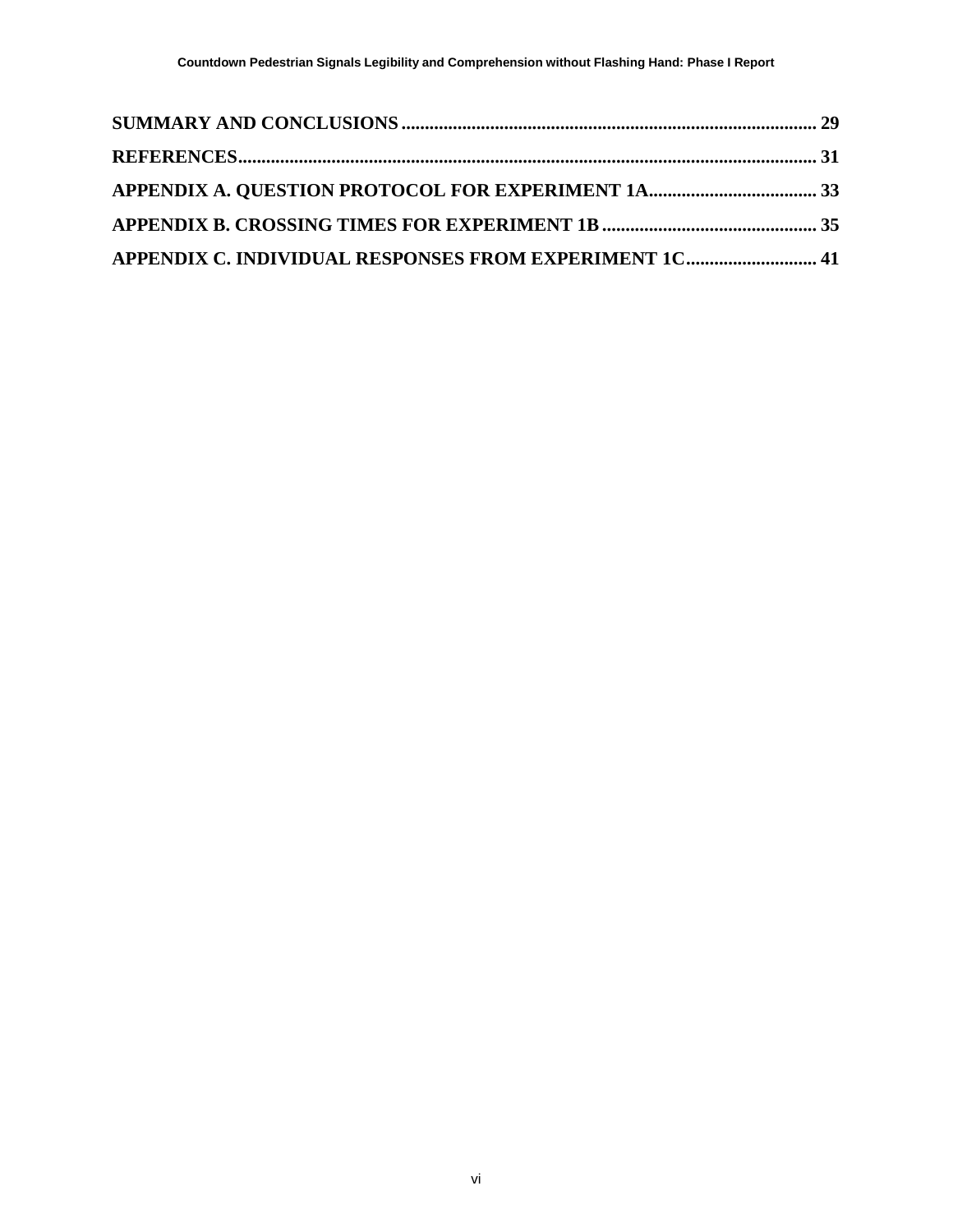# **List of Figures**

| Figure 1. Chart. Percentage of Michigan participant responses to CPS + FDW14          |  |
|---------------------------------------------------------------------------------------|--|
| Figure 2. Chart. Percentage of Michigan participant responses to CPS alone. 15        |  |
| Figure 3. Chart. Percentage of Michigan participant responses to CPS plus FW. 15      |  |
| Figure 4. Chart. Average time remaining on the countdown when participants finished   |  |
|                                                                                       |  |
| Figure 5. Chart. Average walking speed for each segment for each crosswalk length. 22 |  |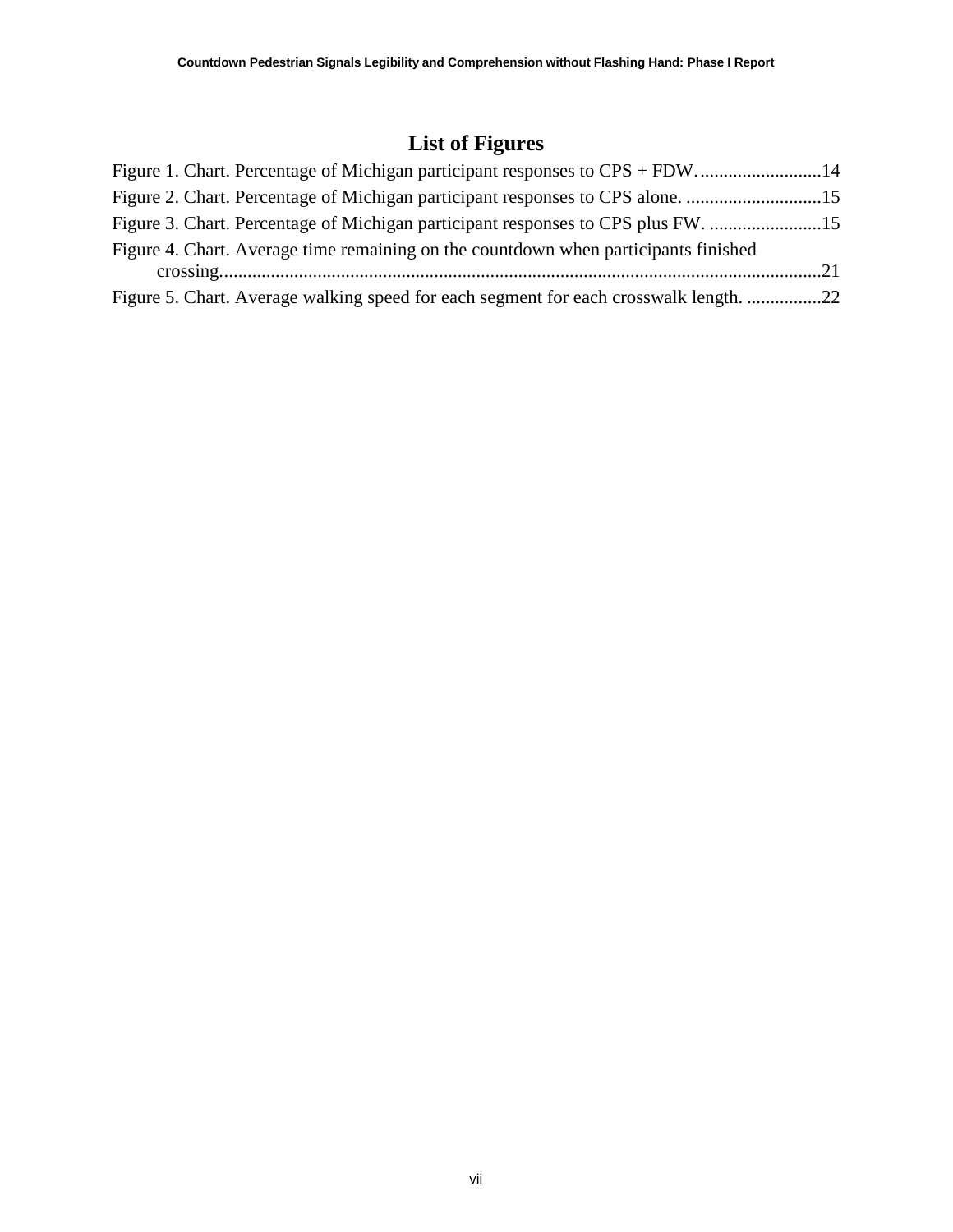# **List of Tables**

| Table 3. Kalamazoo, MI, participant responses by indication, Experiment 1A. 13               |  |
|----------------------------------------------------------------------------------------------|--|
| Table 4. Naples, FL, participant responses by location and indication, Experiment 1A13       |  |
|                                                                                              |  |
|                                                                                              |  |
|                                                                                              |  |
|                                                                                              |  |
| Table 9. Summary results for each tested signal for 12 m (40 ft), Experiment 1C. 26          |  |
| Table 10. Summary results for each tested signal for 30.5 m (100 ft), Experiment 1C. 26      |  |
|                                                                                              |  |
| Table 12. Participant responses to the Walk indication at a 12 m (40 ft) distance41          |  |
| Table 13. Participant responses to the Walk indication at a 30.5 m (100 ft) distance42       |  |
| Table 14. Participant responses to the Don't Walk indication at a 12 m (40 ft) distance43    |  |
| Table 15. Participant responses to the Don't Walk indication at a 30.5 m (100 ft) distance44 |  |
| Table 16. Participant responses to the Don't Walk to Walk transition at a 12 m (40 ft)       |  |
| Table 17. Participant responses to the Don't Walk to Walk transition at a 30.5 m (100 ft)    |  |
| Table 18. Participant responses to the CPS plus FDW at a 12 m (40 ft) distance47             |  |
| Table 19. Participant responses to the CPS plus FDW at a 30.5 m (100 ft) distance48          |  |
| Table 20. Participant responses to the CPS alone at a 12 m (40 ft) distance49                |  |
| Table 21. Participant responses to the CPS alone at a 30.5 m (100 ft) distance50             |  |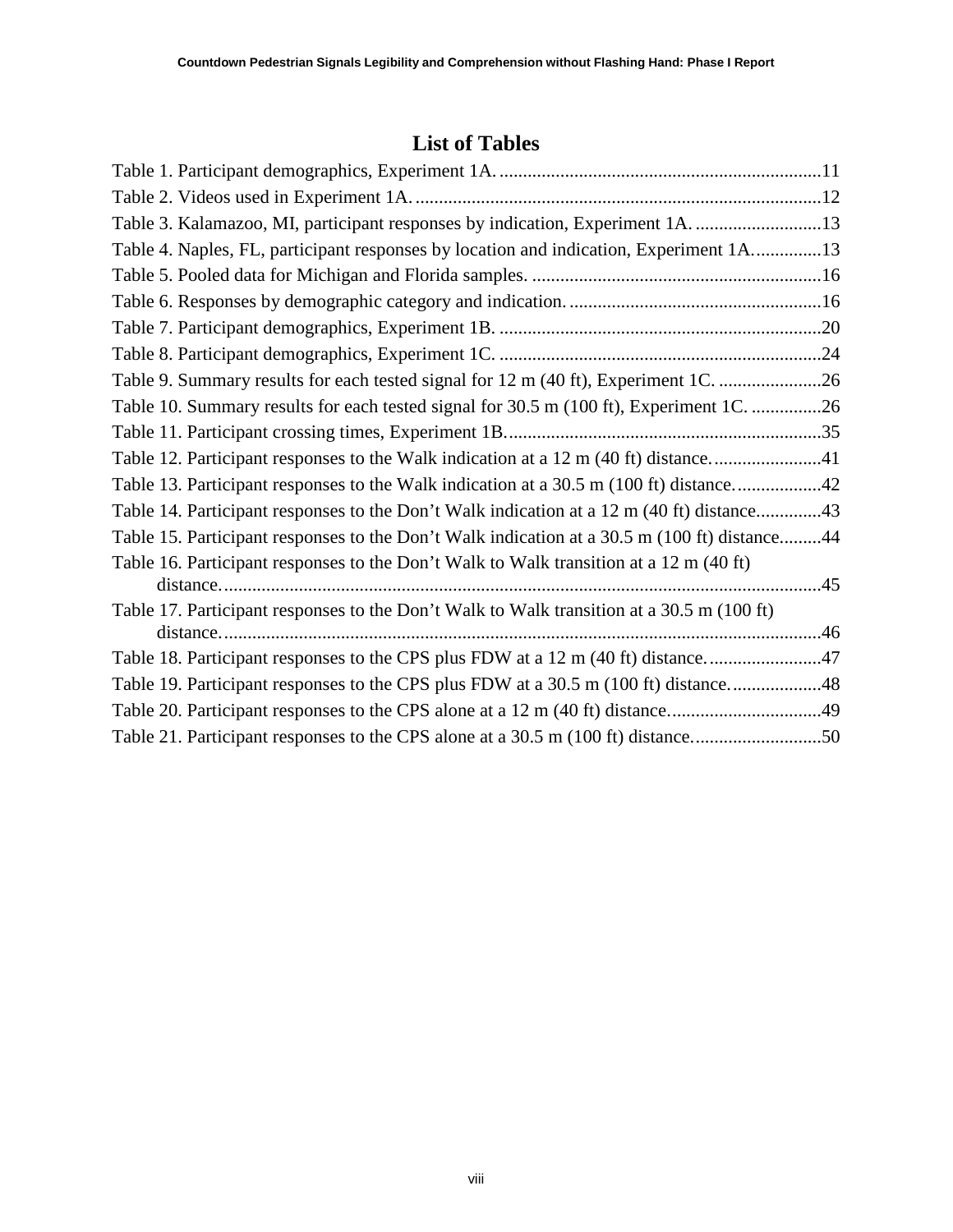# **List of Abbreviations**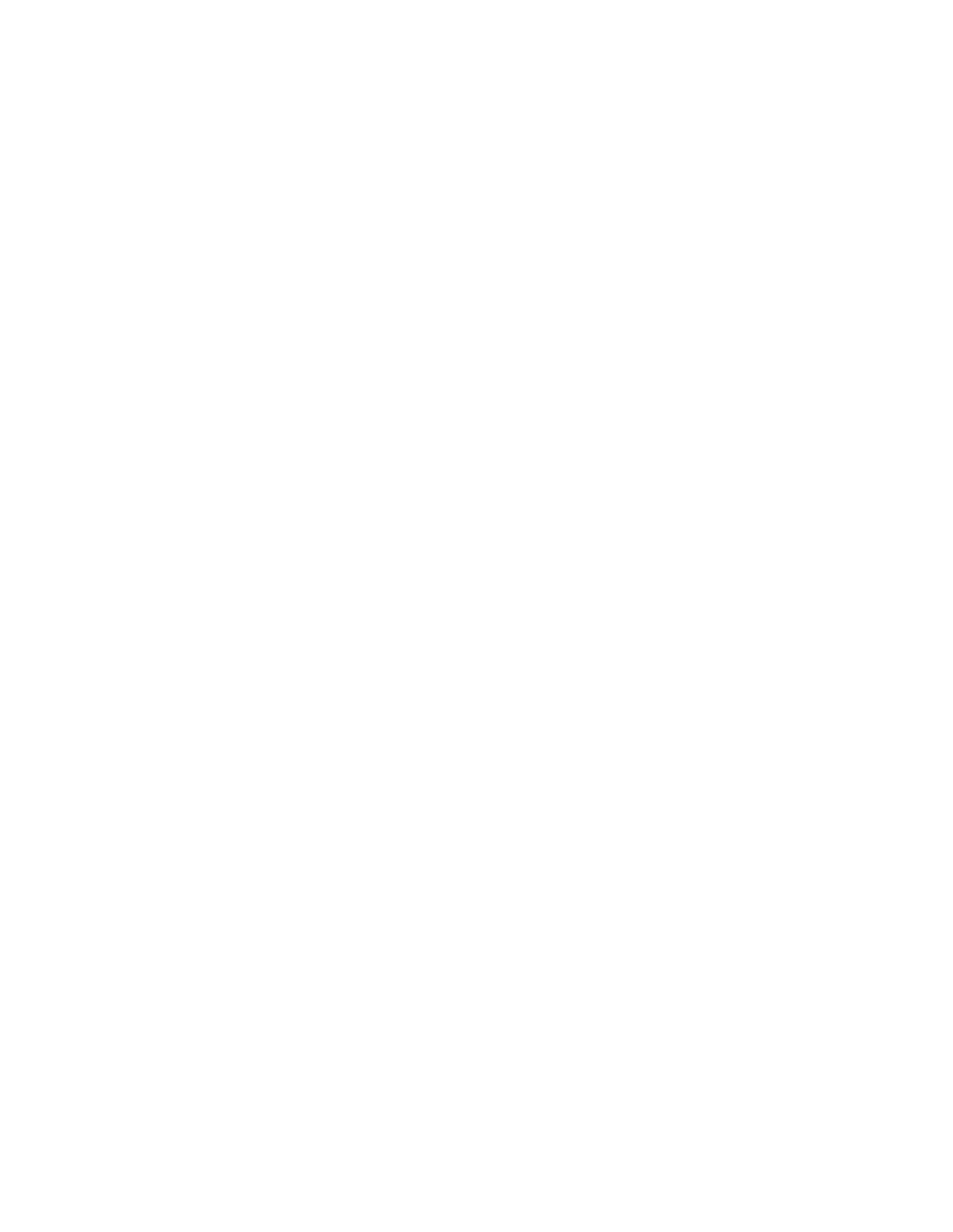#### **EXECUTIVE SUMMARY**

#### <span id="page-10-1"></span><span id="page-10-0"></span>**BACKGROUND**

Countdown Pedestrian Signals (CPS) have been shown to be more intuitive for users in communicating the amount of available crossing time at intersections, which may result in better levels of service for pedestrians at signalized intersections. Survey research has shown that the traditional Flashing Don't Walk (FDW) signal is poorly understood with low levels of comprehension.  $(1,2)$  In contrast, comprehension for CPS tends to be much higher: between 86 percent<sup>(3)</sup> and 100 percent.<sup>(2)</sup>

Field research has also shown that the traditional FDW signal was associated with pedestrians being more likely to start crossing during the (FDW) phase, run out of time while crossing, return to the starting side of the crossing, or even stop in the roadway when the light changed.<sup>(4)</sup> Crash data suggests that when countdown timers are added to existing pedestrian signals, crashes decrease by 25 percent.<sup>(5)</sup> One field study has shown that pedestrians are more likely to judge whether they have time to cross when the CPS is used alone.<sup>(6)</sup> However, little is known about how well pedestrians discriminate how much time they need to cross.

Before the use of countdown timers, the FDW signaled pedestrians not start crossing because there was no way for them to determine if there was adequate time to finish crossing. It was fine to finish crossing, however, if one had already started to cross before the FDW appeared. Because pedestrians cross at different speeds, the timing of the FDW needed to be set at a value that would allow slower pedestrians to safely cross. The addition of the CPS allowed pedestrians to directly determine whether they have time to cross once they arrived at the crosswalk.

Technically, it is a violation of the Uniform Vehicle Code and Model Traffic Ordinance commonly referred to as the  $\text{UVC}^{(7)}$ —to cross when the FDW is present. Work is currently underway to revise the UVC. One option being considered is removing the FDW and replacing it with a statement that pedestrians who start to cross after the start of the countdown must finish crossing before the solid hand appears. However, a change in the Manual on Uniform Traffic Control Devices (MUTCD)<sup>(8)</sup> must precede this change. The recent trend toward calculating crossing time based on slower pedestrians has exacerbated this issue because it traps more pedestrians on the sidewalk who can easily cross successfully in the time allotted during the early portion of the crossing signal.

#### <span id="page-10-2"></span>**PHASE I RESEARCH**

The Traffic Control Devices Pooled Fund Study (TCD PFS) is a continual effort that focuses on addressing human factors and operations issues in a systematic evaluation of novel TCDs. As part of this effort, the FHWA Human Factors Team is evaluating CPSs. The purpose of this Phase I research was to conduct research examining differences in comprehension between the inclusion and elimination of the flashing hand on the pedestrian signal during the countdown phase. This will: 1) provide additional data on the pedestrian comprehension of the CPS alone compared to the CPS plus the FDW, 2) provide information on how well pedestrians are able to discriminate how much time they need to cross during the pedestrian change interval, and 3) provide data on whether the removal of the FDW from the pedestrian clearance interval would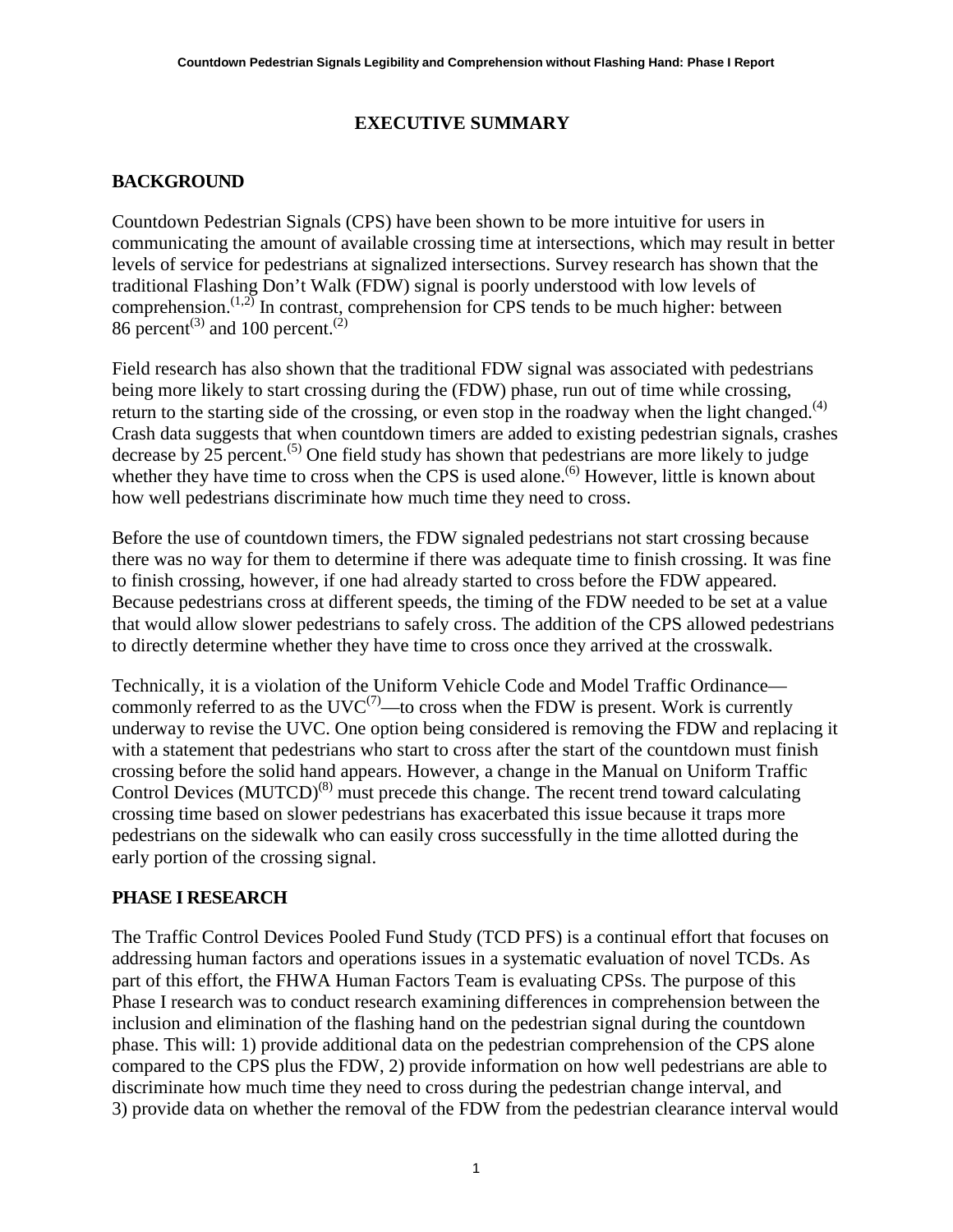affect the ability of low-vision pedestrians to discriminate the pedestrian signal phase and effect their safety.

In Experiment 1A, 300 people were shown a digital video display of the walk symbol, the don't walk symbol, the PCS plus FDW, and the PCS alone on a tablet display. The results indicated that pedestrians were more likely to consider crossing if they judged they had enough time with the CPS alone than with the CPS plus the FDW and that this effect held for male and female participants, and across young adult, adult, and senior age categories.

Experiment 1B examined how well pedestrians could determine how much time they needed to cross. Participants viewed a CPS and were told to start crossing when they felt they had just enough time to cross the street. Participants had little difficult judging the time required for 12 m, 18 m, and 24 m (40 ft, 60 ft, and 80 ft, respectively) crossings. Most pedestrians could discriminate the time without making significant changes in the walking speed. Another interesting finding was that pedestrians walked faster than typical in most studies where they were timed starting at the onset of the walk. This is likely because pedestrians may walk more slowly when they know they have more than enough time to cross.

Experiment 1C examined how well low-vision pedestrians could determine how to respond and when to cross when comparing the CPS alone and the CPS plus FDW for a 12 m (40 ft) and 30.5 m (100 ft) crossing. The results of this experiment showed that low vision pedestrians often have difficulty discriminating the signal phase with longer crossings but that the removal of the FDW from CPS plus FDW display had no negative impact on their decision to cross during the pedestrian clearance phase. At 12 m (40 ft) all participants identified the color and 17 out of 20 identified the shape of the FDW symbol, 16 could identify the countdown and 14 could read all or some of the numbers. Only 6 chose to cross. All 6 participants could identify numbers and based the decision on the numbers identified. For the 30.5 m (100 ft) crossing, 13 out of 20 participants identified the color of the FDW plus CPS while 15 identified the color of the CPS alone, but only one could read the numbers. Only four people said they would cross with the FDW plus CPS display even thought they could not read the numbers. Two of these participants said they could see the countdown was present. One said he would be careful because he did not know how much time he had to cross. Only one person in the CPS alone condition said they would cross and they could see the countdown and based their decision on the time left to cross.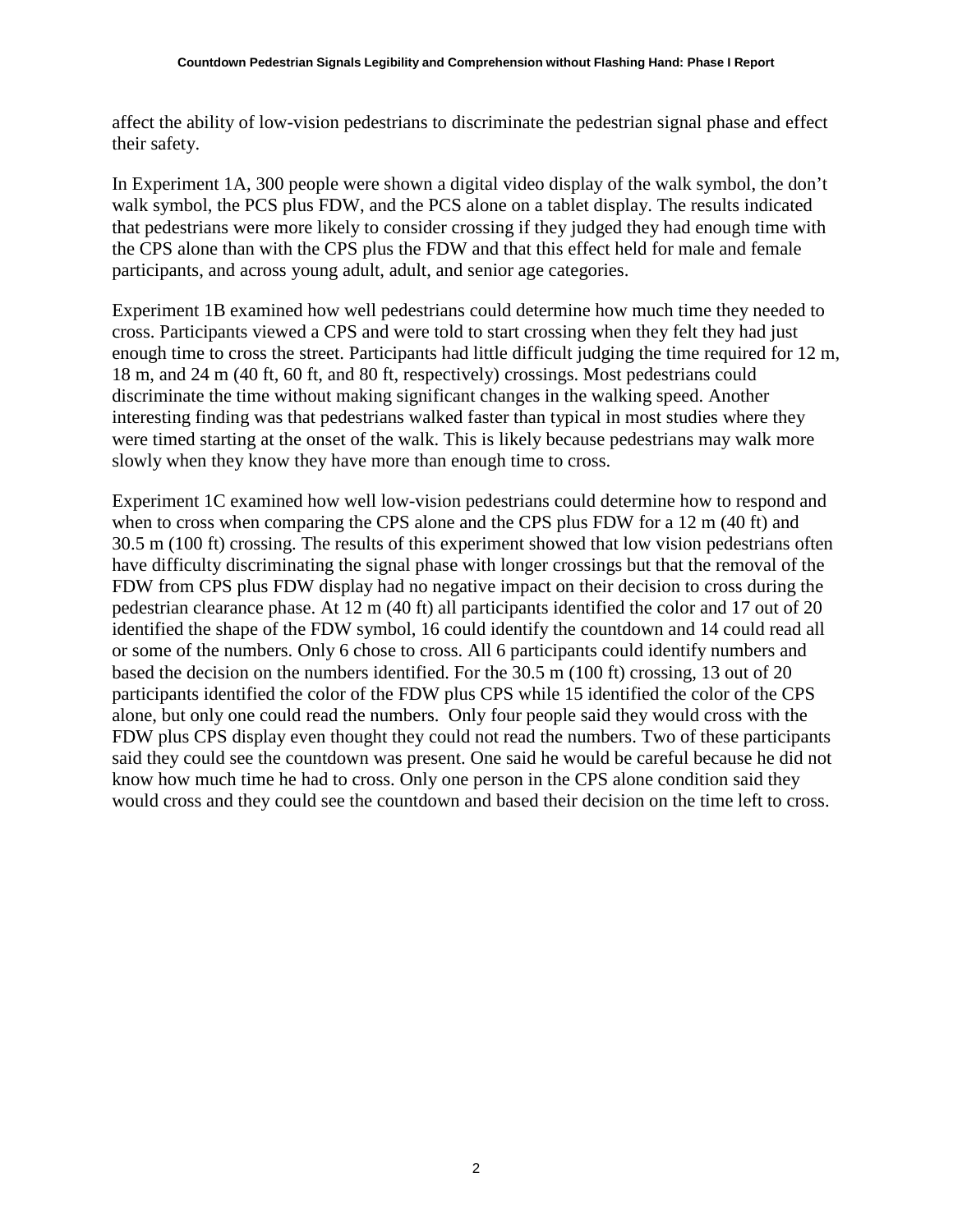#### **INTRODUCTION**

#### <span id="page-12-1"></span><span id="page-12-0"></span>**BACKGROUND**

In an increasingly complex pedestrian environment, where pedestrian signal phases may not be concurrent with vehicular green, use of pedestrian signal indications is necessary. Safe initiation of crossings requires that pedestrians be able to locate, see, and accurately interpret information provided by pedestrian signals. Research indicates that countdown pedestrian signals are widely desired by pedestrians. In general, countdown pedestrian signals are interpreted correctly or more correctly than conventional pedestrian signals, and that they do not adversely affect crossing safety. There is also the possibility that correct interpretation of pedestrian signals having countdown indications could be further increased by a simpler set of displays, i.e. walking person, countdown (without flashing hand), and steady hand indications.

Many questions remain, however, regarding the legibility and interpretability of countdown indications by the full spectrum of persons who make crossing judgments on the basis of visual information. Size and brightness of countdown signals have not been investigated. Human factors research is urgently needed to ensure that pedestrian countdown signal displays will be maximally usable by pedestrians with a full range of vision, and that provision of audible countdown information for blind pedestrians does not have adverse consequences.

There are also questions about how low-vision pedestrians will utilize these displays. Estimates derived from the National Health Interview Survey<sup>(9)</sup> found 21.2 million adult Americans who reported trouble seeing, even when wearing glasses or contact lenses, 15.2 million of whom were over 65 years of age. The required size of pedestrian signals, in relation to crossing distance, may not be adequate to ensure that countdown information is highly legible even to pedestrians who have unimpaired vision.

Technically, it is a violation of the Uniform Vehicle Code and Model Traffic Ordinance commonly referred to as the  $\text{UVC}^{(7)}$ —to cross when the FDW is present. Work is currently underway to revise the UVC. This work proposes to drop the current meaning of FDW and instead state that pedestrians must finish crossing before the solid hand appears. However, a change in the Manual on Uniform Traffic Control Devices<sup>(8)</sup> must precede this change.

The Traffic Control Devices Pooled Fund Study (TCD PFS) is a continual effort that focuses on a systematic evaluation of novel TCDs. These evaluations examine the human factors and operations issues associated with each novel TCD. As part of this effort, the FHWA Human Factors Team is evaluating CPSs. This report summarizes the results of a Phase I evaluation of CPS, examines some of the potential pedestrian comprehension and performance issues associated with these signals, and provides some recommendations for future research.

#### <span id="page-12-2"></span>**OBJECTIVES**

The objectives of this project are to determine both the comprehension of the pedestrian countdown signal (focusing on the inclusion and elimination of the flashing hand during the countdown) as well as the legibility of these signals using the full spectrum of persons who make crossing judgments on the basis of visual information.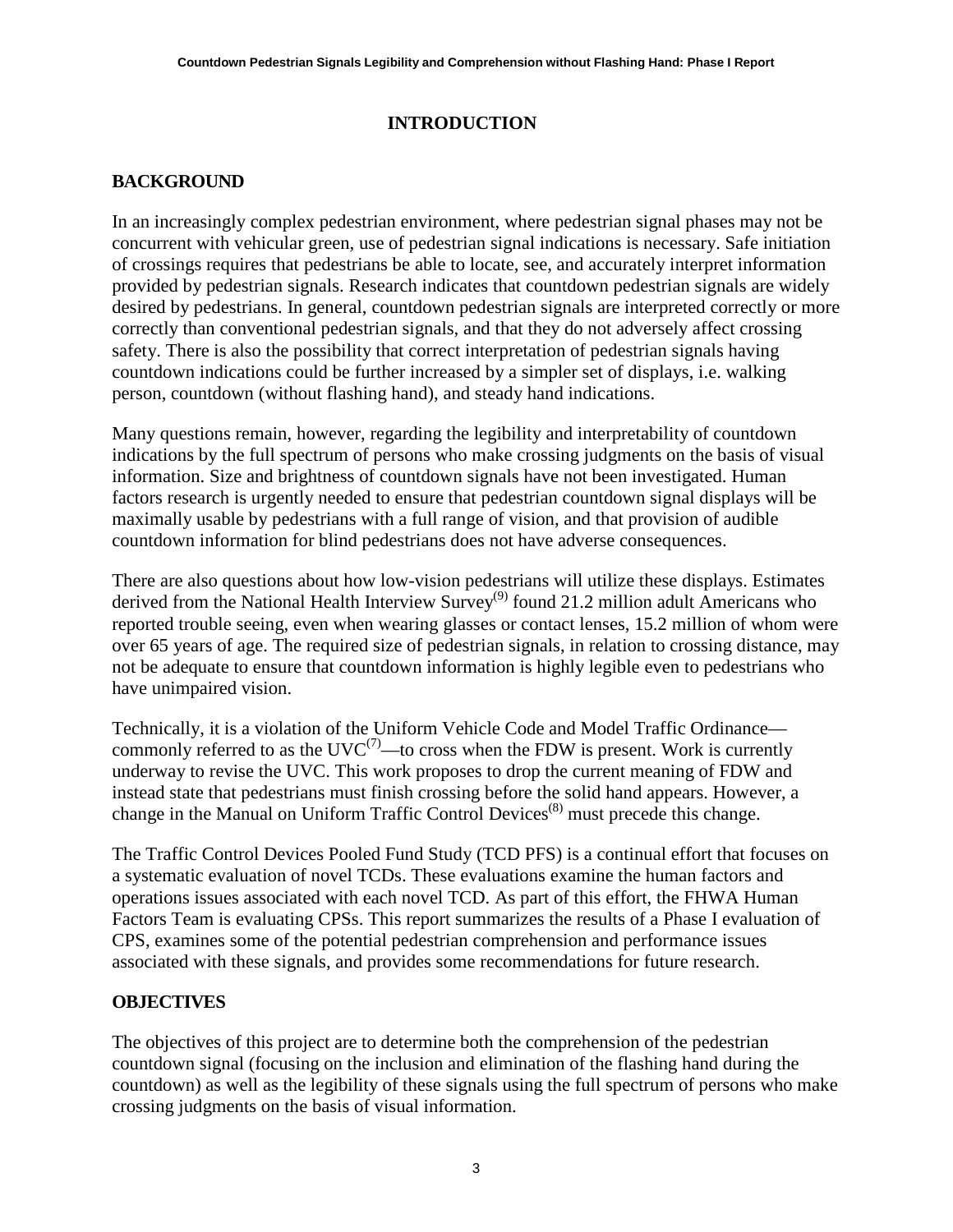The main goals of this study are to test the comprehension of pedestrian countdown signals and understanding how pedestrians respond to various countdown signal scenarios in the field. Within these broader goals, the following specific goals are part of this Phase I effort:

- 1. Identify previous research in the area and determine current state of the practice.
- 2. Conduct a study to focus on differences in understanding between the inclusion and elimination of the flashing hand of the pedestrian signal during the countdown phase.
- 3. Produce a report describing the study results (this Phase I report).

#### <span id="page-13-0"></span>**REPORT OVERVIEW**

This report provides a description of the methods, results, and conclusions from Phase I research. The body of this report contains the following topic sections:

- *Signal Information from FHWA Traffic Control Devices (TCD) Pooled Fund Study States:* Data was collected from members of the FHWA TCD Pooled Fund States to understand what types and sizes of pedestrian heads were in use.
- *Experiment 1A:* An experiment that examined pedestrian comprehension of different pedestrian signals.
- *Experiment 1B:* An experiment that examined pedestrian performance in determining the amount of time required to cross.
- *Experiment 1C:* An experiment that examined low-vision pedestrian comprehension of different pedestrian signals.
- *Conclusions:* Provides an overview of the Phase I research.
- *Appendices:*
	- − Appendix A: Question Protocol for Experiment 1A.
	- − Appendix B: Crossing Times for Experiment 1B.
	- − Appendix C: Individual Responses from Experiment 1C.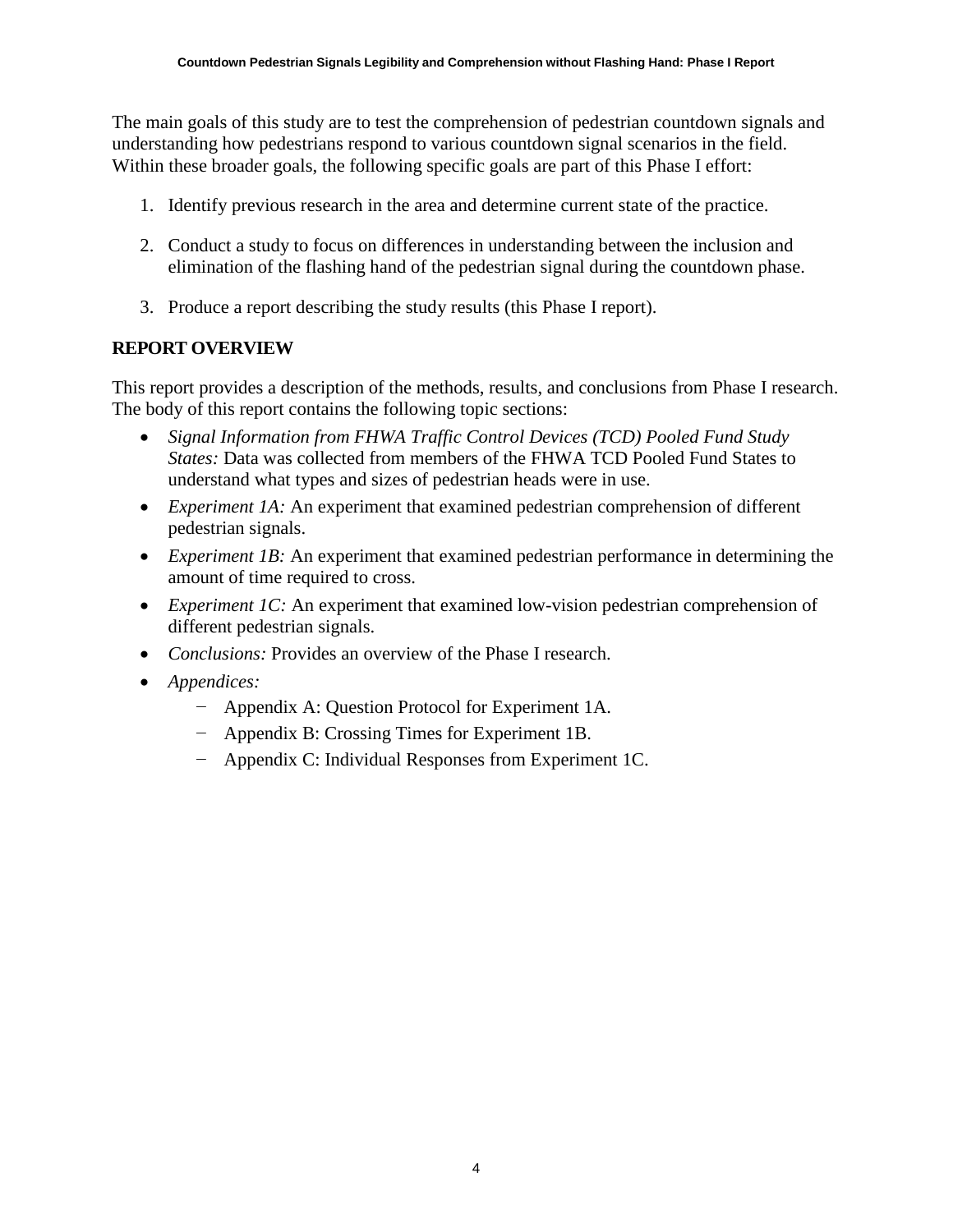#### **LITERATURE AND STATE OF THE PRACTICE**

<span id="page-14-0"></span>Countdown Pedestrian Signals (CPS) display the available crossing time in seconds to complement the conventional Flashing Don't Walk (FDW) phase of pedestrian traffic signal cycle. The Manual on Uniform Traffic Control Devices for Streets and Highways<sup>(8)</sup> provides guidance for the use of the CPS and presents it as the standard signal configuration. Pedestrian countdown signals have been shown to be more intuitive for users in communicating the amount of available crossing time at intersections, which also may result in better levels of service for pedestrians at signalized intersections. The Florida Department of Transportation (FDOT), for example, conducted a study to determine pedestrians' comprehension of the traditional FDW sign versus the CPS. The study showed that the CPS was more intuitive than the traditional flashing FDW display, which contributed to pedestrians making better decisions about when to begin crossing and when to wait for the next walk signal. However, it is a violation of the  $UVC^{(7)}$ to cross when the FDW is present.

When Countdown Pedestrian Signals (CPS) did not exist, the FDW signaled pedestrians not start crossing because there was not a way for them to discriminate whether there was adequate time to finish crossing. It was acceptable for a pedestrian to finish crossing, however, if one had already started to cross during the walk. Because pedestrians cross at different speeds, the timing of the FDW needed to be set at a value that would allow slower pedestrians to safely cross. The addition of the CPS allowed faster pedestrians to directly determine whether they have time to cross once they arrived at the crosswalk.

Survey research has shown that the traditional FDW signal is poorly understood with correct comprehension levels between 31 percent<sup>(2)</sup> and just below 50 percent<sup>(1)</sup> while comprehension for the CPS is between 86 percent<sup>(3)</sup> and 100 percent.<sup>(2)</sup> Field research has also shown that the traditional FDW signal was associated with pedestrians being more likely to start crossing during the FDW phase, run out of time while crossing, return to the starting side of the crossing, or even stop in the roadway when the light changed. $^{(4)}$  The recent trend toward calculating crossing time based on slower pedestrians has exacerbated this issue because it traps more pedestrians on the sidewalk who can easily cross successfully in the time allotted during the early portion of the crossing signal.

One reason why the FDW is poorly understood is that the meaning of flashing prohibitive signals is not standardized. For example, a flashing red traffic signal should be treated as a stop sign. Although most drivers know the meaning of the flashing red light indication at an intersection, this is only from training and experience. It would be unclear what behavior would be appropriate to a flashing a red arrow, a flashing do not enter sign or a flashing no right turn on red signal. A yellow walk indication would have been more intuitive based on the meaning of a yellow light. Also, as mentioned above, crossing when a FDW is present is a violation of the UVC. This increases the uncertainty associated with crossing and could contribute to the poor understanding of FDW.

A number of additional studies have documented safety advantages of countdown signals based on pedestrian behavior.<sup>(10,11)</sup> The Minnesota Department of Transportation (MnDOT) compared the FDW alone and the flashing FDW plus CPS by counting the number of pedestrians who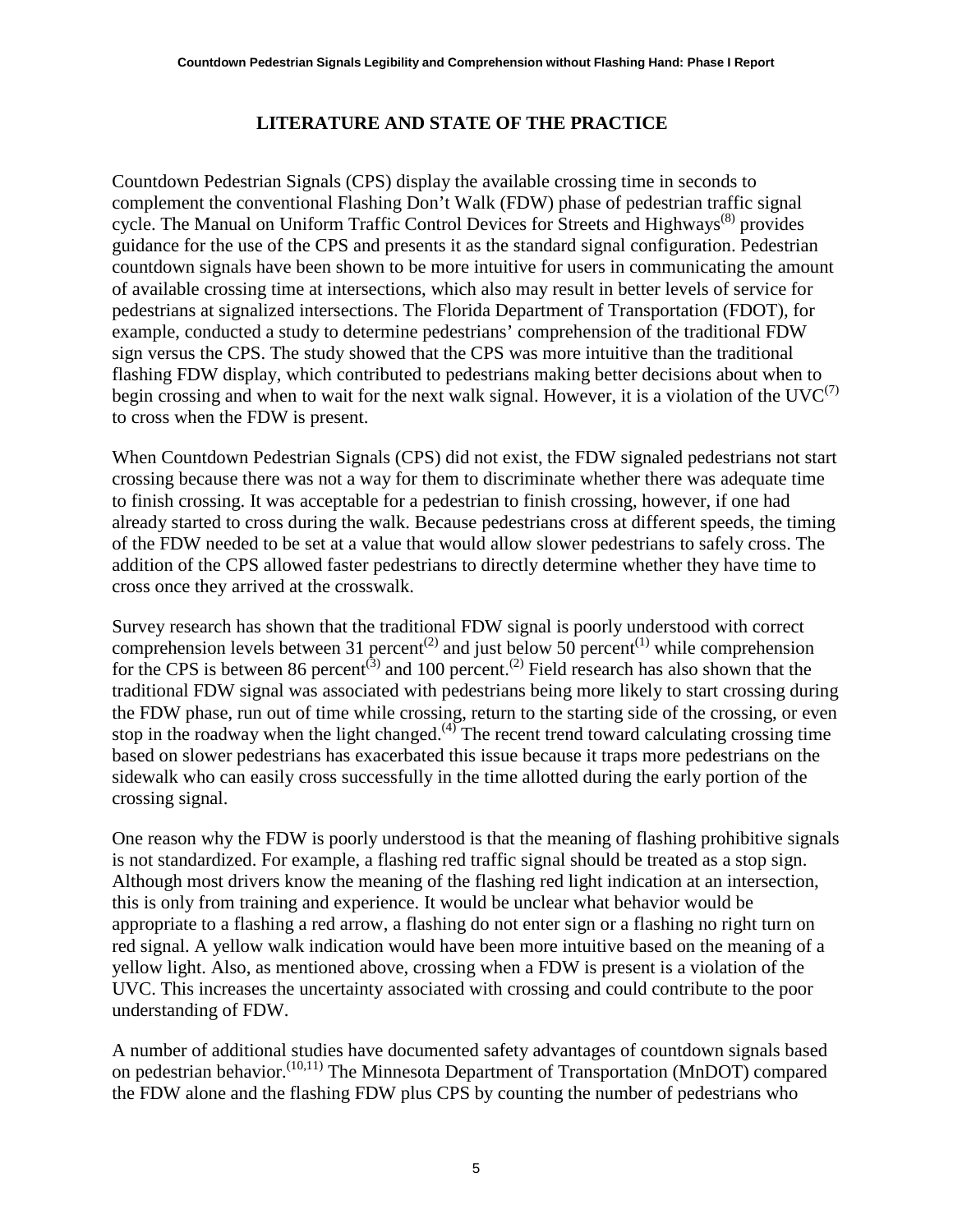successfully crossed an intersection before the FDW phase ended. Their research showed an average 12 percent increase in successful pedestrian crossings with the implementation of  $CPSs$ .<sup> $(12)$ </sup> In addition, pedestrians were less likely to cross near the end of a pedestrian walk phase if it appeared that there was insufficient time. Similarly, pedestrians who were crossing during the FDW phase increased their walking speed in an attempt to finish the crossing within the amount of time shown on the countdown signal.<sup> $(12)$ </sup> A number of other studies have also documented an increase in successful crossings. (13,14)

A summary report of various crash reduction methods and their effectiveness was prepared by the FHWA in 2007; this report included countdown pedestrian signals. The evidence summarized in this report suggests that when countdown timers are added to existing pedestrian signals, crashes decrease by  $\overline{25}$  percent.<sup>(5)</sup> It is often the case that benefits can vary dependent on context and pedestrian and driving culture. Other studies have shown that, relative to traditional FDW signals, the addition of the CPS is associated with reduced crashes.  $(15,16)$  A large study conducted by Van Houten, LaPlante, & Gustafson examined crashes following the installation of pedestrian countdown signals at 362 intersections in the city of Detroit.<sup> $(17)$ </sup> The results of the analysis showed a 70 percent reduction in pedestrian crashes. These signals were installed in phases with control sites. Crash reductions paralleled the installation schedule, and did not occur at control sites.

Logically, the behavioral and safety changes that took place when the countdown signal was added to the FDW walk display must be a consequence of the addition of the countdown signal. These results imply that most pedestrians can see and comprehend the meaning of the CPS. This is further supported by their regulating crossing speeds as a function of the time remaining to cross. $(4)$ 

One study funded by FHWA focused on the issue of whether it would be desirable to delete the FDW display from the pedestrian change interval.<sup>(6)</sup> These researchers directly compared the CPS alone and the CPS with the FDW. The authors pointed out the poor comprehension of the FDW and that the legal meaning of the FDW is relatively poor. It was speculated that removing the FDW from the CPS might "actually improve pedestrian comprehension and crossing decisions by eliminating the source of confusion."

In the first study, Singer and Lerner investigated pedestrian comprehension of the CPS alone, the CPS with the FDW, and the FDW alone.<sup> $(6)$ </sup> Forty-five participants were shown pictures of the crossing scenarios. Each scenario was presented three times: once with each of the key pedestrian signal configurations. Pedestrians were asked to describe the correct pedestrian crossing behavior for each scenario. The CPS alone produced the fewest errors, the CPS with the FDW performed nearly as well and the FDW alone had the most errors. Participants were most likely to believe that they were permitted to start a crossing during the pedestrian change interval when shown the CPS alone. A second study examined the field application of the CPS alone with the CPS plus the FDW at two sites. They found that pedestrians started crossing later with the CPS alone but there was no increase in the percentage of pedestrian crossing during the steady don't walk phase although those who finished during the SDW tended to finish somewhat later. However these shifts toward later starts and finishes did not necessarily indicate an increase in unsafe behavior because of the presence of the five-second buffer time between the start of the SDW and the release of conflicting traffic and there were no pedestrian/vehicle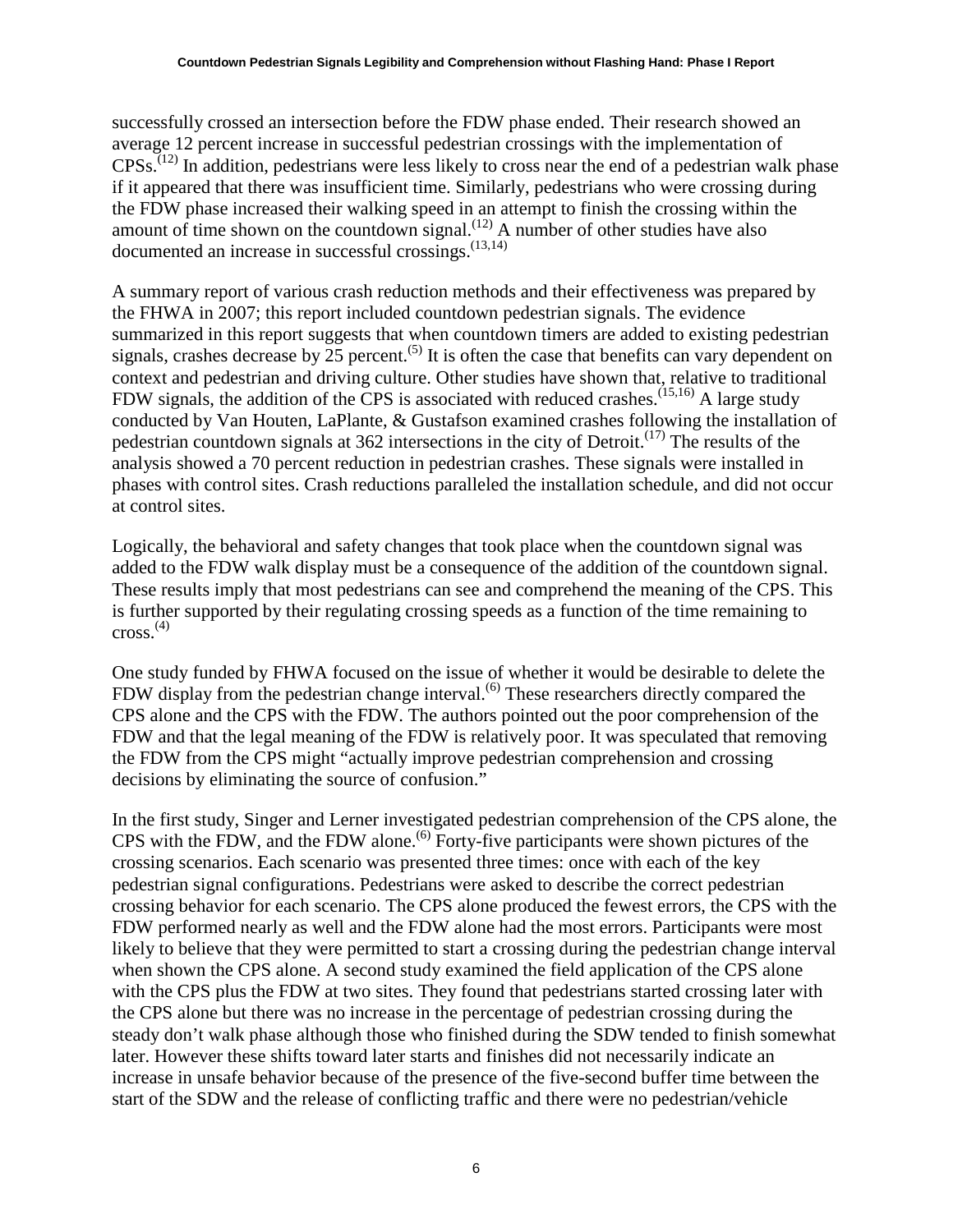conflicts during the CPS alone and the CPS plus FDW display. Singer and Learner also reported a slight but statistically significant decrease in the frequency of pedestrians running in the crossing during the CPS alone condition. There were several limitations to the Singer and Lerner study. First, the curb-to-curb walking distance on both streets was only 12 m (40 ft). Second, the pedestrian change interval was relatively short, 10 and 11 s respectively. Third, no data were collected on the impact of removing the FDW display on low-vision pedestrians.

We could not find data on the recognition distance for the countdown display by low-vision pedestrians. The recent Institute of Traffic Engineers (ITE) performance specification standard recommends only one size (approximately 23 cm, or 9 in.) for the pedestrian countdown display.<sup>(18)</sup> The number of individuals experiencing vision loss and other disabilities is expected to grow in coming decades,  $(19,20,21)$  in tandem with the anticipated increases in the numbers of older persons in society. Desai, Pratt, Lentzer and Robinson<sup> $(22)$ </sup> estimate that 14 percent of persons 70-74 years of age have serious difficulty seeing, even with their glasses, and this increases to 32 percent among persons 85 or older. Unfortunately, there has been limited research in comparing and examining the effectiveness of different size pedestrian signals and countdown signals with partially sighted individuals. Available data then suggest that removing the FDW from the CPS may improve decision-making by allowing pedestrians to focus on relevant information without the presence of ambiguous information.

Two studies have examined recognition distance for pedestrians with low vision.<sup>(23,24)</sup> Williams et al. found that low-vision pedestrians could identify the walk signal at a distance of 33 m (108 ft) with a standard deviation of 12.9 m (42.4 ft) and the steady don't walk (SDW) at a distance of 28.1 m (92.2 ft) with a standard deviation of 12.9 m (42.3 ft).<sup>(23)</sup> Van Houten et al. found that low-vision pedestrians could identify the walk signal at  $18.6$  m  $(61 \text{ ft})$ .<sup>(24)</sup> In both these studies, the man icon and hand icon were 28.4 cm (11.2 in.) high.

In summary, studies show increases in comprehension and crossing success when CPS are added to the FDW indication. A number of studies also report reductions in vehicle pedestrian conflicts and pedestrian crashes. Data also show that the FDW is still not well understood by pedestrians and limited data from one study shows that crossing success is somewhat better when the CPS is used without the FDW. However, little is known about how well pedestrians are able to discriminate how much time they require to cross and no data is available for the recognition distance of the CPS with and without the FDW for low-vision pedestrians.

The purpose of this study is to provide additional data on the possible advantages of using the CPS alone, how well pedestrians are able to discriminate how much time they need to cross during the pedestrian change interval, and the effects the CPS has on the ability of low-vision pedestrians to discriminate the pedestrian signal phase. Previous research on the comprehension of the CPS with and without the FDW, and field comparisons of their relative efficacy, was only completed one part of the country. This study will extend the generality of these findings by replicating it in another region. This study will also increase the generality of these findings by determining how well pedestrians can discriminate the time needed to cross various width roads and examining the impact of removing the FDW would have on people with low vision.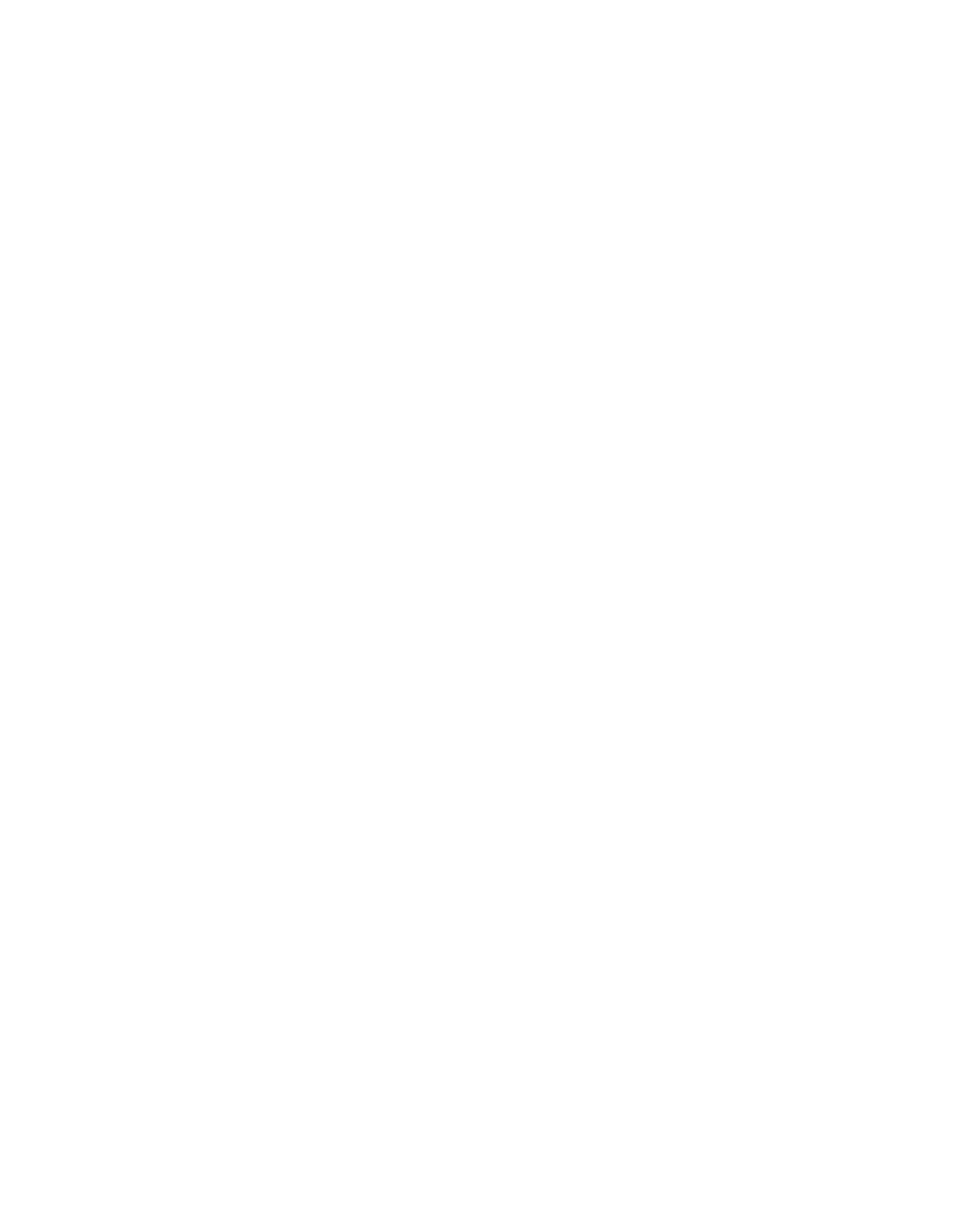#### <span id="page-18-0"></span>**SIGNAL INFORMATION FROM FHWA TCD POOLED FUND STATES**

This section describes data collected from FHWA TCD Pooled Fund states that was conducted in support of Experiments 1A, 1B, and 1C.

#### <span id="page-18-1"></span>**INTRODUCTION**

ITE specifies three sizes for pedestrian signal heads.<sup>(25)</sup> For crosswalk lengths of less than 18.3 m (60 ft), the walking person and upraised hand icons are 15.2 by 8.9 cm (6 by 3.5 in.), and the countdown display 22.9 by 17.8 cm (9 by 7 in.); for crosswalk length of over 18.3 m (60 ft) two dimensions are specified: the walking person and upraised hand icons are to be 22.9 by 13.3 cm (9 by 5.25 in.), or 27.9 by 17.8 cm (11 x 7 in.). In both cases, the countdown display should be 22.9 by 17.8 cm (9 by 7 in.). Each digit in the countdown display in all cases should be 22.9 cm (9 in.) high by 8.23 cm (3.25 in.) wide. The MUTCD specifies that the height of the walking person icon, the upraised hand icon and the numbers in the countdown display should be 22.9 cm (9 in.) in height for crosswalks where the pedestrian enters the crosswalk more than 30.5 m  $(100 \text{ ft.})$  from the pedestrian signal head indications.<sup>(8)</sup> A search of vendors on the approved list of several large states indicates that none produce a standard pedestrian countdown display with digits larger than 22.9 cm (9 in.).

In order to understand how these values are applied at the jurisdictional-level, information was requested from states participating in the FHWA TCD Pooled Fund program. The purpose of this activity was to understand the size of pedestrian heads used for crossing, as well as to gain information on the configuration of the head.

#### <span id="page-18-2"></span>**METHOD**

Information was requested from states participating in the pooled fund research program. This request asked them to identify the state and: 1) provide the size pedestrian heads used for crossings less than and greater than 30.5 m (100 ft) in length, and 2) provide the size of the digits used in countdown timers for crossings with a crossings width of less than or greater than 30.5 m (100 ft) in length.

#### <span id="page-18-3"></span>**RESULTS AND DISCUSSION**

We received feedback from the city of Los Angeles and the following 13 states: Florida, Kansas, Minnesota, Mississippi, Missouri, Nebraska, Nevada, North Carolina, Oregon, Pennsylvania, South Carolina, Texas, and Wisconsin.

Use of the walking person and upraised hand icon displays was common. Thirteen of the fourteen locations (approximately 93 percent) responding that they used the 27.9 by 17.8 cm (11 x 7 in.) walking person and upraised hand icons 40.6 by 45.7 cm (16 by 18 in.) message bearing surface for all crosswalk lengths. Only the state of Nevada used a smaller size 22.9 cm by 13.3 cm (9 in. by 5.25 in.) walking person and upraised hand icons, 30.5 by 30.5 cm (12 by 12 in.) housing for crosswalks less than 30.5 m (100 ft) length.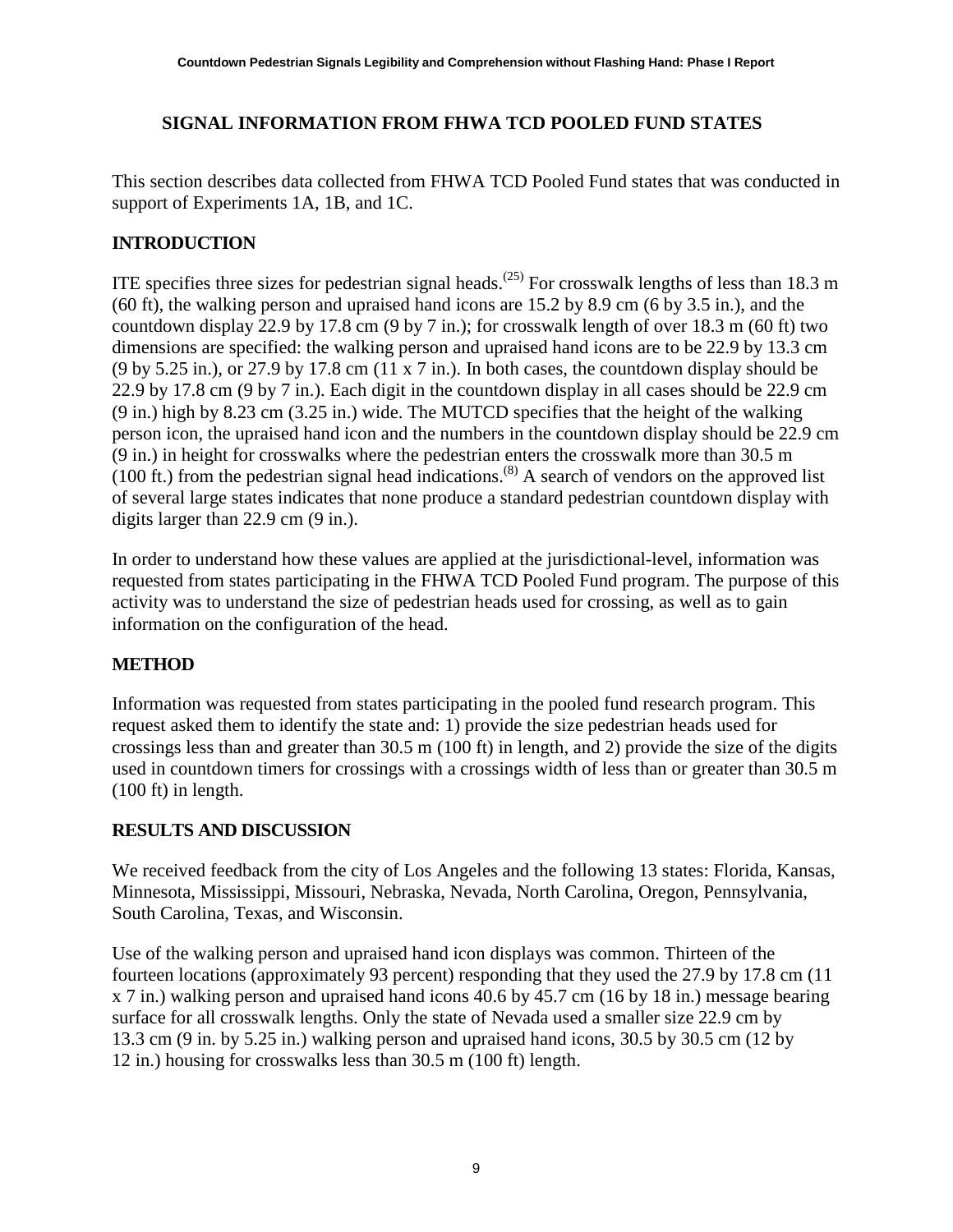Use of the countdown display was also common. Almost all respondents reported using the 22.9 by 17.8 cm (9 by 7 in.) countdown display for crosswalk both under and over 30.5 m (100 ft) in length. The state of Kansas reported using countdown displays with a 15.2 cm (6 in.) height for crosswalks less than 30.5 m (100 ft), and 22.9 cm (9 in.) height for crosswalks of more than 30.5 m (100 ft) in length. The city of Los Angeles specified the 22.9 cm (9 in.) height as a minimum but did not specify any other sizes.

The results of this information-gathering exercise suggest the most commonly used configuration is the 40.6 by 45.7 cm (16 by 18 in.) pedestrian signal head housing with the 22.9 cm (9 in.) countdown digit size for all crosswalk lengths. The community appears to have reached a consensus on size of pedestrian signals, and signal vendors are not offering larger sizes for sale. Based on these results, further research was conducted using the 40.6 by 45.7 cm (16 by 18 in.) pedestrian signal housing with the 22.9 cm (9 in.) countdown displays.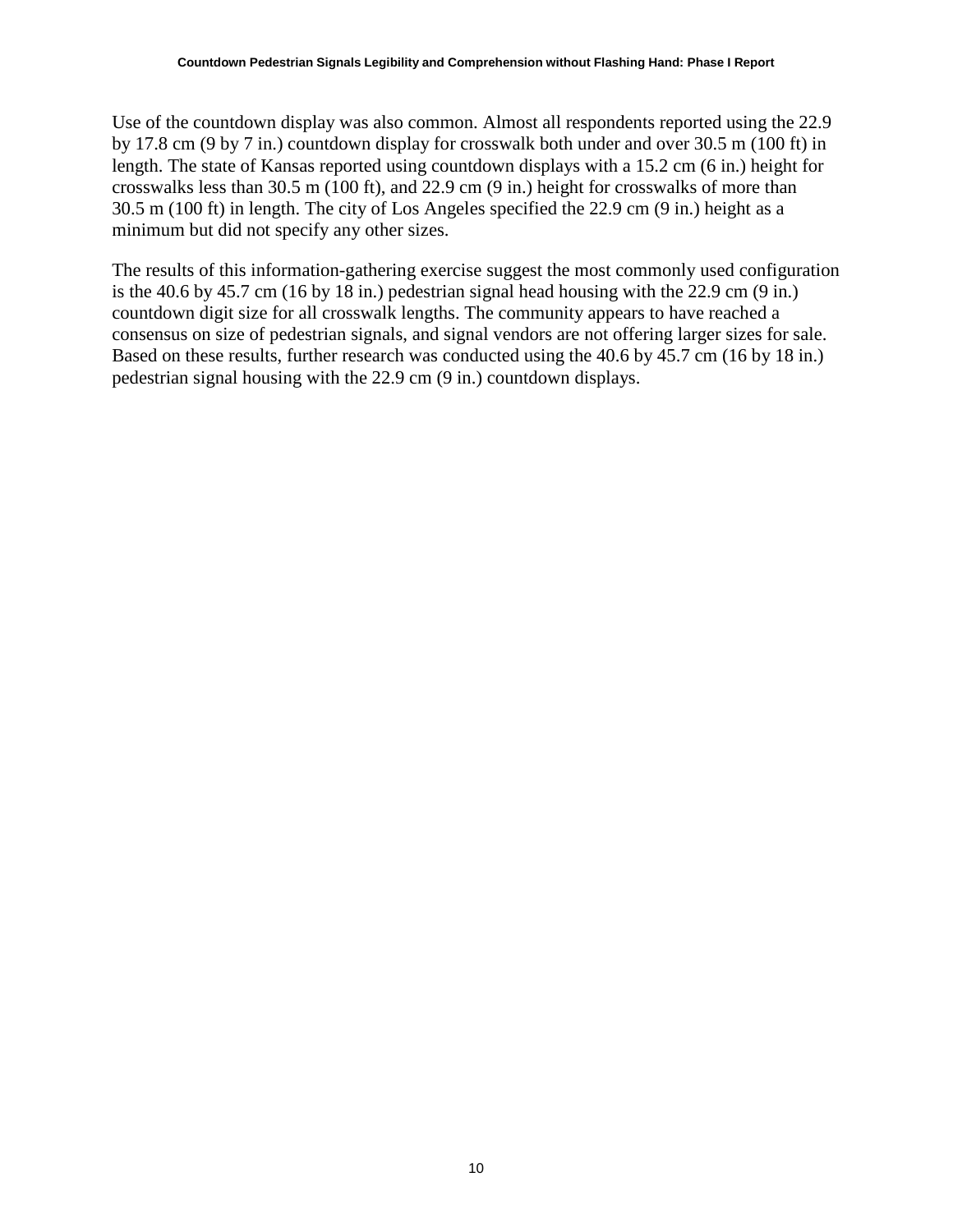#### **EXPERIMENT 1A: PEDESTRIAN COMPREHENSION OF SIGNALS**

<span id="page-20-0"></span>The purpose of this experiment was to examine comprehension of the CPS alone and the CPS with the FDW in order to determine whether the removal of the FDW component would improve clarity.

#### <span id="page-20-1"></span>**INTRODUCTION**

This experiment examined pedestrian comprehension of various pedestrian countdown scenarios, including the inclusion and exclusion of the flashing hand in the countdown phase. The participant sample was drawn from a diverse population of both genders representing different ages in two geographically different locations.

#### <span id="page-20-2"></span>**METHOD**

<span id="page-20-3"></span>The method for Experiment 1A is described, below.

#### **Participants and Experiment Venue**

Participants in this study were 100 adults from the Naples, Florida, metropolitan area, and 200 adults from the Kalamazoo, Michigan, metropolitan area, for a total sample size of 300 adults. Data collection in Naples, Florida, was completed before data collection in Kalamazoo, Michigan, commenced. Testing for this study was conducted between 8:00 AM and 4:30 PM. Potential participants were sampled at mall locations (Naples, FL) or at a downtown location (Kalamazoo, MI). All participants self-reported either corrected or uncorrected visual acuity of 20/40 or better. A summary of participants by location is provided in [Table 1.](#page-20-5)

<span id="page-20-5"></span>

| Location         | n,<br><b>Males</b><br>(a <sub>ll</sub> )<br>ages) | n,<br>Young<br><b>Adult</b><br><b>Males</b> | n,<br><b>Adults</b><br><b>Males</b> | n,<br><b>Seniors</b><br><b>Males</b> | n,<br><b>Females</b><br>(all<br>ages) | n,<br>Young<br><b>Adult</b><br><b>Females</b> | n,<br><b>Adults</b><br><b>Females</b> | n,<br><b>Seniors</b><br><b>Females</b> |
|------------------|---------------------------------------------------|---------------------------------------------|-------------------------------------|--------------------------------------|---------------------------------------|-----------------------------------------------|---------------------------------------|----------------------------------------|
| Kalamazoo,<br>MI | 111                                               | 29                                          | 68                                  | 14                                   | 89                                    | 22                                            | 53                                    | 14                                     |
| Naples, FL       | 53                                                | 10                                          | 37                                  | 6                                    | 47                                    | ⇁                                             | 29                                    | 11                                     |
| Total            | 164                                               | 39                                          | 105                                 | 20                                   | 136                                   | 29                                            | 82                                    | 25                                     |

**Table 1. Participant demographics, Experiment 1A.**

#### <span id="page-20-4"></span>**Apparatus**

A video was produced for each of the following signal configurations and phases: walk, don't walk, FDW plus CPS, CPS alone, and CPS plus flashing walk. Each video was recorded in clear daylight conditions, and had a duration of approximately 10 s. Displays that included the CPS began with the countdown timer displaying 17 s and counted down for 10 s. Videos were displayed to participants on a tablet computer with a 24.6 cm  $(9.7 \text{ in.};$  diagonally-measured) display.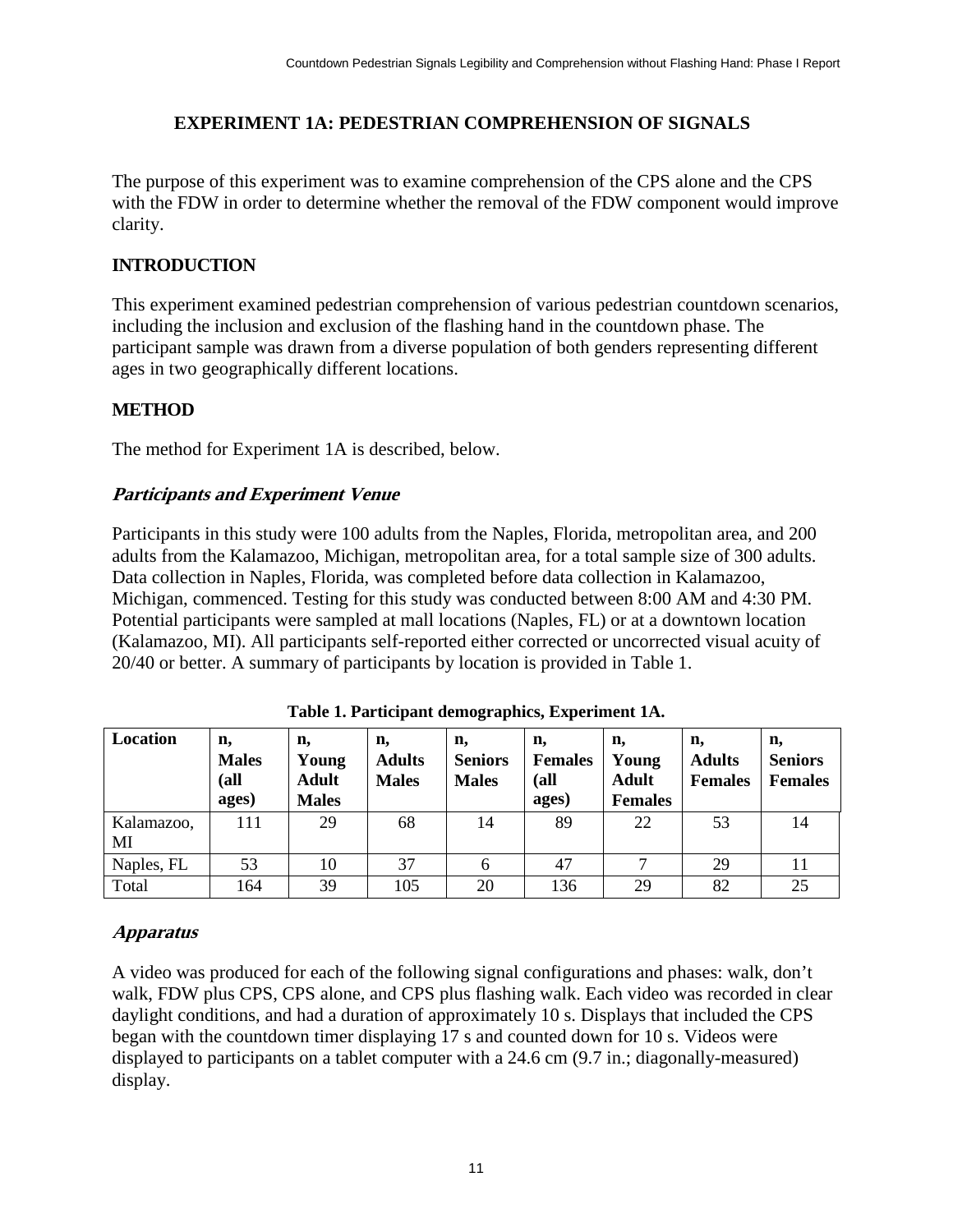Although the Florida data showed clear differences between the CPS alone and CPS plus FDW display, it was hypothesized that the CPS plus a flashing walk display would be the most intuitive option. Therefore, an additional video was included for the later data collection effort in the Michigan location. Michigan participants were shown same videos employed in Florida, with the addition of a video showing the CPS plus FW. The videos used for each location are described in [Table 2.](#page-21-2)

<span id="page-21-2"></span>

| Location      | <b>Videos Used</b>                                     |
|---------------|--------------------------------------------------------|
| Kalamazoo, MI | Walk, don't walk, FDW plus CPS, CPS alone, CPS plus FW |
| Naples, FL    | Walk, don't walk, FDW plus CPS, CPS alone              |

**Table 2. Videos used in Experiment 1A.**

#### <span id="page-21-0"></span>**Procedure**

After providing informed consent, participants were shown each of the videos in a counterbalanced order. Following each video presentation, participants were asked a series of questions (see Appendix A for the question protocol) to determine their beliefs as to the display's meaning, as well as what they should do in response to the display.

For every signal head, people were asked: "Imagine yourself at a crosswalk, about to cross the street, and you see this display. They were then shown the video segment of the relevant video display in a randomized order and asked the following open-ended questions: What does this display mean? And what should you do if you see this display?" Follow-up questions were asked when required to ensure clarity. The decision tree followed in asking these questions is described in Appendix A. Opened ended questions were asked to avoid leading the pedestrians. Follow-up questions were only asked to clarify ambiguous answers.

#### <span id="page-21-1"></span>**Analysis**

Similar to the method used by Singer and Lerner $(6)$ , responses were categorized into decisions of walk, make a decision, or don't walk for each signal configuration. Make a decision represents any response that indicated that they would need to judge how much time they had left to cross the street of various lengths. Participants indicating they would walk (cross the street) considered 17 s as adequate to cross a typical street walking at a speed of 1.5 or 1.8 m/min (5 or 6 ft/min).

For the walking person symbol, correct answers included participants who indicated that they could/would cross, while incorrect answers included participants who indicated that they could/would not cross. For the solid hand display, correct answers included participants who indicated that they could/should not cross, while incorrect answers included participants who indicated that they could/should cross.

For the clearance phase display, responses were coded by responses indicating that there was sufficient time to cross (17 s was displayed on the countdown; coded as "walk") or that the participant would have to decide if there was enough time to cross depending on distance and time remaining (coded as "make a decision").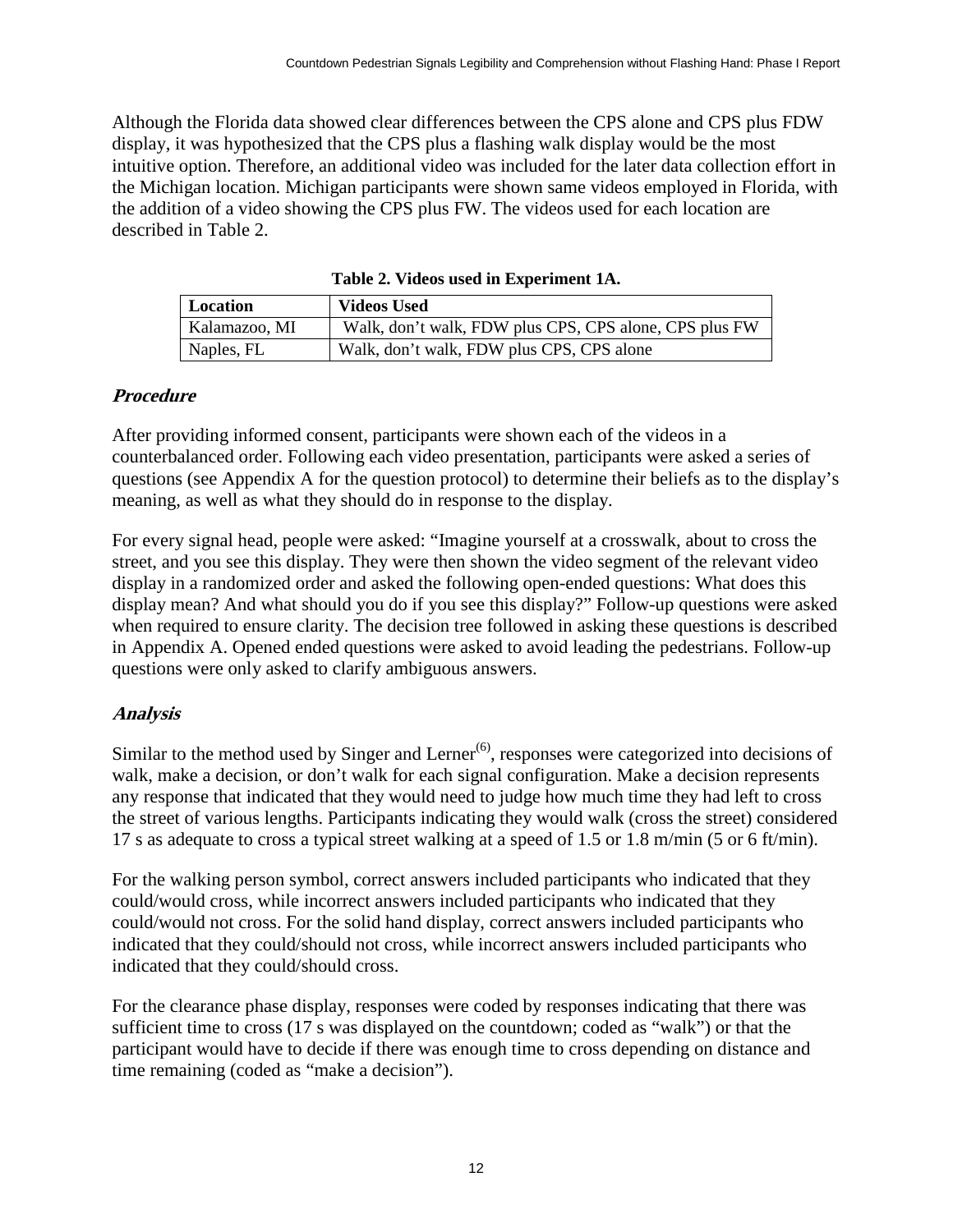Responses that indicated that the person should not cross fell into two categories. One response was that they should not cross or start to cross because the hand was present. The second was they should not cross because the hand was counting down the time to the next walk. These responses were coded as "Don't Walk." Technically, the choice to not start to cross is correct in reference to the Universal Vehicle Code. This definition made sense before the countdown signal was implemented because a pedestrian had no idea how much time was left to cross when the FDW was presented alone. However, after the introduction of CPS it was possible for pedestrians to determine how much time remained to finish a crossing as well as information on how to adjust walking speed if they found there was sufficient time to cross at the original crossing speed.

#### <span id="page-22-0"></span>**RESULTS**

Participant responses, by indication, are presented in [Table 3](#page-22-1) (for Kalamazoo, MI) and [Table 4](#page-22-2) (for Naples, FL). Note that these results illustrate participants' understanding of the signal and does not necessarily represent what they would do. The trends in these data are similar to those obtained in the Singer and Lerner study.<sup>(6)</sup> The present findings suggest that individuals understand that they can cross during the walk interval and should not cross during the don't walk interval when the solid hand is displayed.

| <b>Indication</b> | Walk<br>(Percent) | <b>Make a</b><br><b>Decision</b><br>(Percent) | Don't Walk<br>(Percent) |
|-------------------|-------------------|-----------------------------------------------|-------------------------|
| Walk              | 200 (100)         | 0(0)                                          | 0(0)                    |
| Don't Walk        | 0(0)              | 0(0)                                          | 200 (100)               |
| $CPS + FDW$       | 67(33.5)          | 53 (26.5)                                     | 80(40)                  |
| <b>CPS</b>        | 88 (44)           | 62(31)                                        | 50(25)                  |
| $CPS + FW$        | 133 (66.5)        | 47(23.5)                                      | 20(10)                  |

<span id="page-22-1"></span>**Table 3. Kalamazoo, MI, participant responses by indication, Experiment 1A.**

<span id="page-22-2"></span>

|  |  | Table 4. Naples, FL, participant responses by location and indication, Experiment 1A. |  |  |
|--|--|---------------------------------------------------------------------------------------|--|--|
|--|--|---------------------------------------------------------------------------------------|--|--|

| <b>Indication</b> | Walk<br>(Percent) | <b>Make a</b><br><b>Decision</b><br>(Percent) | Don't Walk<br>(Percent) |  |  |
|-------------------|-------------------|-----------------------------------------------|-------------------------|--|--|
| Walk              | 100 (100)         | 0(0)                                          | 0(0)                    |  |  |
| Don't Walk        | 0(0)              | 1(1)                                          | 99 (99)                 |  |  |
| $CPS + FDW$       | 42 (42)           | 16(16)                                        | 42 (42)                 |  |  |
| CPS               | 61 (61)           | 23(23)                                        | 16 (16)                 |  |  |

In regard to the three clearance intervals (CPS alone,  $CPS + FDW$ , and  $CPS + FW$ ) tested at the Michigan location, more people understood that they should not start to cross during the clearance interval with the FDW present (40 percent vs. 25 percent for the CPS alone, and 10 percent for the CPS plus FW). However more participants understood they could cross or make a decision with a countdown showing a countdown with 17 s. with the CPS alone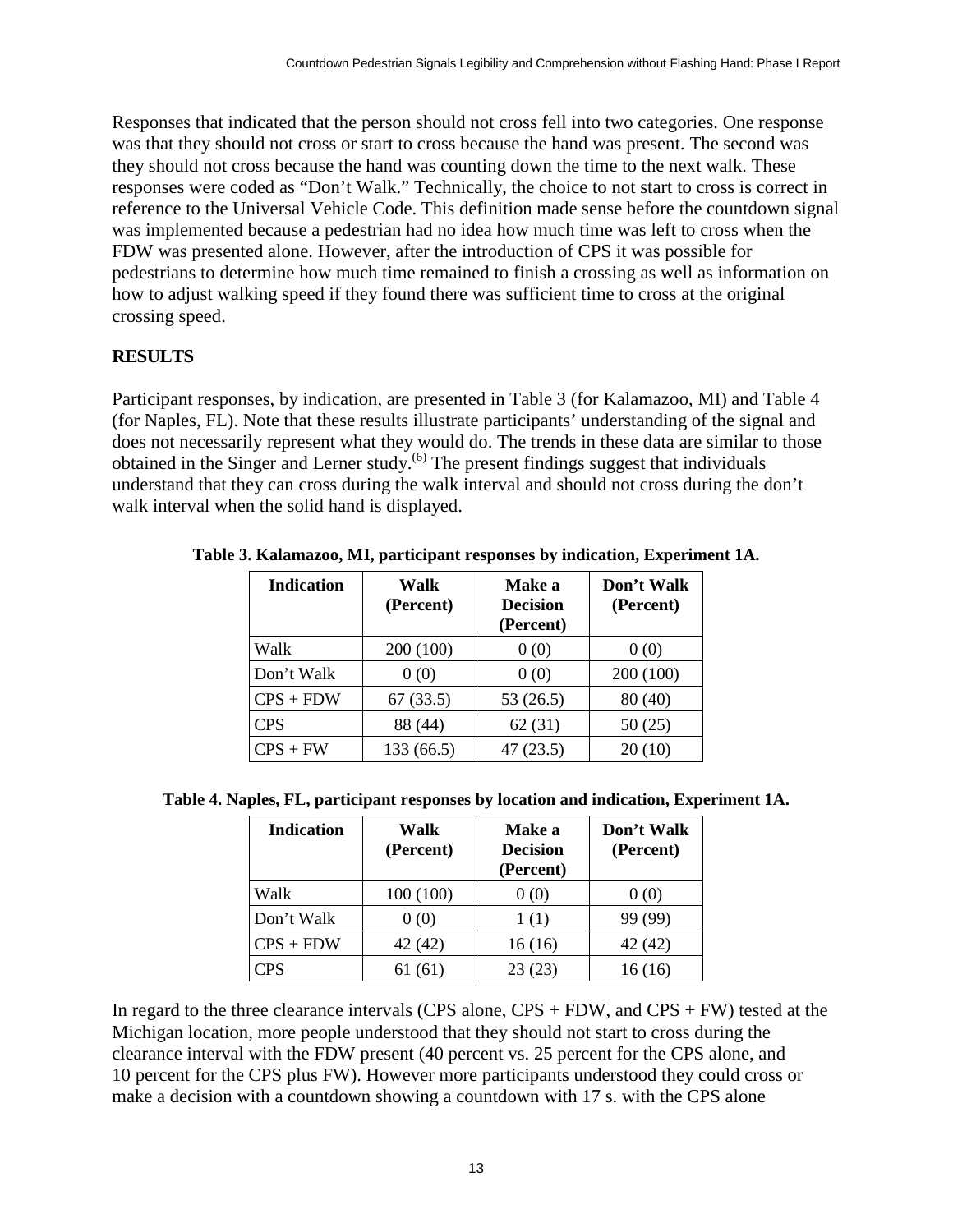(75 percent), and the most participants thought they could cross or make a decision to cross when presented with the CPS plus flashing walk (90 percent).

[Figure 1,](#page-23-0) [Figure 2,](#page-24-0) and [Figure 3](#page-24-1) display the results for Michigan participant responses to the CPS plus the FDW, CPS alone, and the CPS plus flashing walk (FW) displays, respectively. As shown in the figures, the two response categories for a decision to cross were "walk" and "make a decision." The CPS alone has a large effect on pedestrian response to the clearance interval. For the CPS plus FDW only 60 percent thought they could walk or make a decision to begin crossing. However, this increased to 75 percent with the CPS alone and increased further to 90 percent for the CPS plus FW display. This finding indicates a perceived shift in decision making when the countdown timer is present that places less emphasis on signal compliance and more emphasis on pedestrian choice. Also shown in the figures are both types of participant responses to don't walk: "don't walk" and "countdown (CD) displays the time until the walk appears". As shown in these figures, approximately 10 percent of the people erroneously thought the CPS plus FDW and CPS alone were timing the amount of time until the walk indication appeared. This error only occurred in 3 percent of the participants with the CPS and FW display. More participants responded "make a decision" with the CPS alone than with the CPS with FDW, or with CPS with flashing walk.



<span id="page-23-0"></span>**Figure 1. Chart. Percentage of Michigan participant responses to CPS + FDW.**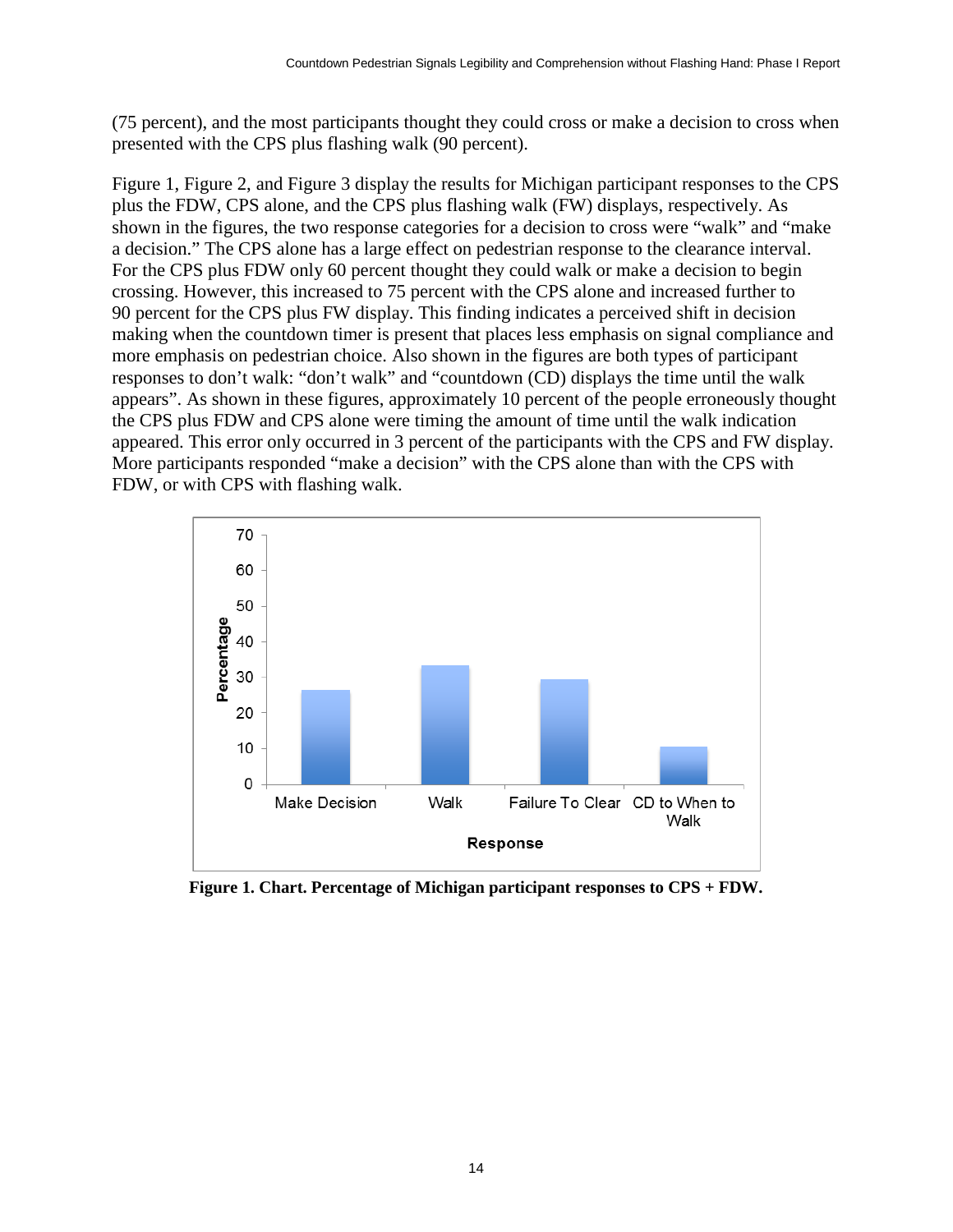

<span id="page-24-0"></span>**Figure 2. Chart. Percentage of Michigan participant responses to CPS alone.**



**Figure 3. Chart. Percentage of Michigan participant responses to CPS plus FW.**

<span id="page-24-1"></span>[Table 5](#page-25-1) shows the pooled data for the Michigan and Florida samples. Those who choose walk or make a decision were pooled and a *z*-score test for dependent groups was used to test for significance. The proportions of the 300 sample who choose to walk or make a decision was 0.78 for the CPS alone and 0.59 for the CPS plus FDW condition. This difference was significant at the  $p = 0.01$  level. These results demonstrate that more people believe they can cross or consider crossing when shown a countdown starting at 17 s when the FDW is absent then when it is present.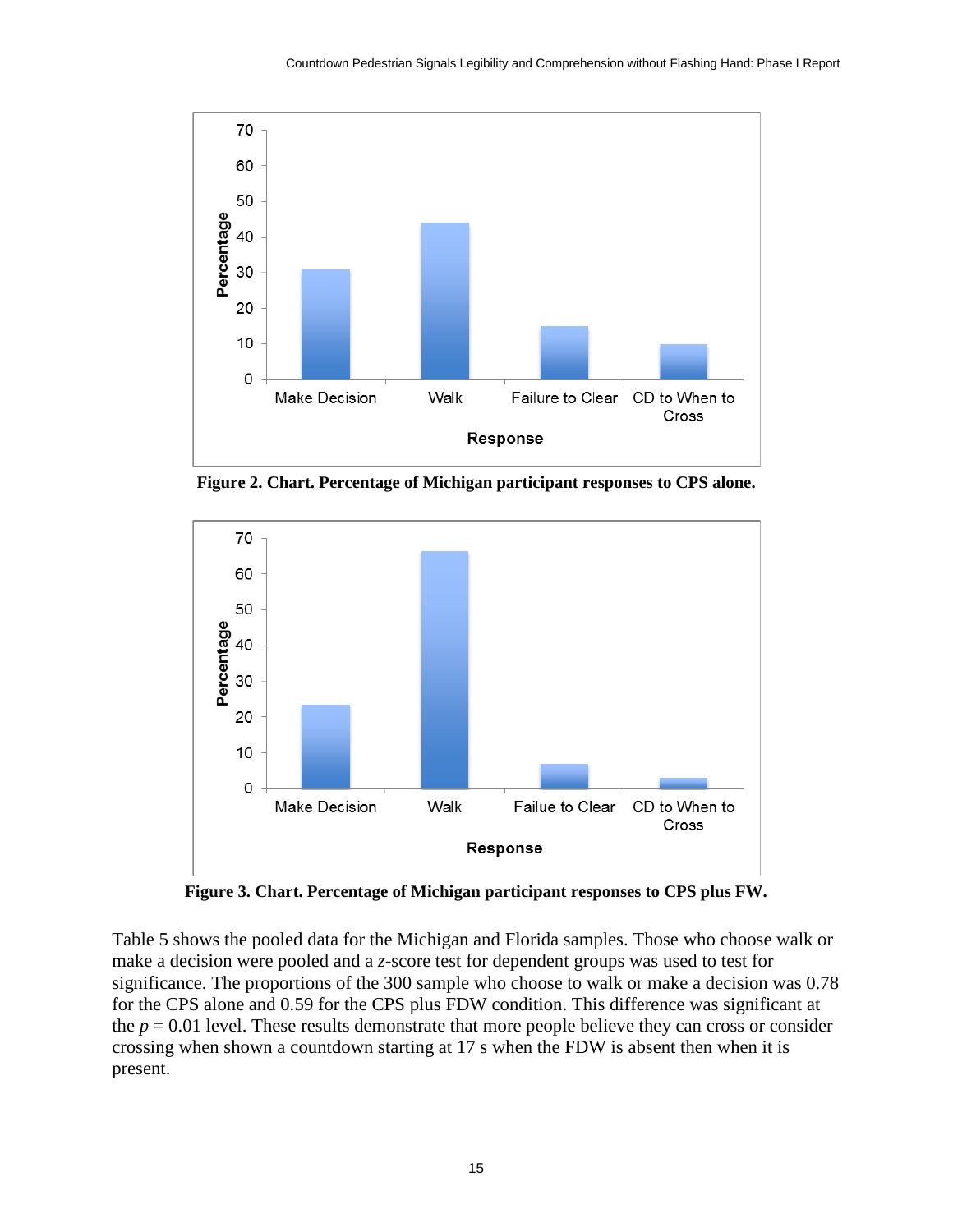<span id="page-25-1"></span>

| <b>Indication</b> | Walk<br>(Percent) | <b>Make</b><br><b>Decision</b><br>(Percent) | Don't Walk<br>(Percent) |
|-------------------|-------------------|---------------------------------------------|-------------------------|
| Walk              | 300(100)          | 0(0)                                        | 0(0)                    |
| Don't Walk        | 1(0.3)            | 0(0)                                        | 299 (99.7)              |
| $CPS + FDW$       | 109 (36)          | 69(23)                                      | 122(41)                 |
| <b>CPS</b>        | 150 (50)          | 84 (28)                                     | 66 (22)                 |

**Table 5. Pooled data for Michigan and Florida samples.**

<span id="page-25-2"></span>[Table 6](#page-25-2) shows the break down by sex and age for the pooled samples. Because the walk alone and don't walk alone were understood by all but one participant, these indications are not presented in this table.

| <b>Category/Indication</b> | Walk      | Make a                       | Don't Walk |
|----------------------------|-----------|------------------------------|------------|
|                            | (Percent) | <b>Decision</b><br>(Percent) | (Percent)  |
| $Males/CPS + FDW$          | 58 (35)   | 31(19)                       | 75 (46)    |
| Males/CPS                  | 79 (48)   | 44 (27)                      | 41 $(25)$  |
| Females/CPS + FDW          | 51 (38)   | 38(28)                       | 47 (35)    |
| Females/CPS                | 70(51)    | 41 (30)                      | 25(18)     |
| Young Adults/CPS + FDW     | 22(32)    | 15(22)                       | 31(46)     |
| Young Adults/CPS           | 42(62)    | 10(15)                       | 16(24)     |
| Adults/CPS + FDW           | 77 (41)   | 41 $(22)$                    | 69 (37)    |
| Adults/CPS                 | 80(43)    | 62(33)                       | 45(24)     |
| Seniors/CPS + FDW          | 10(22)    | 13 (29)                      | 22(49)     |
| Seniors/CPS                | 27(60)    | 13 (29)                      | 5(11)      |

**Table 6. Responses by demographic category and indication.**

#### <span id="page-25-0"></span>**DISCUSSION**

Few differences were observed between the Florida and Michigan data for the walk and don't walk responses. This indicates that these signal displays are intuitive and generally-understood. Responses to the CPS with the FDW and CPS alone were similar between the Michigan and Florida sites, with more participants responding to cross with the CPS alone than the CPS plus FDW, and fewer choosing not to cross with the CPS plus FDW than with the CPS alone. The percentage choosing pedestrian decision was higher with the CPS alone.

It is also likely the case that many participants choosing to cross did so because they judged the 17 s displayed adequate time to cross. The largest difference between the Michigan and Florida data was the higher proportion of participants choosing to walk or make a decision to walk for the CPS alone in the Florida data. If the goal is to allow pedestrians to choose whether to cross based on the time remaining on the CPS display the CPS alone is a better choice than the CPS with the FDW display.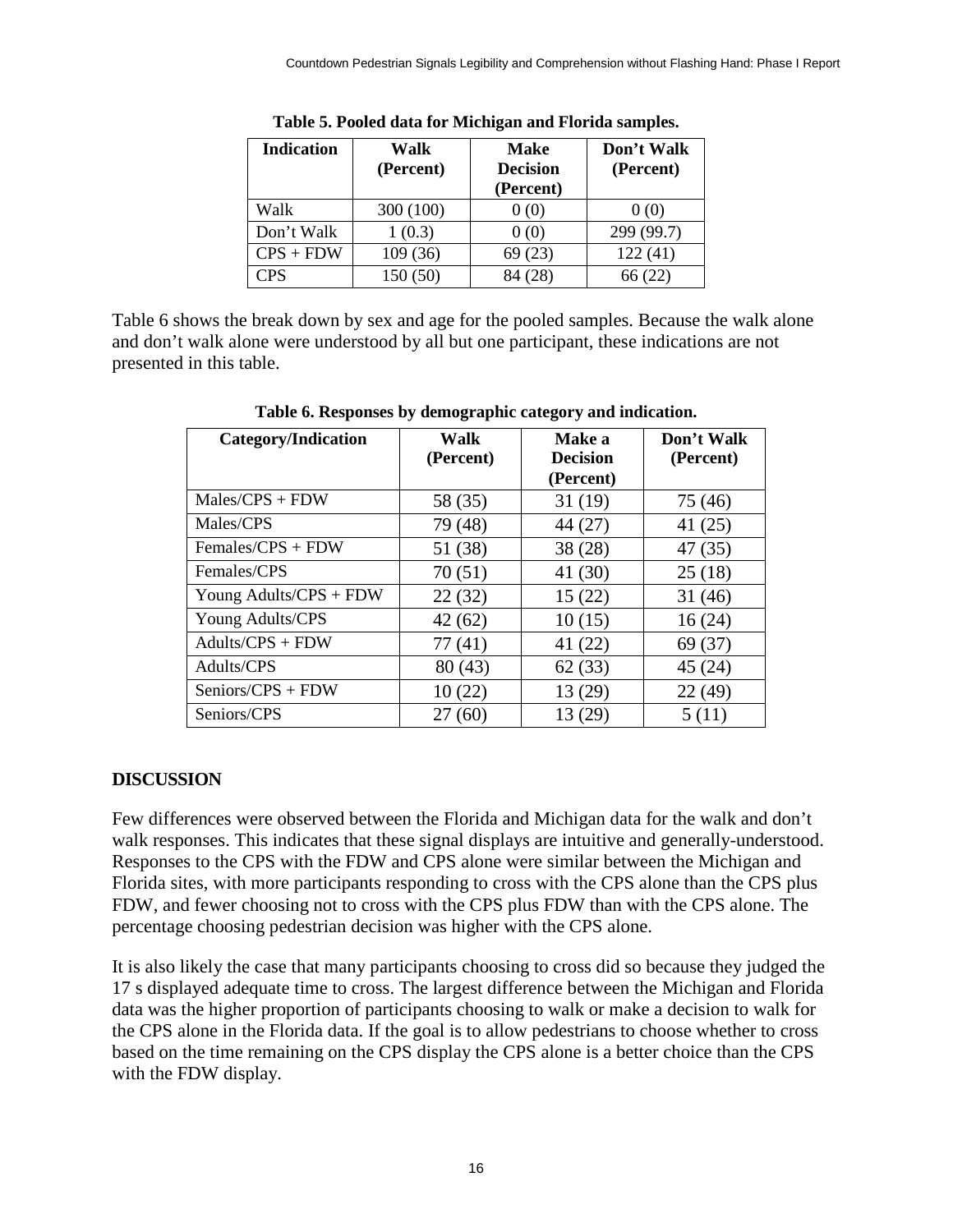Some interesting differences were observed in the clearance display data. First, a somewhat higher proportion of males than females indicated the signal meant don't walk, and a higher percentage of females in the CPS plus FDW indicated make a decision. It should be noted that this does not reflect what they would do, just what they thought the signal meant. It is possible that males could be more likely to cross when they think it is not permitted.

Second, in regard to age, young adults show the largest change in making the decision to walk the CPS alone, and they also were the only group showing a reduction in choosing to make a decision with the CPS. These results are not unexpected considering that average walking speed should be highest for this group and most thought they could cross with 17 s. The seniors had the highest proportion of choosing to make a decision for both the CPS and FDW and CPS alone.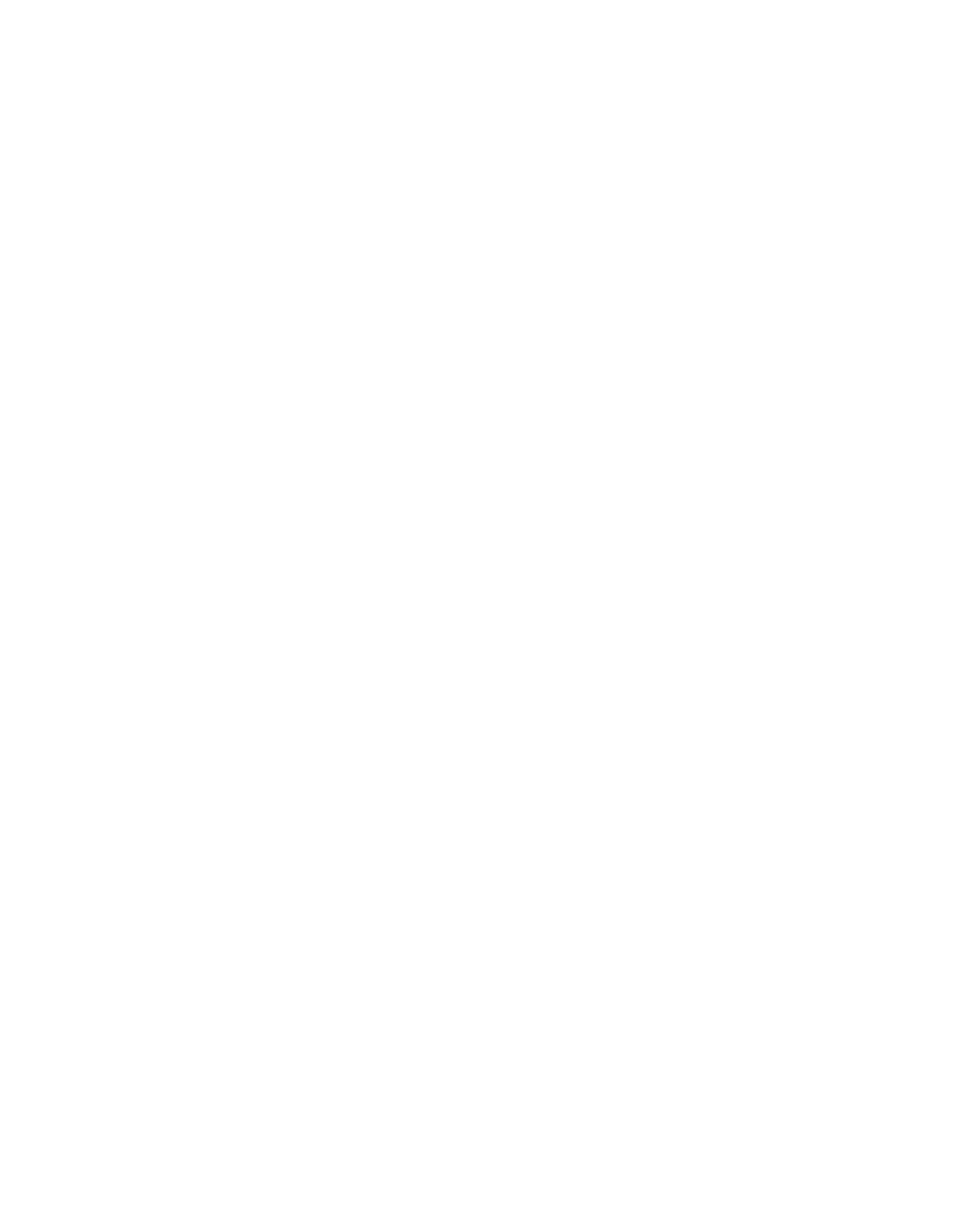#### <span id="page-28-0"></span>**EXPERIMENT 1B: TIME REQUIRED TO CROSS AN INTERSECTION**

The MUTCD<sup>(8)</sup> specifies that the walking speed used to travel to the far side of the traveled way or to a median of sufficient width to allow a pedestrian to wait should be 1.07 m/s (3.5 ft/s). The manual also specifies that "Where pedestrians who walk slower than 1.07 m/s (3.5 ft/s), or pedestrians who use wheelchairs, routinely use the crosswalk, a walking speed of less than 1.07 m/s (3.5 ft/s) should be considered in determining the pedestrian clearance time. Clearly many pedestrians can walk faster than 1.07 m/s (3.5 ft/s) or less and could safely cross with less time than is provided. The purpose of this experiment was to determine how well pedestrians could discriminate how much time they required to cross a crosswalk length of approximately 12 m, 18 m, and 24 m (40 ft, 60 ft, and 80 ft, respectively) at a walking pace.

#### <span id="page-28-1"></span>**INTRODUCTION**

Many pedestrians use the CPS to determine whether they have time to cross the intersection if they arrive during the pedestrian clearance interval. Pedestrians who start crossing during the walk can also monitor their progress during the pedestrian clearance phase and adjust their walking speed, allowing them to finish crossing before the don't walk indication appears. Pedestrians with a relatively fast gait use the CPS for the former reason, while pedestrians with a slower than average gait use the CPS for the later reason. Using the CPS to determine whether there is sufficient time to cross allows more pedestrians to cross during each cycle. This study examined how well pedestrians could discriminate the amount of time required for them to cross the street.

#### <span id="page-28-2"></span>**METHOD**

<span id="page-28-3"></span>The method for Experiment 1B is described, below.

#### **Participants and Experiment Venue**

Participants in this study were 60 pedestrians drawn from University students and faculty. All pedestrians were capable of walking at a normal or faster than normal walking speed. Testing for this study was conducted between 8:00 AM and 4:30 PM (daylight hours), with ambient lighting conditions ranging from overcast to bright sunshine. All participants self-reported either corrected or uncorrected visual acuity of 20/40 or better. A summary of participant demographics is provided in [Table 7.](#page-29-3)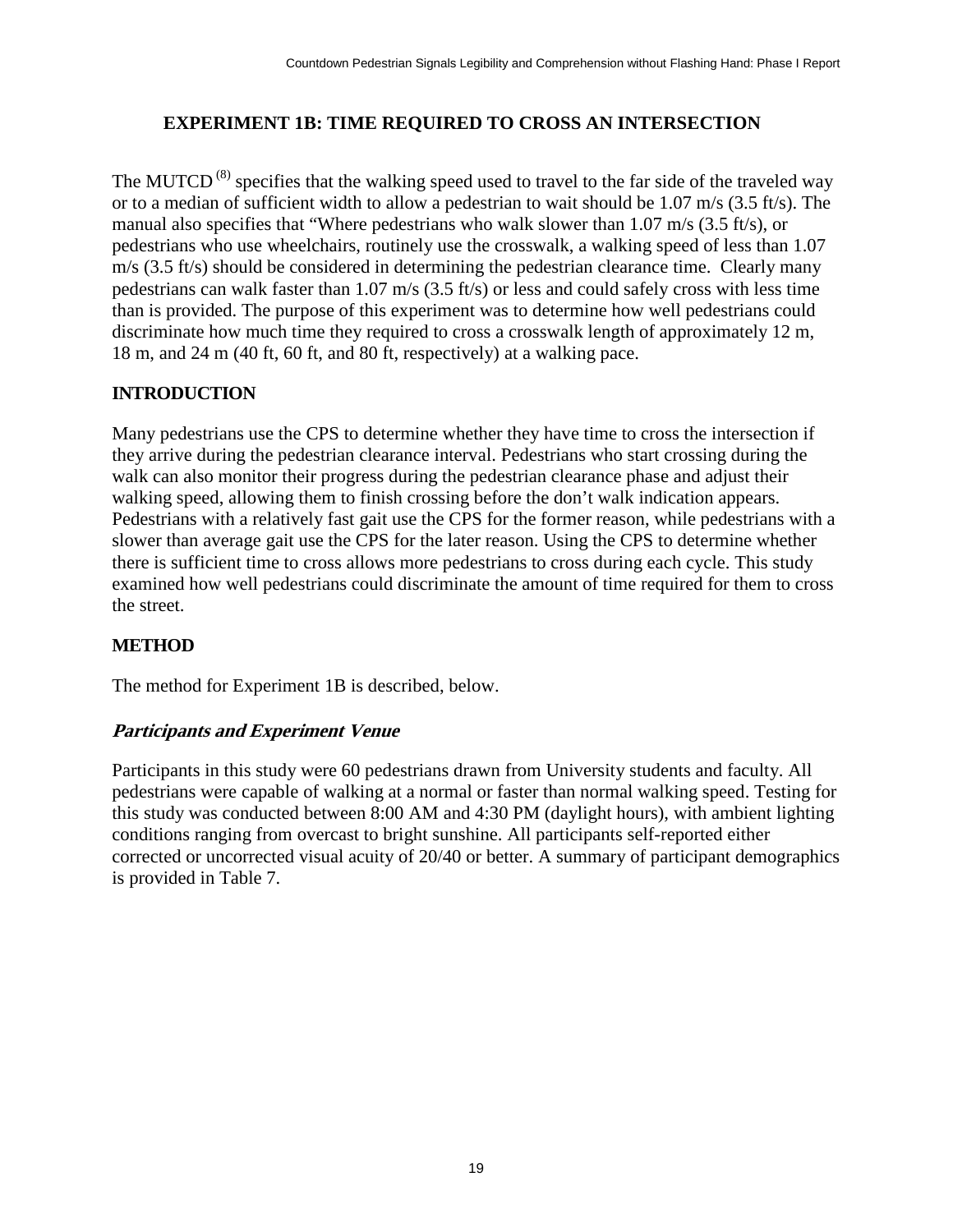<span id="page-29-3"></span>

| Gender  | n | n,<br>Young<br>Adults | n,<br><b>Adults</b> | n,<br><b>Seniors</b> |
|---------|---|-----------------------|---------------------|----------------------|
| Males   |   |                       |                     |                      |
| Females |   | 33                    |                     |                      |

**Table 7. Participant demographics, Experiment 1B.**

#### <span id="page-29-0"></span>**Apparatus**

A simulated crosswalk was created on the campus of a university. The simulated crosswalk was located in an area with no motor vehicle traffic, allowing for participant safety and controlling for the presence of vehicles. The simulated crosswalk was 3 m (10 ft) wide, with a total length of 24 m (80 ft). Distance markings at 3 m (10 ft) intervals were created using red tape.

The pedestrian signal was mounted at the simulated crosswalk 2.4 m (8 ft) above ground level. The signal head had 22.9 cm (9 in.) high walk and don't walk icons, and 15.2 cm (6 in.) high countdown numbers. The following four presentation modes were employed: walk sign alone, the don't walk sign alone, and the FDW sign plus the pedestrian countdown signal.

## <span id="page-29-1"></span>**Procedure**

Each of the 60 participants was asked to make three crossings, one for each length. Therefore data were collected for a total of 180 pedestrian crossings. The presentation order for each of the three crosswalk lengths was randomly counterbalanced across participants.

Participants were given the following instructions: "Imagine you are at a busy intersection, and want to cross the street. The pedestrian signal will begin by showing an orange hand; next it will show a white walking person. When the orange countdown begins I want you to begin to cross when you think you have just enough time to safely walk, not run, across the street. As you are crossing, try to finish your crossing before the countdown ends. If you see that you might not have enough time to finish crossing, you can adjust your speed walking faster, jogging or even running if necessary. If you needed less time than you thought, you can finish crossing before the end of the countdown. You don't have to slow down to finish just at the right time. If you feel you needed to increase your pace but see it is no longer necessary, you can also go back to a normal pace."

## <span id="page-29-2"></span>**Analysis**

Participant crossing times were measured for each 3 m (10 ft) segment, for all crosswalk lengths. A trained observer using a stopwatch recorded crossing times. If the participant finished crossing before the countdown was complete, the number of seconds left was recorded. If the participant finished after the countdown had timed out, the number of seconds that elapsed after the countdown finished was also was recorded.

A second trained observer scored the walking pace for each segment as a walk, a jog or a run. These three paces were selected as they are able to be reliably classified through operational definitions. Walking was defined as lifting and setting down each foot in turn, never having both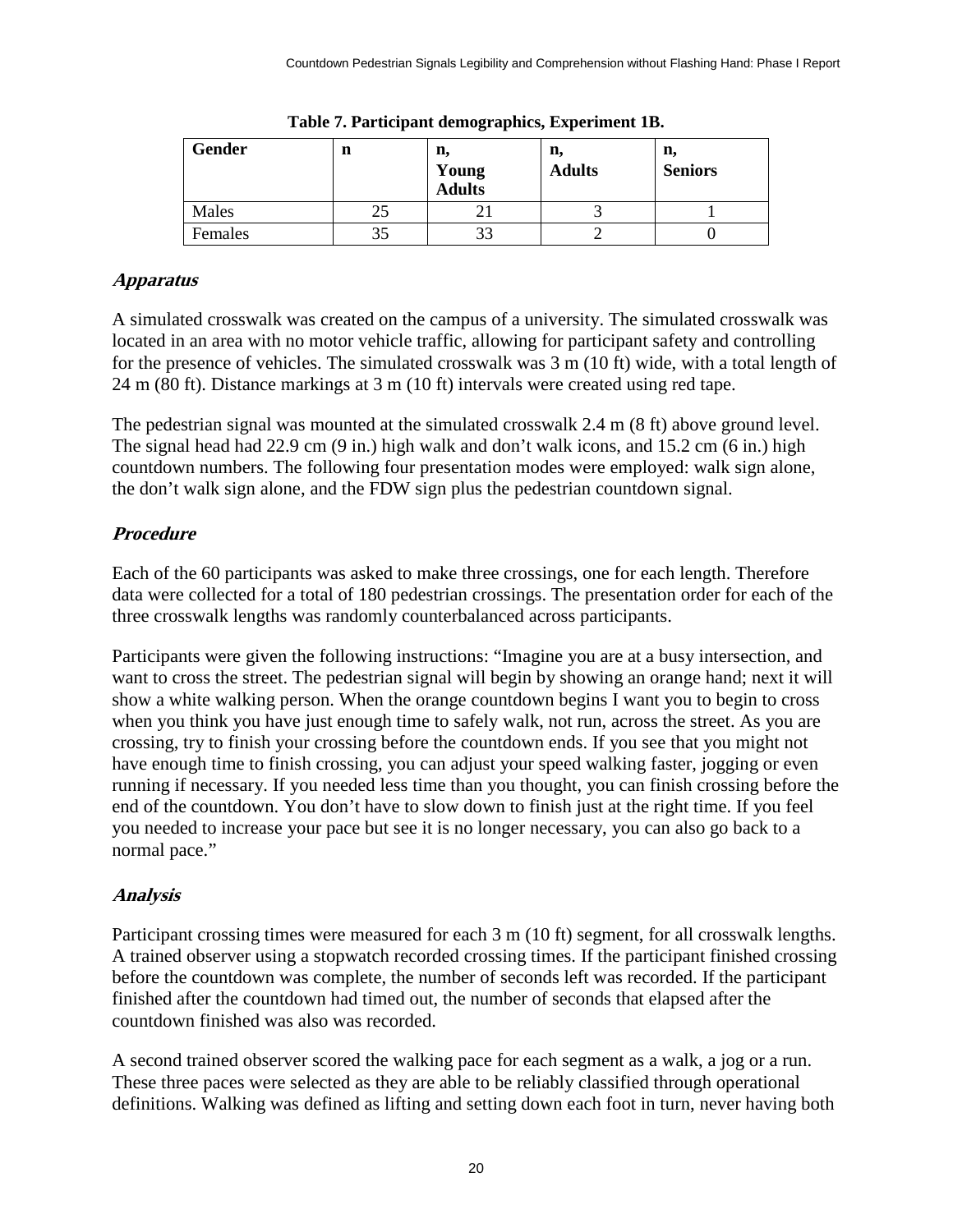feet off the ground at once. Running was defined as moving so swiftly that both feet leave the ground during each stride. Jogging was distinguished from running by having a wider lateral spacing of foot strikes, creating side to side movement at a low speed than running.

The following four measures were collected and evaluated:

- 1. The time required traversing each consecutive 3 m (10 ft) length of each of the three crosswalk lengths. This measure allowed us to calculate the segment average walking speed for each consecutive 3 m (10 ft) segment.
- 2. The time remaining before the end of the countdown, or the time elapsed after the end of the countdown, when the participant finished the crossing. This measure allowed us to determine the accuracy of participant's estimates.
- 3. Whether participants altered their gait by jogging or running in order to cross within the time they judged was adequate. This was a secondary measure of the adequacy of participant's estimates of the time required to traverse each length of crosswalk.

#### <span id="page-30-0"></span>**RESULTS**

Analysis of crossing times indicated that participants had little or no difficulty discriminating how much time was required to traverse the approximately 12 m, 18 m, and 24 m (40 ft, 60 ft, and 80 ft, respectively) length crosswalks. For the 12 m (40 ft) crosswalk, only one participant failed to traverse the crosswalk in time, and this participant only exceeded the countdown timer by 1 s. Similar results were found for the 18 m (60 ft) crosswalk; only one participant misjudged the 18 m (60 ft) crossing, exceeding the countdown by 1 s. For the 24 m (80 ft) crosswalk, all participants were able to traverse the crosswalk before the countdown timer ended. No order effects were present. As shown in [Figure 4,](#page-30-1) the average amount of time on the CPS signal when participants finished crossing was relatively similar between crosswalk lengths.



<span id="page-30-1"></span>**Figure 4. Chart. Average time remaining on the countdown when participants finished crossing.**

Analysis of crossing gait indicated that some participants had to shift crossing paces during the crossing period. Eight participants (approximately 13 percent) had to shift from a walk to a jog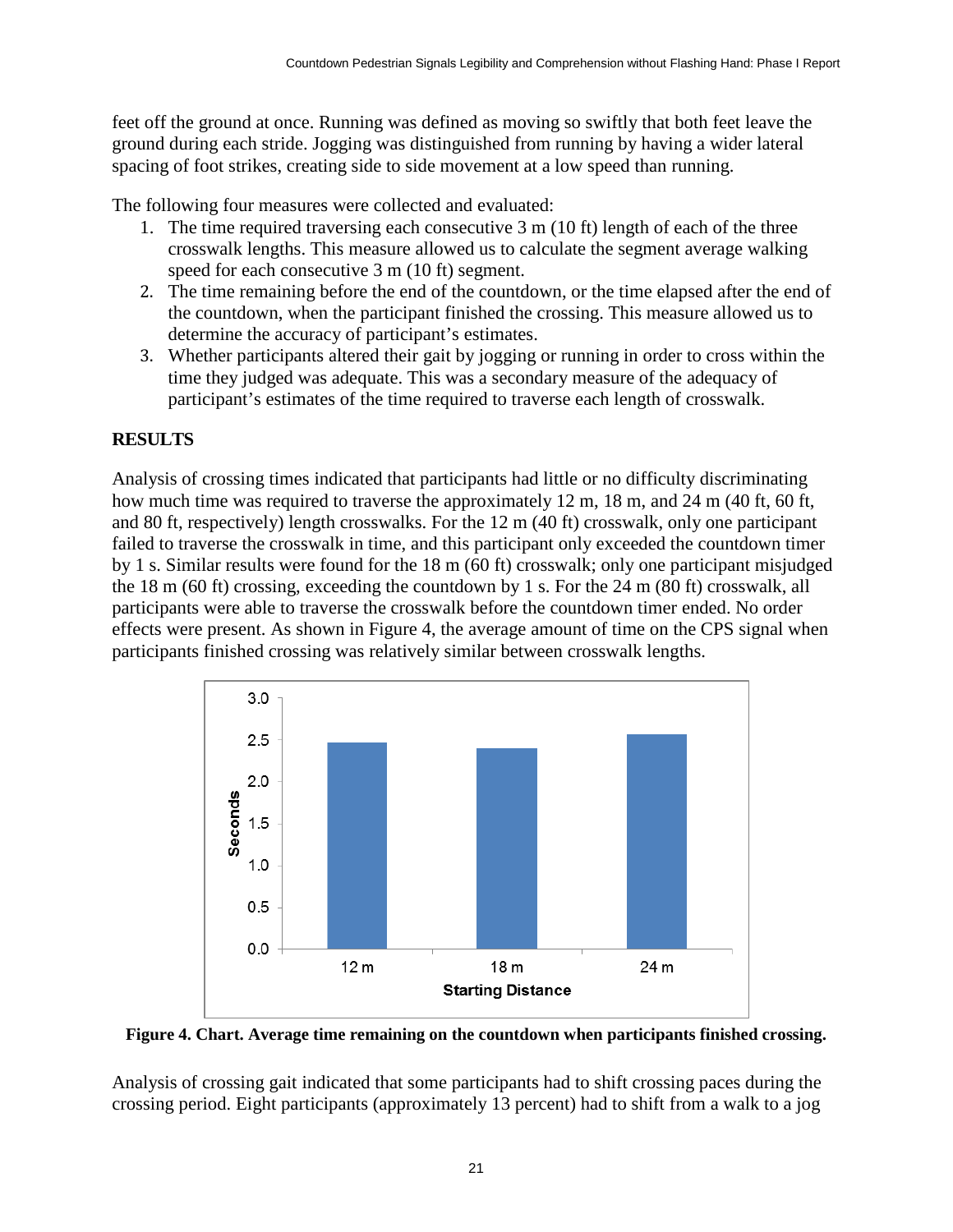for at least one 3 m (10 ft) segment. Four participants (approximately 6.7 percent) jogged for the last 3 m (10 ft) segment, and four (approximately 6.7 percent) jogged for the last two 3 m (10 ft) segments. No participant needed to run. Crossing data for each participant is provided in Appendix B. No order effects were present. Most participants were able to judge fairly closely with the average participant finishing the crossing with between 2 and 3 s remaining on the countdown timer for each crossing distance. [Figure 5](#page-31-1) shows the average crossing speed for all pedestrians crossing for each participant for crossing distance.



**Figure 5. Chart. Average walking speed for each segment for each crosswalk length.**

#### <span id="page-31-1"></span><span id="page-31-0"></span>**DISCUSSION**

The results of this experiment suggest that many people have gained experience crossing with a countdown signal and appear to have learned to discriminate how much time is required to cross. An examination of these data shows a high degree of consistency in crossing speed over the entire crossing. Most participants were able to maintain a steady walking pace, and almost all were able to finish before the end of the countdown display. It is interesting to note that the two pedestrians who did not finish before the end of the countdown would have finished before the end of the yellow indication for the cross traffic (assuming standard signal timing).

One of the most interesting finding from this experiment was the high walking speeds observed in this study. Most participants walked at a brisk pace and, although most were between the ages of 18 and 24, some participants were over 65 years of age. It is possible that pedestrians walk slower when they know they have ample time to cross and faster when they know they have less time to cross. The individual data from Experiment 1B (shown in Appendix B) support this hypothesis, with 35 of the pedestrians decreasing their walking speed during the widest crossing during the last 3 to 6 m (10 to 20 ft). These data suggest that naturalistic crossing speed data collected only on pedestrians starting to cross at the onset of the walk indication may be slower than that obtained if they aware they had less time to cross. It is likely that data based on such naturalistic observation may reflect a slower walking speed than people actually require crossing.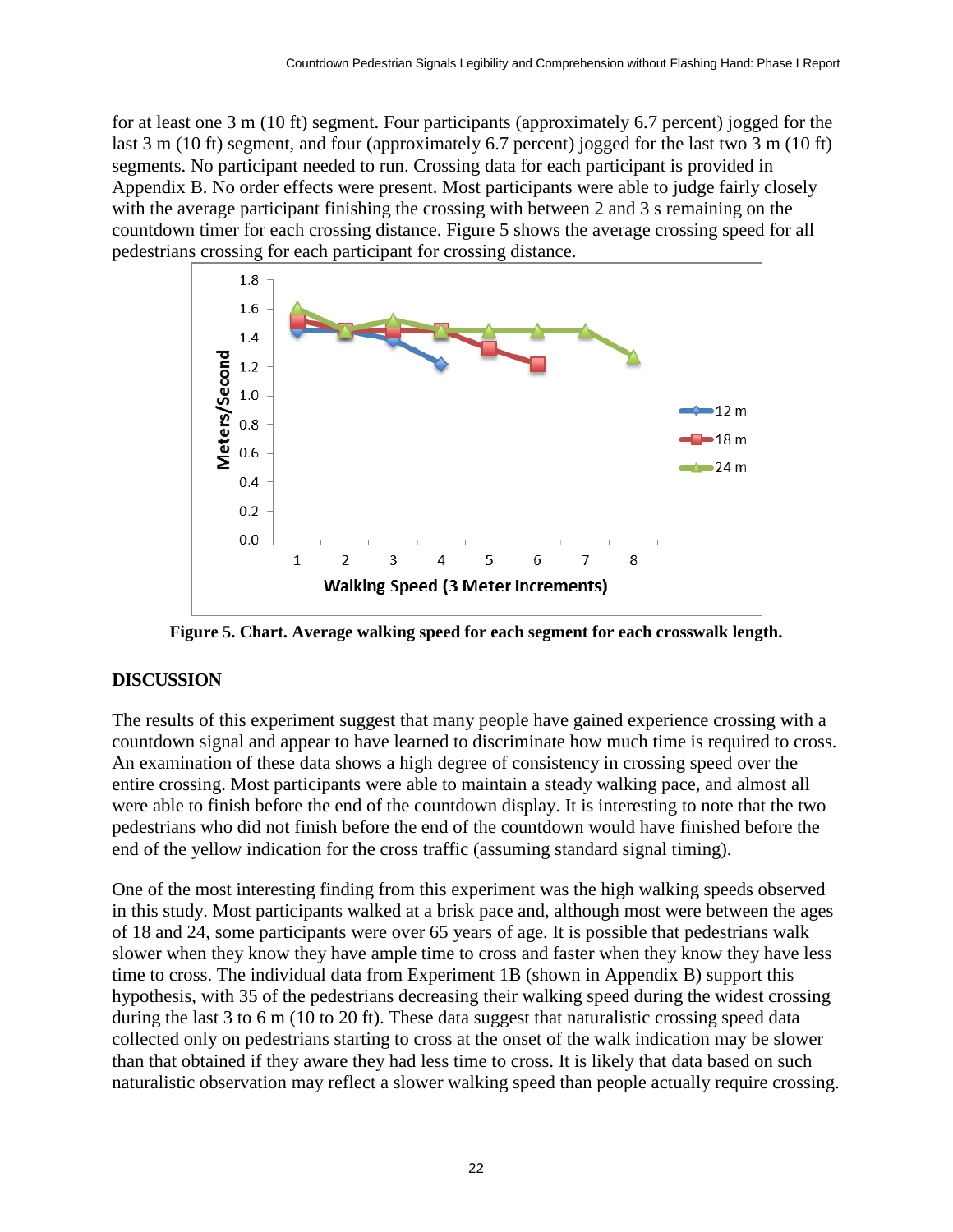Future research is needed to examine this issue with a random cross-section of adults to better determine pedestrian crossing time.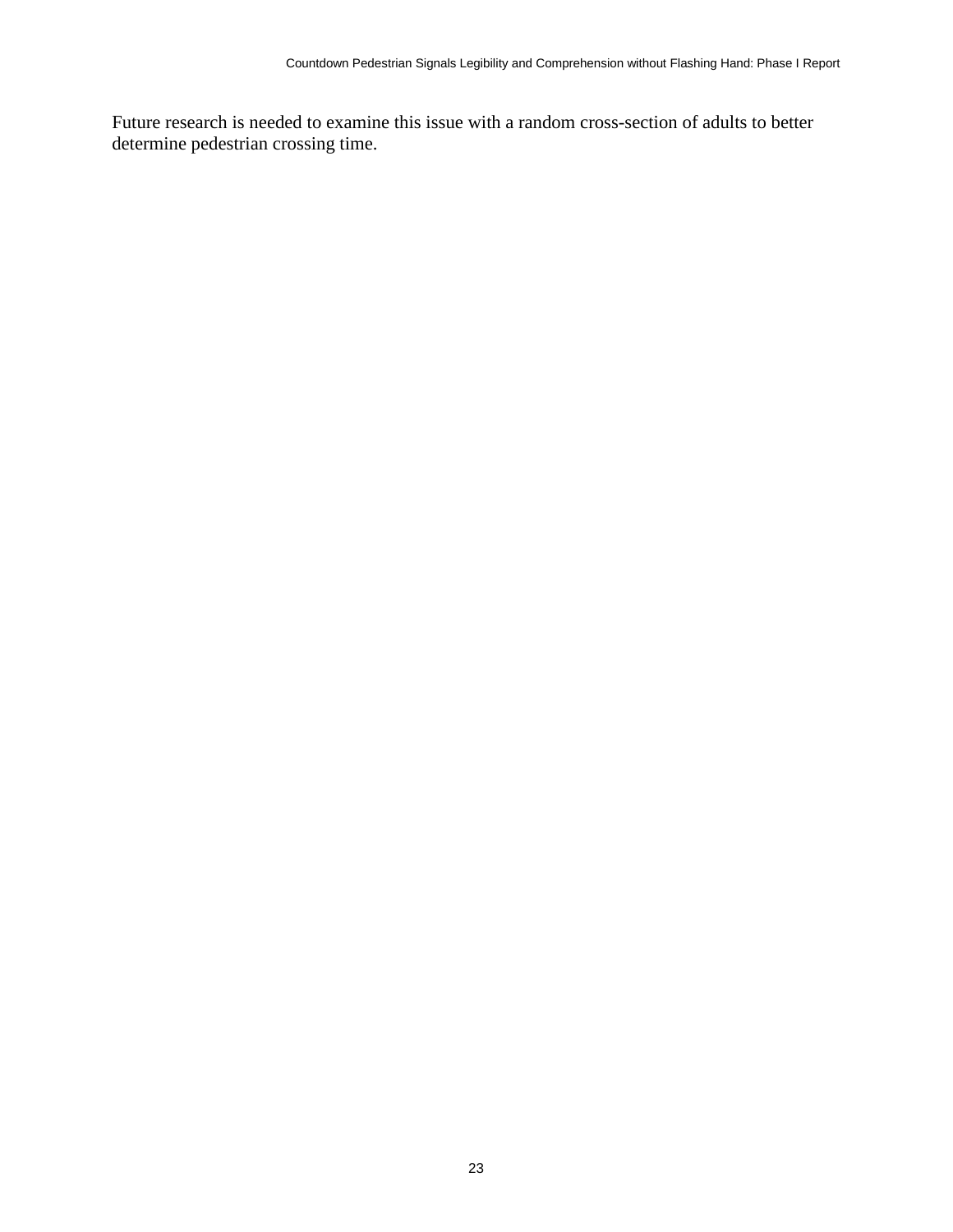#### **EXPERIMENT 1C: LOW-VISION PEDESTRIAN STUDY**

<span id="page-33-0"></span>The purpose of this experiment was to determine whether the elimination of the FDW from the CPS display would have an adverse effect on low-vision pedestrians.

#### <span id="page-33-1"></span>**INTRODUCTION**

Low-vision individuals often have difficulty discriminating the pedestrian signals, especially with longer crossings. These individuals may utilize the additional information provided by the FDW to help determine whether they can cross. Therefore, the elimination of the FDW may result in these individuals having an increased likelihood of mistaking the display for the walk. It must be noted that although some low-vision pedestrians may not be able to see any of the pedestrian signal displays at some distances, they should not cross under these circumstances.

#### <span id="page-33-2"></span>**METHOD**

<span id="page-33-3"></span>The method for Experiment 1C is presented below.

#### **Participants and Experiment Venue**

Participants in this study were persons with a visual acuity between 20/70 (the criteria for lowvision) and 20/200 (the criteria for blindness). Participants ranged in age between 15 and 95 years of age and, in order to participate, needed to be ambulatory and use crosswalks. For younger participants, parental consent was obtained. Testing for this study was conducted between 8:00 AM and 4:30 PM (daylight hours), with ambient lighting conditions ranging from overcast to bright sunshine. A summary of participant demographics is provided in [Table 8.](#page-33-6)

<span id="page-33-6"></span>

| Gender  | n  | n,<br>Youth | n,<br><b>Young Adults</b> | п.<br><b>Seniors</b> |
|---------|----|-------------|---------------------------|----------------------|
| Males   |    |             |                           |                      |
| Females | 14 |             |                           |                      |

**Table 8. Participant demographics, Experiment 1C.**

#### <span id="page-33-4"></span>**Apparatus**

<span id="page-33-5"></span>The apparatus described in Experiment 1B was employed in this experiment.

#### **Procedure**

After obtaining informed consent, participants were shown each of the pedestrian signal indications in a random order from a distance of 4.5 m (15 ft). Participants were asked to describe:

- 1. The color of the signal indication
- 2. The shape of the signal indication
- 3. The name of the signal indication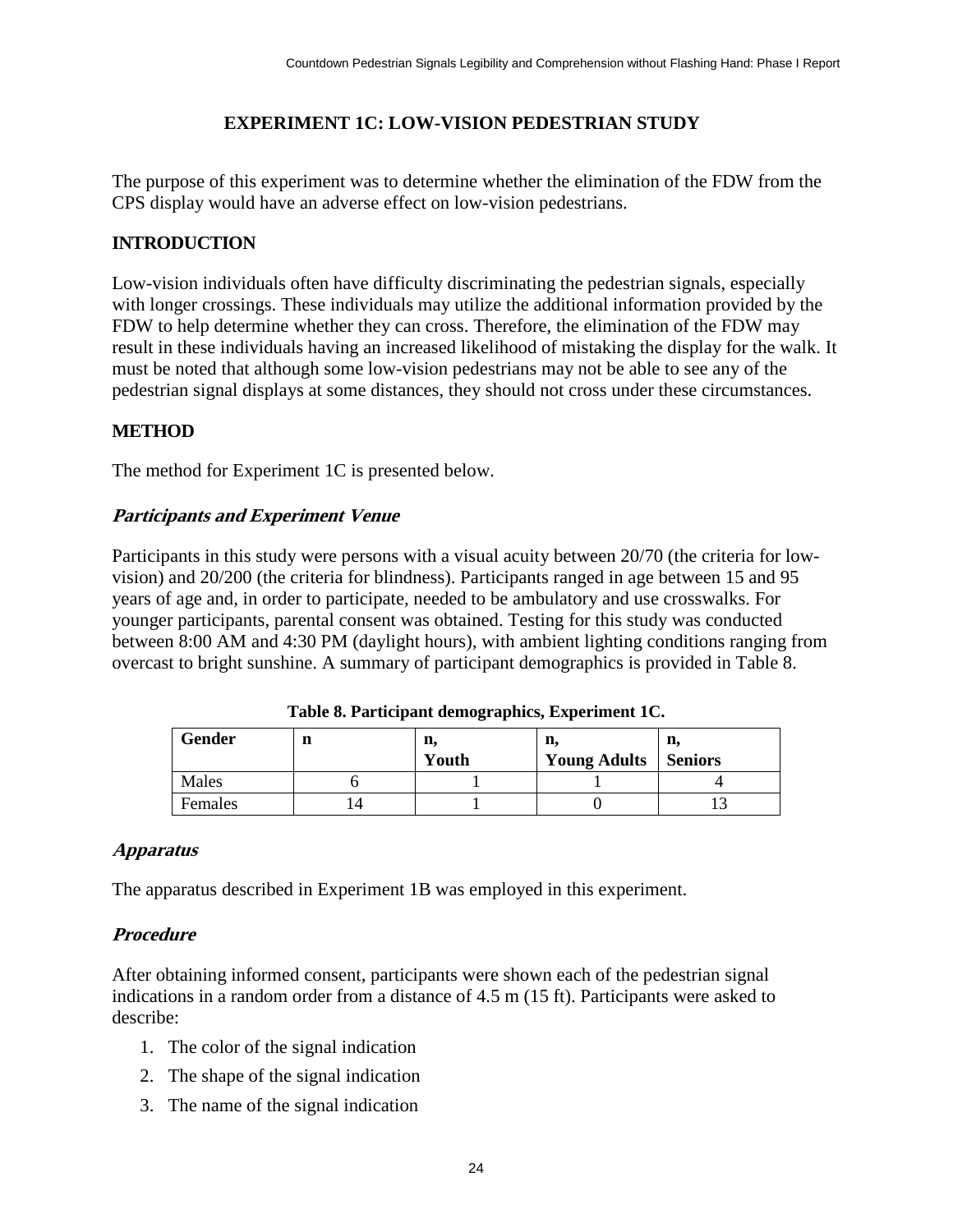4. What they should do if they see this indication.

This was done to familiarize them with the display and to serve as a participant qualification for the study. Participant who could not see the indications at a distance of 15 ft. would be disqualified; no participant failed this test.

Participants were escorted to a distance of either 12 m (40 ft) or 30.5 m (100 ft) from the signal location. Participants were then shown the following five pedestrian display indications: walk, don't walk, the CPS plus FDW, the CPS alone, and the transition from the don't walk to the walk display. At the start of each trial they were instructed to turn around, look at the pedestrian signal, and state whether they see the color of the display, shape of the display, and (in the case of the presence of the countdown display) the amount of time indicated on the display. Participants were also instructed to indicate they would do if they wanted to cross the street and saw this display. If the countdown was displayed they were asked if they could read the numbers and read them back. The order of trials and the presentation of signal icons were randomized, with each of the signal options counterbalanced across participants.

#### <span id="page-34-0"></span>**Analysis**

Participant responses were recorded for each of the stimulus condition. The experimenter recorded whether they could identify the color of the display, the shape of the display, and if they identified the countdown they were asked if they could identify the numbers on the display. The experimenter then asked what they would do if they saw this display.

#### <span id="page-34-1"></span>**RESULTS**

The summary percent responding to each question for each of the pedestrian signals tested are presented in [Table 9](#page-35-0) (for 12 m) and [Table 10](#page-35-1) (for 30.5 m). Individual data are presented in Appendix C. For the 12 m (40 ft) crossing, results indicate that 95 percent of the participants were able to identify the color and 85 percent were able to identify shape of the walk indication. All participants who said they could identify the color said they would choose to cross. One participant (5 percent) could not identify the color or shape, and said they would not cross (this participant said they would ask for help in crossing). Participant responses for the walk symbol provided at a 12 m (40 ft) distance are provided in Appendix C. For the analysis of the walk signal at the 30.5 m (100 ft) crossing, 60 percent could identify the color and 45 percent could identify the shape of the walk indication. Three participants (15 percent) could only identify the color of the walk indication and not the shape; two of these participants said they would cross, and one said they would not. Eight participants (40 percent) could not identify the color or the shape, all of these participants said they would not cross, would ask for help or observe traffic cycles and use that information to cross.

All of the participants could identify the color and 85 percent could identify the shape of the don't walk indication at the 12 m (40 ft) crossing. All participants said they would not cross. For the 30.5 m (100 ft) crossing, 75 percent of the participants could identify the color and 45 percent said they could identify the shape of the signal. None of the participants said they would cross.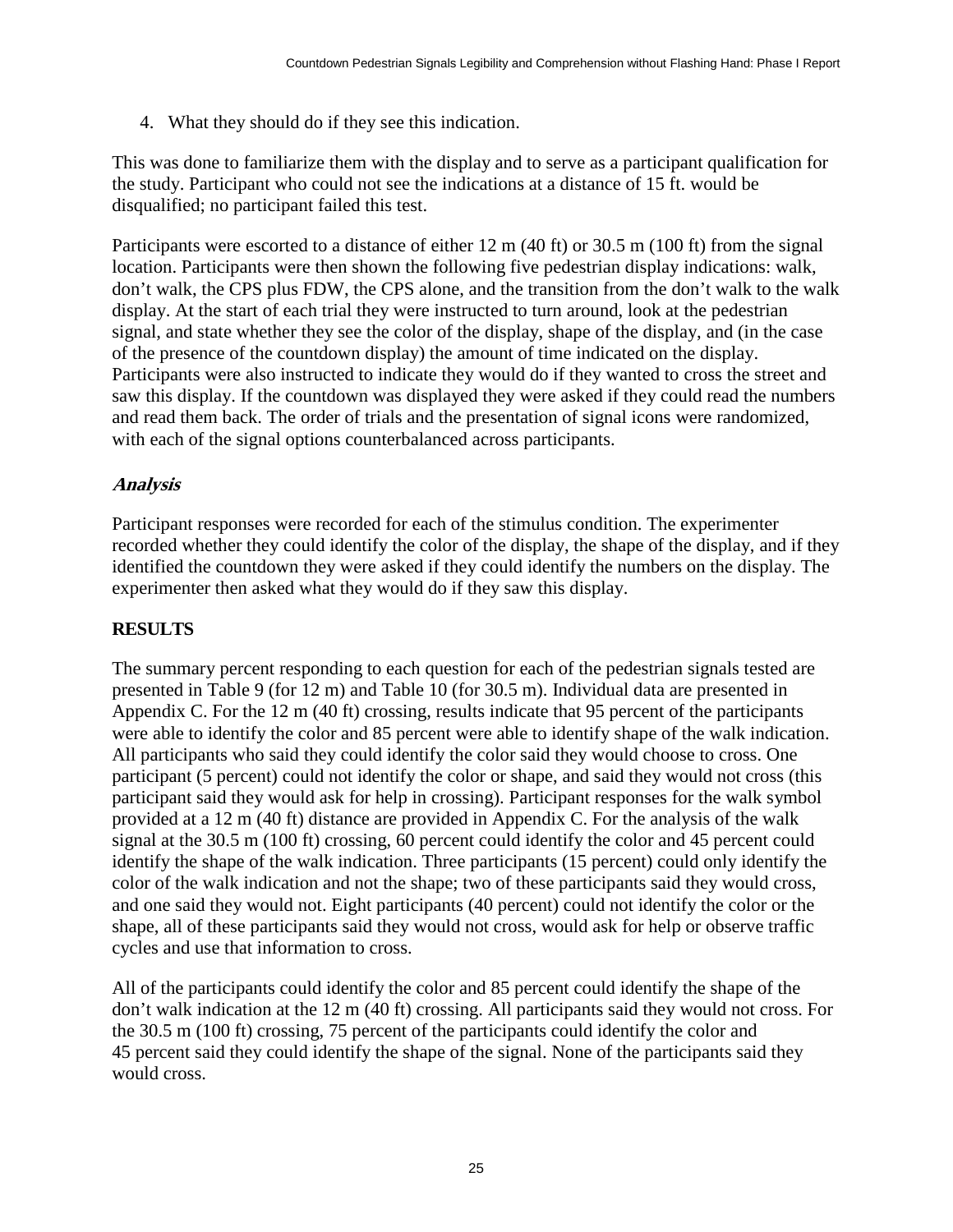<span id="page-35-0"></span>

| <b>Condition</b>                    | <b>Percent</b><br>Recognize<br><b>Color</b> | <b>Percent</b><br>Recognize<br>Shape(s) | <b>Percent That</b><br><b>Could Read</b><br><b>Number</b> | <b>Percent</b><br><b>Choosing to</b><br><b>Cross</b> |
|-------------------------------------|---------------------------------------------|-----------------------------------------|-----------------------------------------------------------|------------------------------------------------------|
| <b>WALK</b>                         | 95                                          | 85                                      | <b>NA</b>                                                 | 95                                                   |
| <b>DON'T WALK</b>                   | 100                                         | 85                                      | <b>NA</b>                                                 | 0                                                    |
| <b>DON'T WALK</b><br><b>TO WALK</b> | 95                                          | 80                                      | <b>NA</b>                                                 | 90                                                   |
| <b>PCS plus FDW</b>                 | 100                                         | <b>FDW 85</b><br><b>PCS 80</b>          | 70                                                        | 30                                                   |
| <b>PCS</b> alone                    | 100                                         | 85                                      | 75                                                        | 35                                                   |

**Table 9. Summary results for each tested signal for 12 m (40 ft), Experiment 1C.**

<span id="page-35-1"></span>**Table 10. Summary results for each tested signal for 30.5 m (100 ft), Experiment 1C.**

| <b>Condition</b>                    | Percent<br>Recognize<br><b>Color</b> | <b>Percent</b><br>Recognize<br>Shape(s) | <b>Percent That</b><br><b>Could Read</b><br><b>Number</b> | Percent<br><b>Choosing to</b><br><b>Cross</b> |
|-------------------------------------|--------------------------------------|-----------------------------------------|-----------------------------------------------------------|-----------------------------------------------|
| <b>WALK</b>                         | 60                                   | 45                                      | <b>NA</b>                                                 | 55                                            |
| <b>DON'T WALK</b>                   | 75                                   | 45                                      | <b>NA</b>                                                 |                                               |
| <b>DON'T WALK</b><br><b>TO WALK</b> | 70                                   | 25                                      | <b>NA</b>                                                 | 65                                            |
| <b>PCS plus FDW</b>                 | 65                                   | <b>FDW 30</b><br><b>PCS 35</b>          | 0                                                         | 20                                            |
| <b>PCS</b> alone                    | 75                                   | 40                                      | 5                                                         |                                               |

Participants who could not identify the color or the shape said they would ask for help or observe traffic before attempting to cross.

For the 12 m (40 ft) crossing with the transition from don't walk to walk indication, 95 percent of the participants identified the color change and 80 percent identified change in the shape of the symbols. Only one participant who did not identify the color or shape of the indication said they would not cross; this participant said they would ask for help. For the 30.5 m (100 ft) crossing with the transition from don't walk to walk indication, 70 percent were able to identify the color change; all but one of these participants said they would cross. Five of the participants who were able to identify the color change were also able to identify the change in shape. Seven participants (35 percent) said they would not cross. These participants said they would ask for help, or watch and use traffic to cross.

For the 12 m (40 ft) crossing with FDW plus CPS indication, all participants identified the color and 85 percent identified the shape of the flashing don't walk display. Sixteen 80 percent could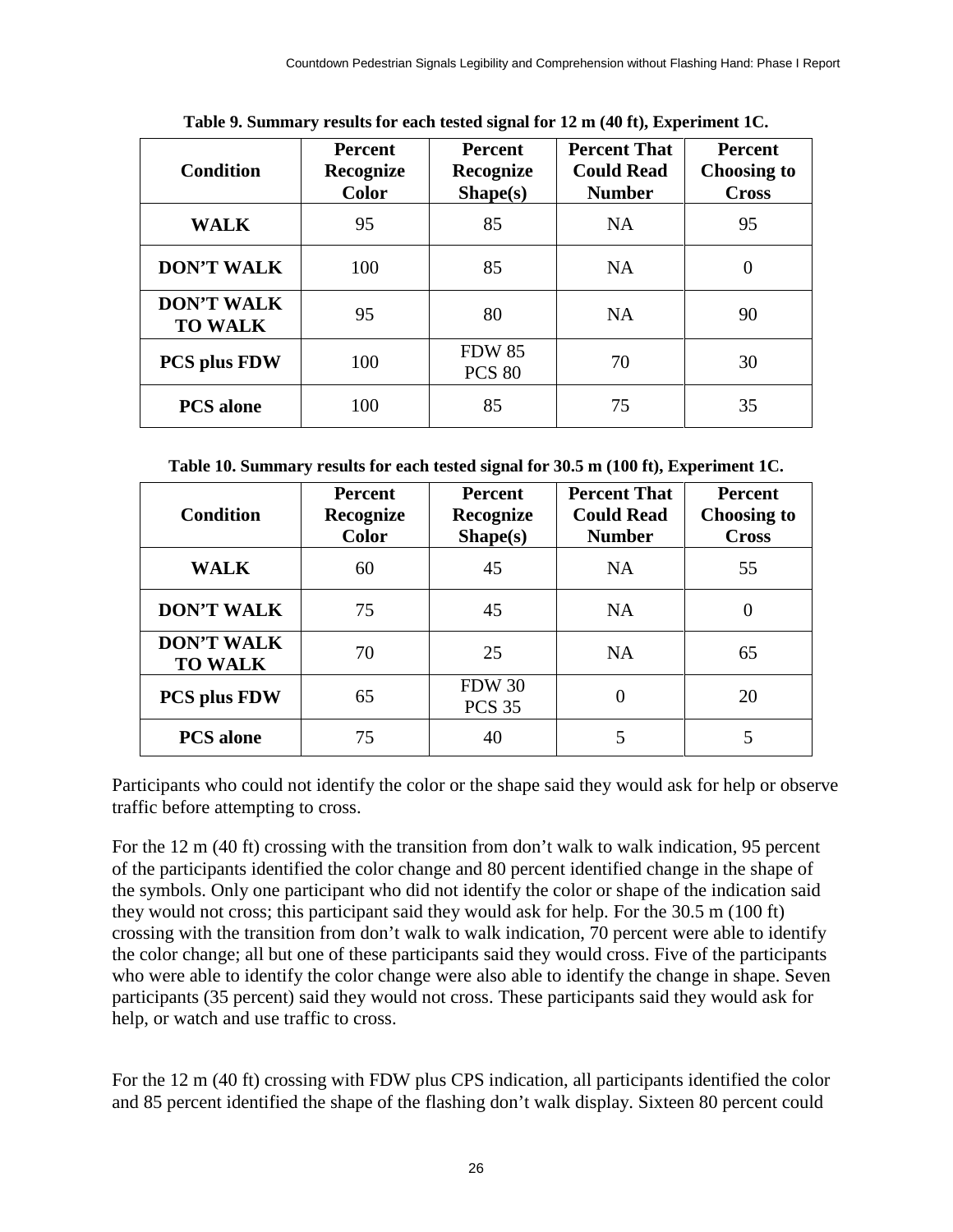identify the countdown and 70 percent could read all or some of the numbers. Only six (30 percent) chose to cross; all of these participants could identify numbers and based the decision to cross on the numbers identified. For the 30.5 m (100 ft) crossing with FDW plus CPS indication, 65 percent identified the color, 30 percent identified the shape of the FDW, and 35 percent identified the countdown display, but none could read the numbers. Four participants (20 percent) said they would cross even though they could not read the numbers. Two of these participants said they could see the countdown was present, and one participant said he would be careful because he did not know how much time he had to cross.

For the 12 m (40 ft) crossing with the CPS alone, all participants were able to identify the color and 85 percent could identify the countdown was present while 75 percent of participants could read the numbers. Because sufficient time was left for the crossing, 7 participants (35 percent) elected to cross.

For the 30.5 m (100 ft) crossing with the CPS alone, 75 percent could identify the color of the countdown display, and 40 percent could identify there were numbers, however only one participant (5 percent) could read the numbers. Only the participant who could read the numbers elected to cross.

#### <span id="page-36-0"></span>**DISCUSSION**

The results of this experiment show that persons with low-vision typically are cautious when making decisions on crossing. In all but one case the participants would not cross unless they could identify the walk symbol or read the numbers on the CPS that displayed sufficient time to cross. The only exceptions were four participants in the FDW plus CPS condition who choose to cross even though they could not read the numbers. One participant noted that he had to be careful because he did not know how much time was left. No participants in the CPS alone condition who could not read countdown elected to cross. It appears from these data that pedestrians with low-vision either wait for the walk symbol or are willing to use the CPS if they can read the numbers. The FDW plus CPS appeared no more effective than the CPS alone. Because of the relatively small sample size, it is not possible to conclude that the FDW plus CPS was less safe than the CPS alone. However, these findings do not mitigate against removing the FDW.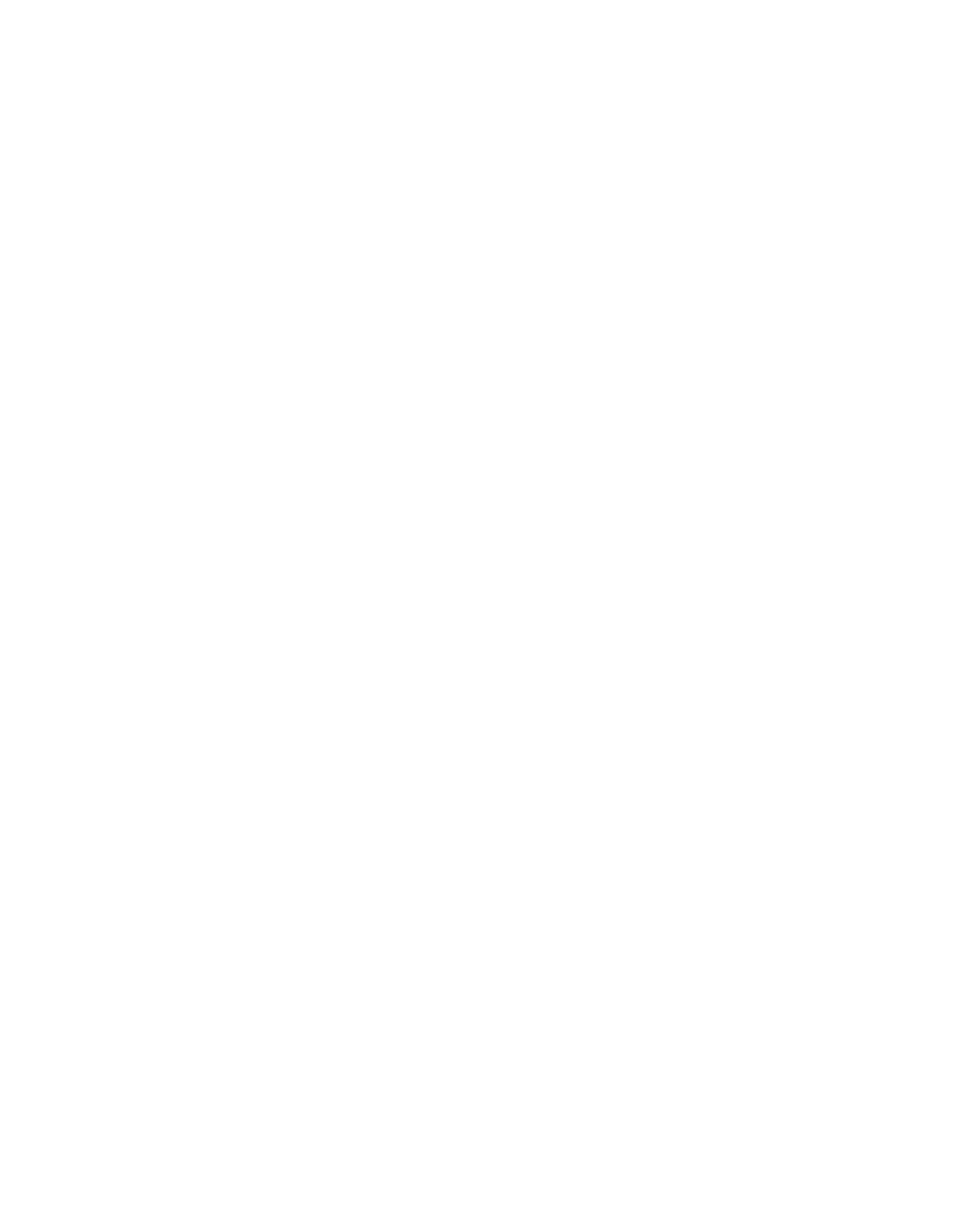#### **SUMMARY AND CONCLUSIONS**

<span id="page-38-0"></span>Information was requested from members of the FHWA TCD Pooled Fund states was conducted to determine the appropriate signal head configuration for testing. The results of this exercise indicated that most states reported the 40.6 by 45.7 cm (16 by 18 in.) pedestrian signal head housing with the 22.9 cm (9 in.) countdown digit size for all crosswalk lengths. Based on these results, we utilized the 40.6 by 45.7 cm (16 by 18 in.) pedestrian signal housing with the 22.9 cm (9 in.) countdown display in our testing.

Experiment 1A examined pedestrian comprehension of signals. Results indicated that participants understood that they should not start to cross during the clearance interval with the FDW present. However, more participants understood they could cross with a countdown showing a countdown with 17 s when the CPS was presented alone, and that most participants thought they could cross or choose to cross when presented with the CPS plus flashing walk. This finding indicates a perceived shift in decision making when the countdown timer is present that places less emphasis on signal compliance and more emphasis on pedestrian choice. This result is in agreement with field data showing that more pedestrians cross, but fewer are still in the intersection, after the countdown has finished.<sup>(4)</sup> More participants responded "make a decision" with the CPS alone than with the CPS with FDW or CPS with flashing walk. These results held for males and females and were consistent across age groups. These data are consistent with those reported by Singer and Lerner<sup>(6)</sup> in the North Eastern region of the country, and add data from a Midwest and Southern state, and increase the generality of the findings.

Experiment 1B examined how well pedestrians could determine how much time they needed to cross a crosswalk of approximately 12 m, 18 m, and 24 m (40 ft, 60 ft, and 80 ft, respectively), length. A total of 60 participants were instructed to start to cross only when they had sufficient time to finish their crossing. An examination of these data shows a high degree of consistency in crossing speed over the entire crossing. Most pedestrians were able to maintain a steady walking pace, and almost all were able to finish before the end of the countdown display. It is interesting to note that the two pedestrians who did not finish before the end of the countdown would have finished before the end of the yellow indication for the cross traffic (assuming standard signal timing). One of the most interesting findings was the high walking speeds observed in this study. Most observational data on walking speeds has based it on pedestrians starting during the walk indication. It is possible that pedestrians walk slower when they know they have a lot of time to cross and faster when they know they have less time to cross. An examination of the pedestrian walking speed data (provided in Appendix B) show that most pedestrians did not walk slower for shorter distances. These data support the hypothesis that pedestrians use the CPS time to determine the gait required to cross safely. This also implies that pedestrians "trust" the CPS to provide them with accurate information. A study of walking speeds based on the time the pedestrian think they need to cross facing a countdown timer is needed to better examine this issue.

Because these results provide evidence that pedestrians can use the countdown timer to ensure they can clear the crosswalk prior to cross traffic being released, there appears to be a safety benefit to the CPS. The results of Experiment 1A also indicate that the countdown used alone would help more pedestrians to cross during each cycle since some pedestrians feel they cannot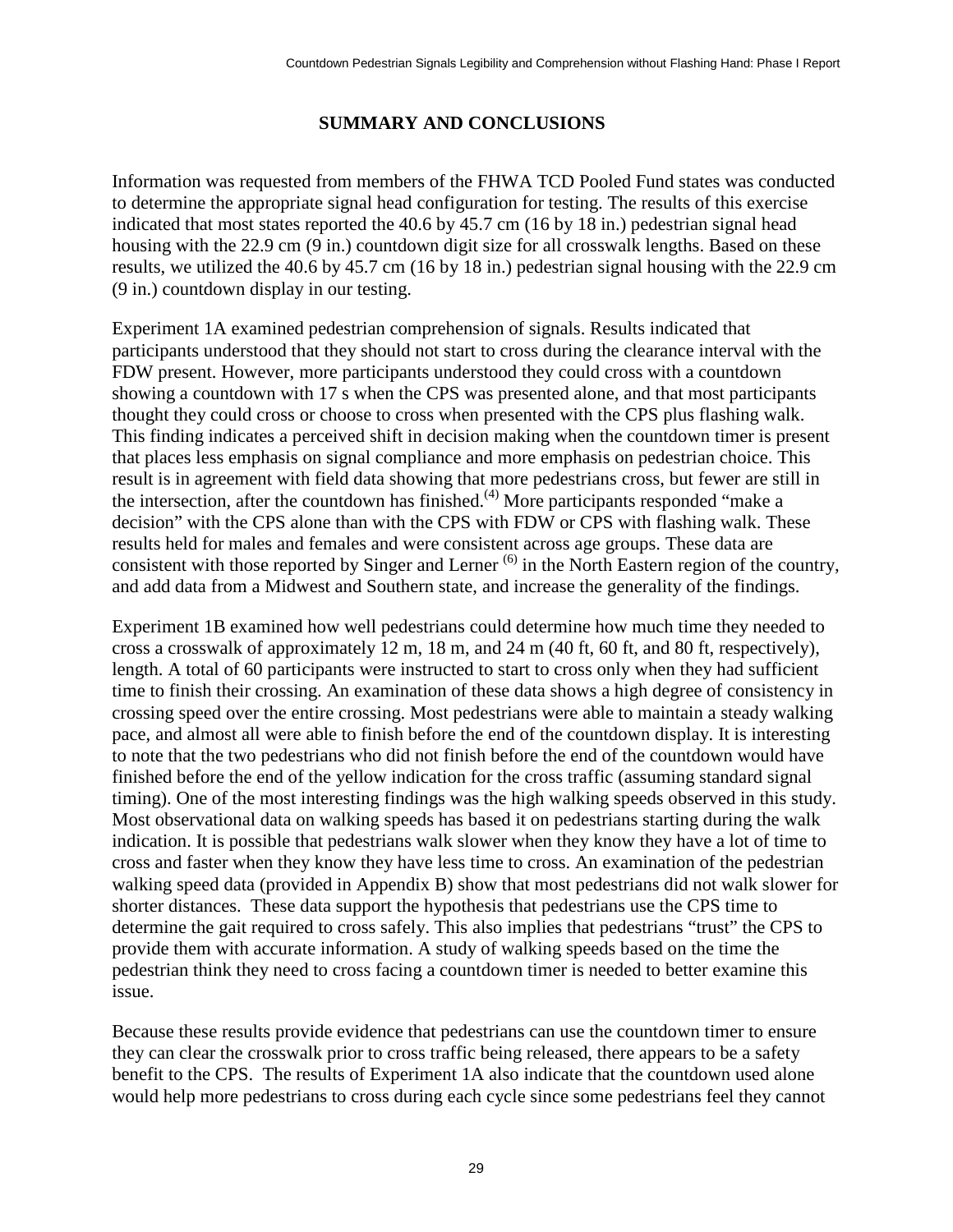cross when the FDW is present. Although pedestrian clearance appears to be exclusively a level of service issue, it also impacts safety because reducing the number of people who would need to wait during the FDW and don't walk in order to cross during the next walk. This reduces the number of pedestrians who have an opportunity to violate the SDW signal by attempting to cross during a perceived gap in the cross traffic. Field data should provide more information on this issue.

Experiment 1C examined whether the elimination of the FDW from the CPS display would have an adverse effect on low-vision pedestrians. An adverse effect would be an increased likelihood of crossing during the pedestrian countdown if they could not read the numbers, mistaking the display for the walk. It must be noted that although some low-vision pedestrians may not be able to see any of the pedestrian signal displays at some distances, they should not cross under these circumstances. The results of this study show that persons with low-vision typically are cautious crossing the street. In all but one case the participants would not cross unless they could identify the walk symbol or read the number on a countdown that displayed sufficient time to cross. The one exception was four participants in the FDW plus CPS condition who choose to cross even though they could not read the numbers. One even mentioned that he had to be careful because he did not know how much time was left. No participants in the CPS alone condition who could not read countdown elected to cross. Because of the sample size it is not possible to conclude that the FDW plus CPS was less safe than the CPS alone, but these data do not mitigate against removing the FDW.

It is interesting to note that the countdown signals are significantly smaller than the walking person and hand symbols. Because many of the pedestrians with low-vision did successfully use the countdown signal at shorter length crossings, it is possible to recommend that the size of the countdown display be increased to the same height at the other indications. This would improve recognition distance and would allow low-vision pedestrians to read the numbers sooner if they started after they saw the end of the walk. The results also show that pedestrians with low vision are relying on color for crossings of 30.5 m (100 ft), without being able to identify the shape of the symbol. These results support the need for accessible signals for wider crossings.

The overall results of this Phase I research support dropping the FDW from the pedestrian clearance interval. This change would increase the percentage of pedestrians who can walk at a higher speed than the slower speed the clearance display is calculated to support to cross safely. By clearing more pedestrians each cycle, the number left who might choose to violate the signal decreases. This change would also require a change to the UVC to not count pedestrians as violators if they begin to cross during the countdown, provided they finish crossing before the countdown ends. Another option would be to leave the FDW in place, but change the MUTCD and the UVC to not count pedestrians who start to cross during countdown with flashing hand as violators, provided they finish before countdown times out. One disadvantage of the former option is that many pedestrians who could cross would continue not to cross because they understand the FDW to mean they can't start to cross.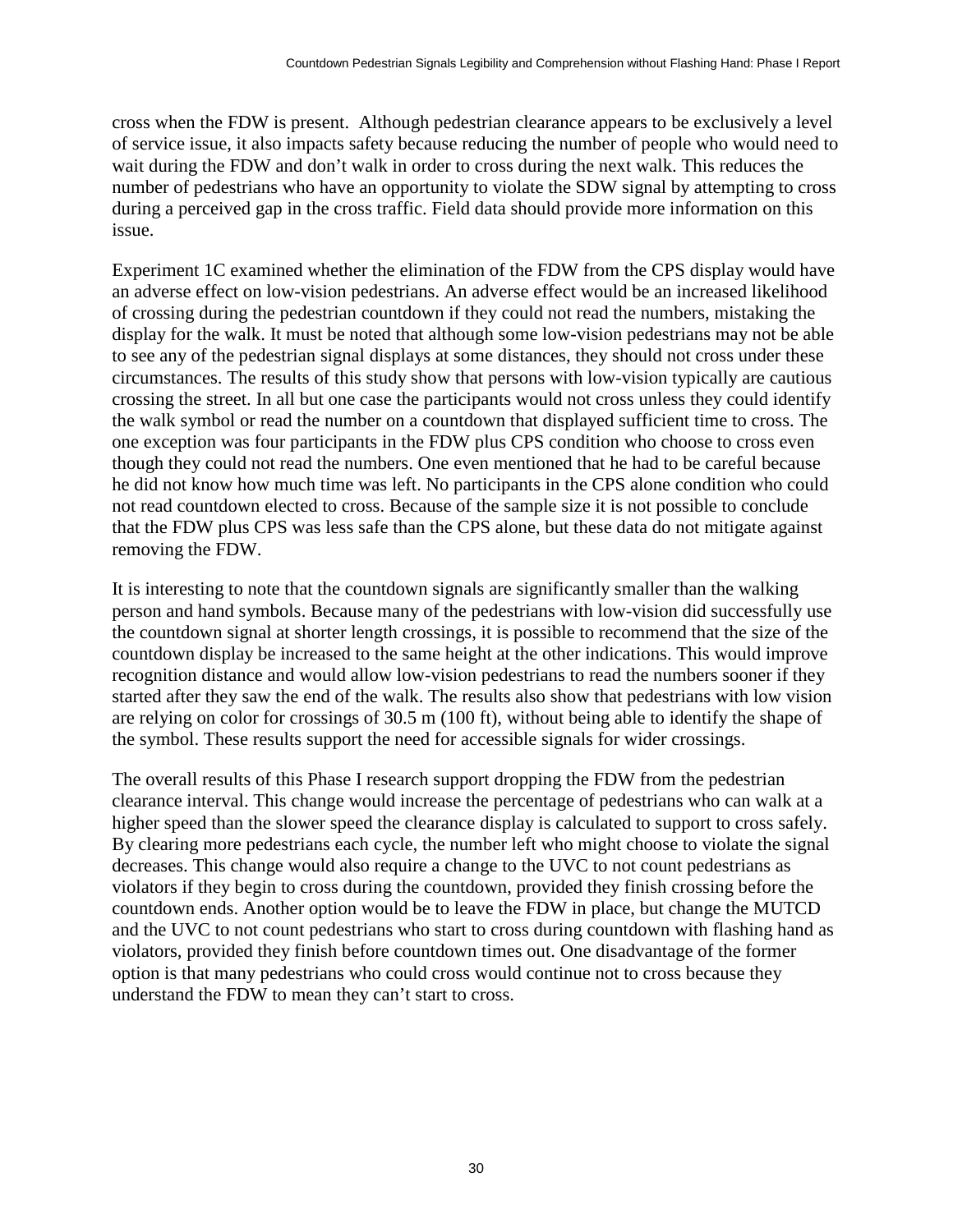#### **REFERENCES**

- <span id="page-40-0"></span>1. City of Chicago Department of Transportation. (2002). *Countdown pedestrian signal study final report*. Retrieved October 16, 2003 from American Traffic Safety Services Association website: http://www.atssa.com/pubinfo/downloads/11-15-02a.PDF
- 2. Mahach, K., Nedzesky, A.J., Atwater, L., & Saunders, R. (2002). A comparison of pedestrian signal heads. *ITE Annual Meeting Compendium.*
- 3. Farraher, B. A. B. (2000). Pedestrian countdown indication Market research and evaluation. *ITE 2000 Annual Meeting and Exhibit.*
- 4. Huang, H., & Zegeer, C. (2000). *The effects of pedestrian countdown signals in Lake Buena Vista*. Florida Department of Transportation.
- 5. Federal Highway Administration (FHWA). (2007). *Desktop reference for crash reduction factors*. Washington, DC: Author.
- 6. Singer, J. P., & Lerner, N. (2005). *Countdown pedestrian signals: A comparison of alternative pedestrian change interval displays: Final report* (Prepared for the Federal Highway Administration). Rockville, MD: Westat. Retrieved from [http://www.atssa.com/galleries/default-file/Ped\\_Countdown\\_Report.pdf](http://www.atssa.com/galleries/default-file/Ped_Countdown_Report.pdf)
- 7. National Committee on Uniform Traffic Laws and Ordinances. (2002). *Uniform vehicle code and model traffic ordinance*. Alexandria, VA: Author.
- 8. Federal Highway Administration (FHWA). (2012). *Manual on uniform traffic control devices for streets and highways* (2009 Ed., Including Revision 1 and 2). Washington, DC: Author.
- 9. Centers for Disease Control and Prevention National Center for Health Statistics. (2006). *National Health Interview Survey* (ICPSR20681-v3). Ann Arbor, MI: Inter-university Consortium for Political and Social Research [distributor]. http://doi.org/10.3886/ICPSR20681.v3.
- 10. Eccles, K. A., Tao, R., & Mangum, B. C. (2007). Evaluation of pedestrian signals in Montgomery County, Maryland. *Transportation Research Record, 1878*, 36-41.
- 11. Schattler, K. L. Wakim, J. G., Datta, T. K., & McAvoy, D. (2007). Evaluation of pedestrian and driver behaviors at countdown pedestrian signals in Peoria, Illinois, *Transportation Research Record, 2002*, 98-109.
- 12. Institute of Transportation Engineers (ITE). (2007). *Pedestrian signal safety for older persons*. Washington, DC: Author.
- 13. DKS Associates. (2001). *San Francisco pedestrian countdown signals: Preliminary evaluation summary*. San Francisco, CA: San Francisco Department of Parking and Traffic.
- 14. Leonard, J., Juckes, M., & Clement, B. (1999). *Safety & behavior: Behavioral evaluation of pedestrians and motorists towards pedestrian countdown signals* (Prepared for the City of Monterey, California). Laval, Quebec: Dessau-Soprin Inc.
- 15. Markowitz, F., Sciortino, S., Fleck, J. L. & Yee, B. M. (2006) Pedestrian countdown timers: experience with an extensive pilot installation. *ITE Journal, 76*, 43-48.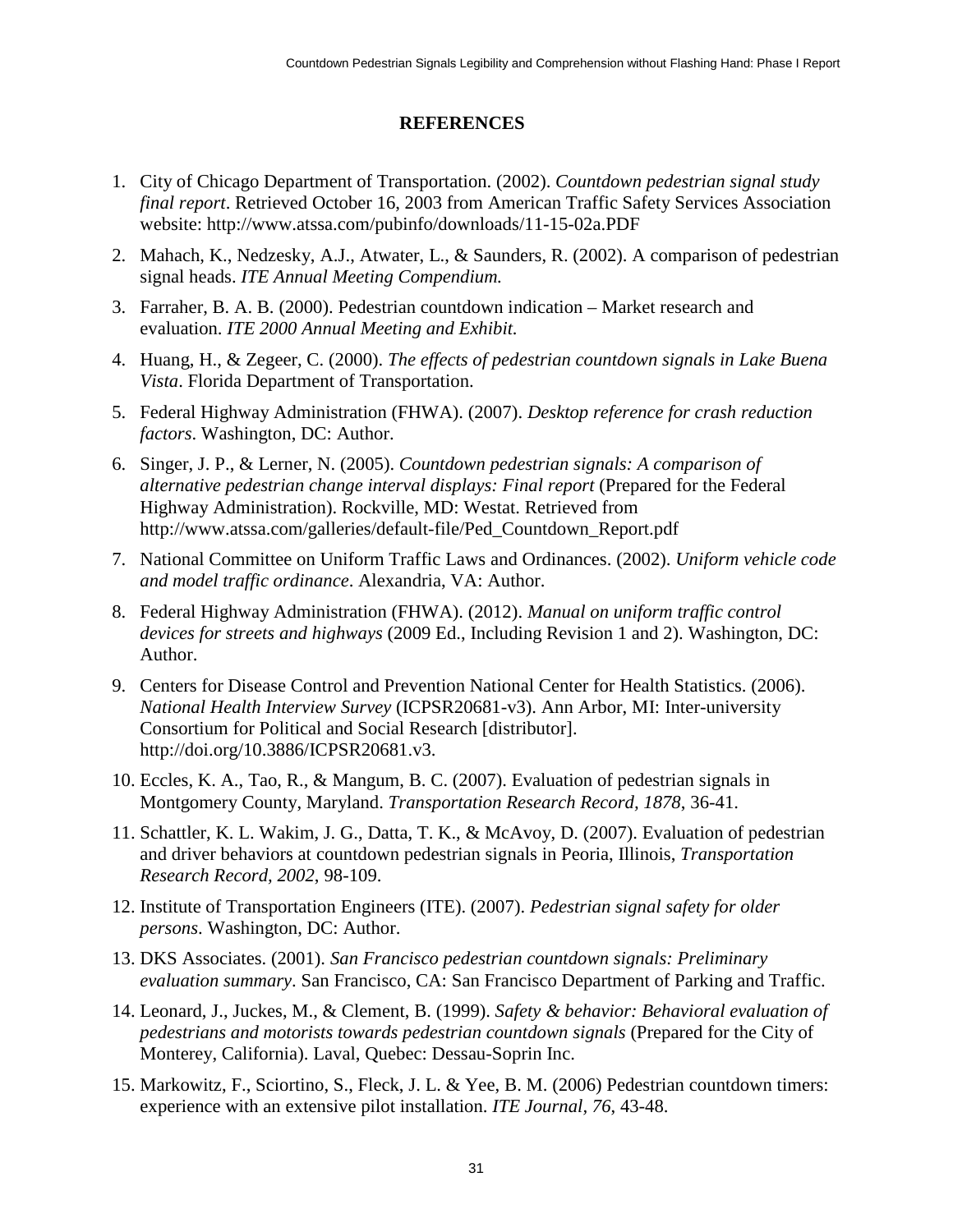- 16. Pulugurtha, S. S., Desai, A., & Pulugurtha, N. M. (2010). Are pedestrian countdown signals effective in reducing crashes? *Traffic Injury Prevention, 11*, 632-641.
- 17. Van Houten, R., LaPlante, J., & Gustafson, T. (2012). *Evaluating pedestrian safety improvements* (Report No. RC-1585). Lansing, MI: Michigan Department of Transportation.
- 18. Institute of Transportation Engineers (ITE). (2010). *Pedestrian traffic control signal indicators: Light emitting diode (LED) signal modules*. Washington, DC: Author.
- 19. Crews, J. E. (1991). Measuring rehabilitation outcomes and the public policies of aging and blindness. In N. D. Weber (Ed.), *Vision and Aging: Issues in Social Work Practice*. New York: Hawthorn.
- 20. Manton, Kenneth G., Corder, L.S., & Stallard, E. (1993). Estimates of change in chronic disability and institutional incidence and prevalence rates in the U.S. elderly population form the 1982, 1984, and 1989 National Long Term Care Survey. *Journal of Gerontology: Social Sciences, 48*, S153-166.
- 21. De l'Aune, W., Williams, M., Watson, G., Schuckers, P., & Ventimiglia, G. (2007). Clinical application of rehabilitation outcomes. *Journal of Visual Impairment and Blindness, 98*, 197- 211.
- 22. Desai, M., Pratt, L., Lentzner, H., & Robinson, K. (2001, March). Trends in vision and hearing among older Americans. *Aging Trends, 2*. Hyattsville, MD: Centers for Disease Control and Prevention National Center for Health Statistics.
- 23. Williams, M. D., Van Houten, R., & Blasch, B. B. (2006). Recognition distance of pedestrian traffic signals by individuals with low vision. *Journal of Rehabilitation Research and Development*.
- 24. Van Houten, R., Blasch, B., & Malenfant, J. E. L. (2001). Use of animated eyes in pedestrian signals increases WALK sign recognition distance of low vision pedestrians. *Journal of Rehabilitation Research and Development, 38*, 443-448.
- 25. Institute of Transportation Engineers (ITE). (2004). *Pedestrian traffic control signal indicators* (Performance Specification). Washington, DC: Author.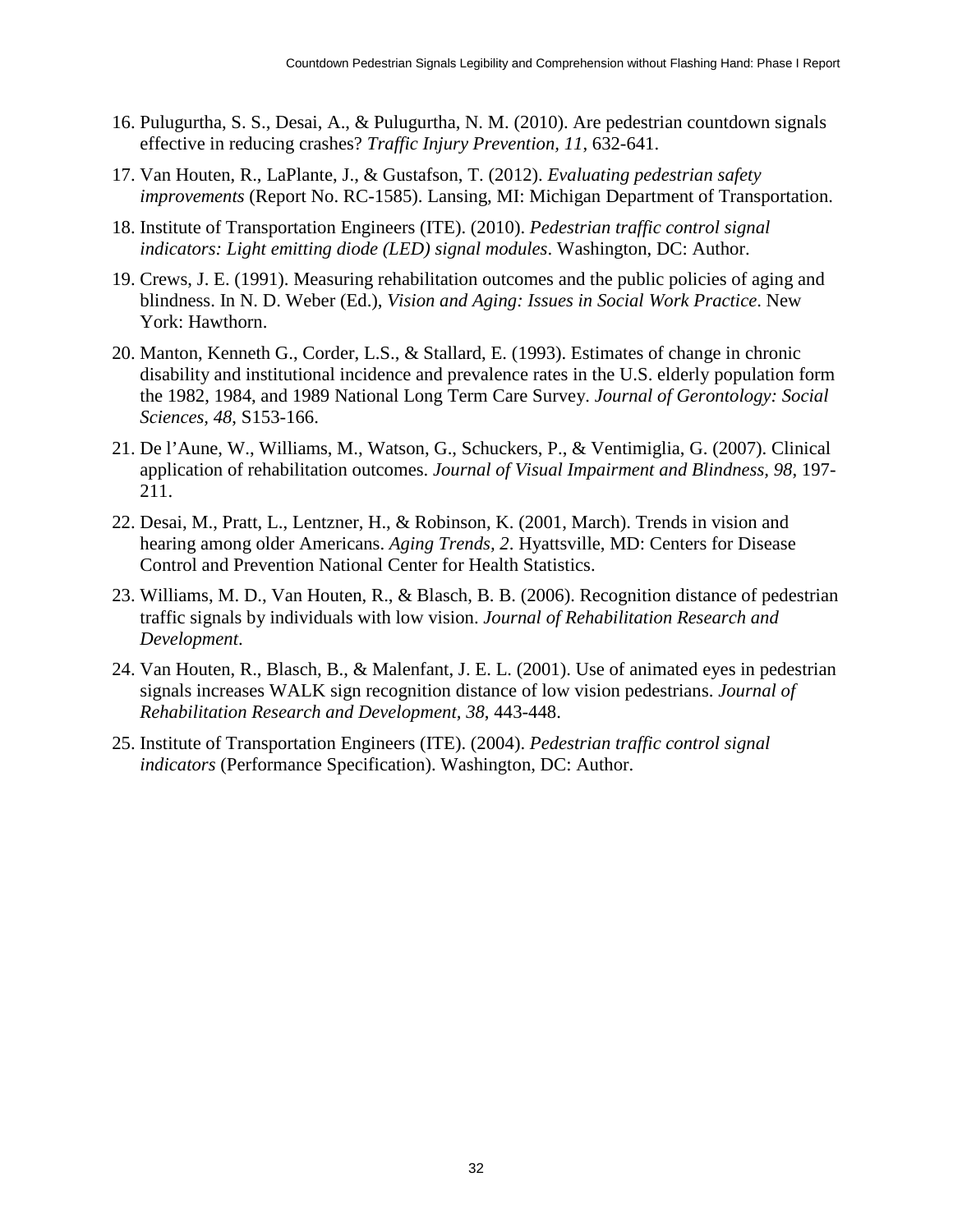### <span id="page-42-0"></span>**APPENDIX A. QUESTION PROTOCOL FOR EXPERIMENT 1A**

#### **1. General question for all signal heads**

a. For every signal head, people were asked: "Imagine yourself at a crosswalk, about to cross the street, and you see this display. What does this display mean? And what should you do"

#### **2. Walk alone**

- a. If they responded: "I could cross."; "I could walk."; or any variant of these with the same meaning, their response was scored as correct.
- b. Any other response was coded as incorrect.
- c. There were no follow-up questions as all respondents made the correct response.

#### **3. Don't Walk alone**

- a. If they responded: "I would wait for the walk."; or "I can't cross the street."; or any variant with the same meaning, their response was scored as correct.
- b. Any other response was coded as incorrect.
- c. There were no follow-up questions as all respondents made the correct response.
- **4. Countdown Pedestrian Signal plus FDW, the Countdown Pedestrian Signal alone, and the Countdown Pedestrian Signal plus the Flashing Walk (this option was only presented to the 200 participants in MI). These three options are always presented with 17 s displayed.**
	- a. If they responded: "Walk across the street."; "Cross the street."; "Make a decision on whether to cross or not cross."; "'17' seconds left to cross the street, therefore I can cross."; or any other way of saying that they can cross the street, they were marked as correct.
	- b. If they only responded: "'17' seconds to cross the street." they were asked: "What should you do?"
		- i. If they responded: "I can cross the street." they were scored as correct. Any other response was coded as incorrect.
	- c. If they responded: "I must stay at the crosswalk." they were asked: "Why?"
		- i. If they responded: "There is not enough time to cross." they were also asked how much time they would need to cross. They were then asked: "What should you do if the display showed that amount of time?" If they answered: "Cross the street." their response was scored as correct. Any other response was marked as indicating they are not permitted to start crossing the street.
		- ii. If they answered: "It did not matter how much time was displayed, I would not cross." they were asked what about the sign is telling them to stay. At this point, the response was recorded and their response was scored as prohibited from starting to cross the street.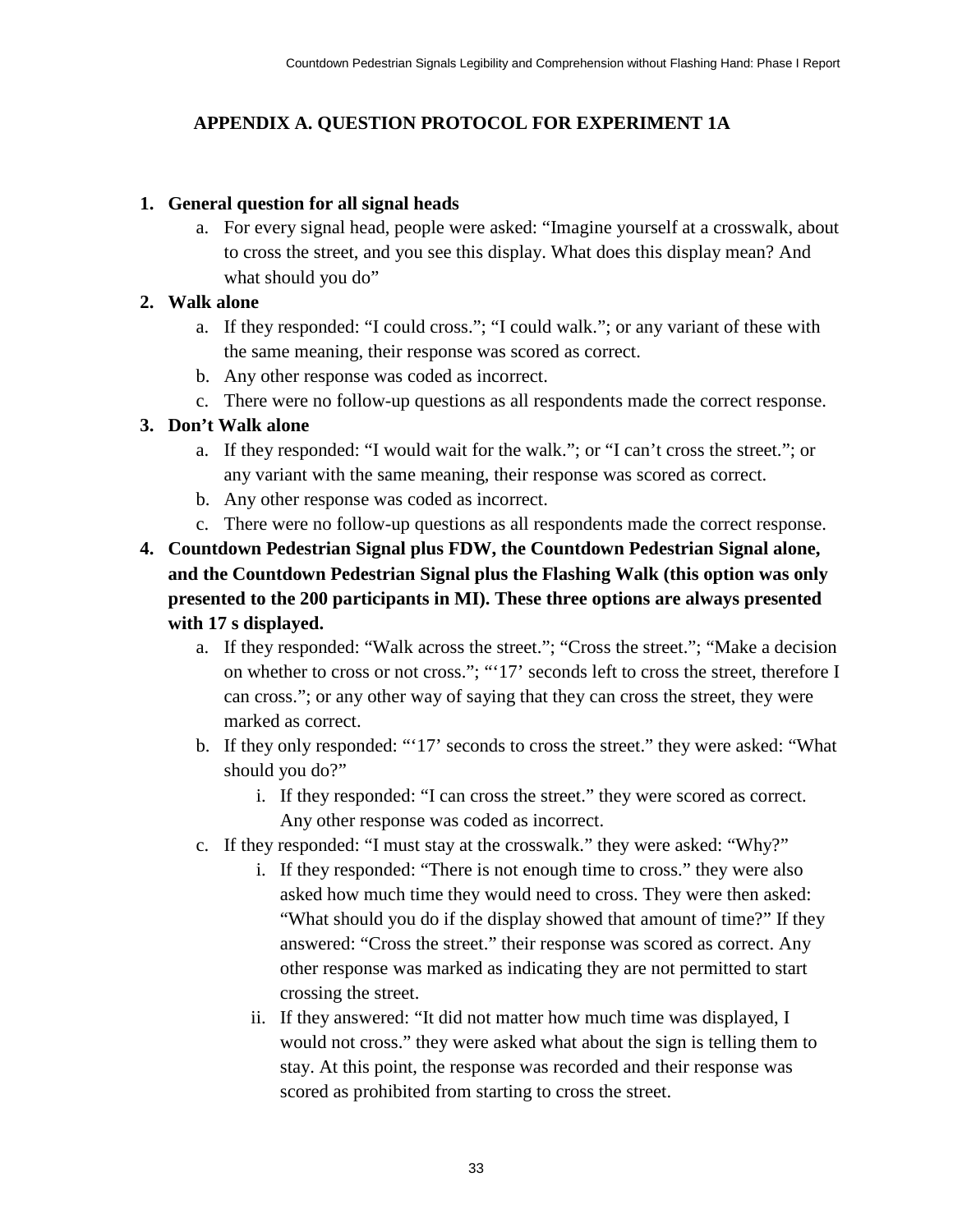- d. If they responded: "I can't walk."; or "I can't cross the street."; or any variant of this, they were asked what about the sign is telling them they can't walk. If they responded: "The flashing hand."; "The flashing hand."; "The color of the sign."; or "The sign is broken and means the same thing as the flashing man."; or any variant of these with the same meaning, their response was recorded and they were scored as being prohibited from starting to cross the street.
- e. If they responded: "'17' seconds until I can cross the street. Therefore I need wait until the end of the countdown then begin to cross the street."; or any variant with the same meaning, they were marked as incorrect.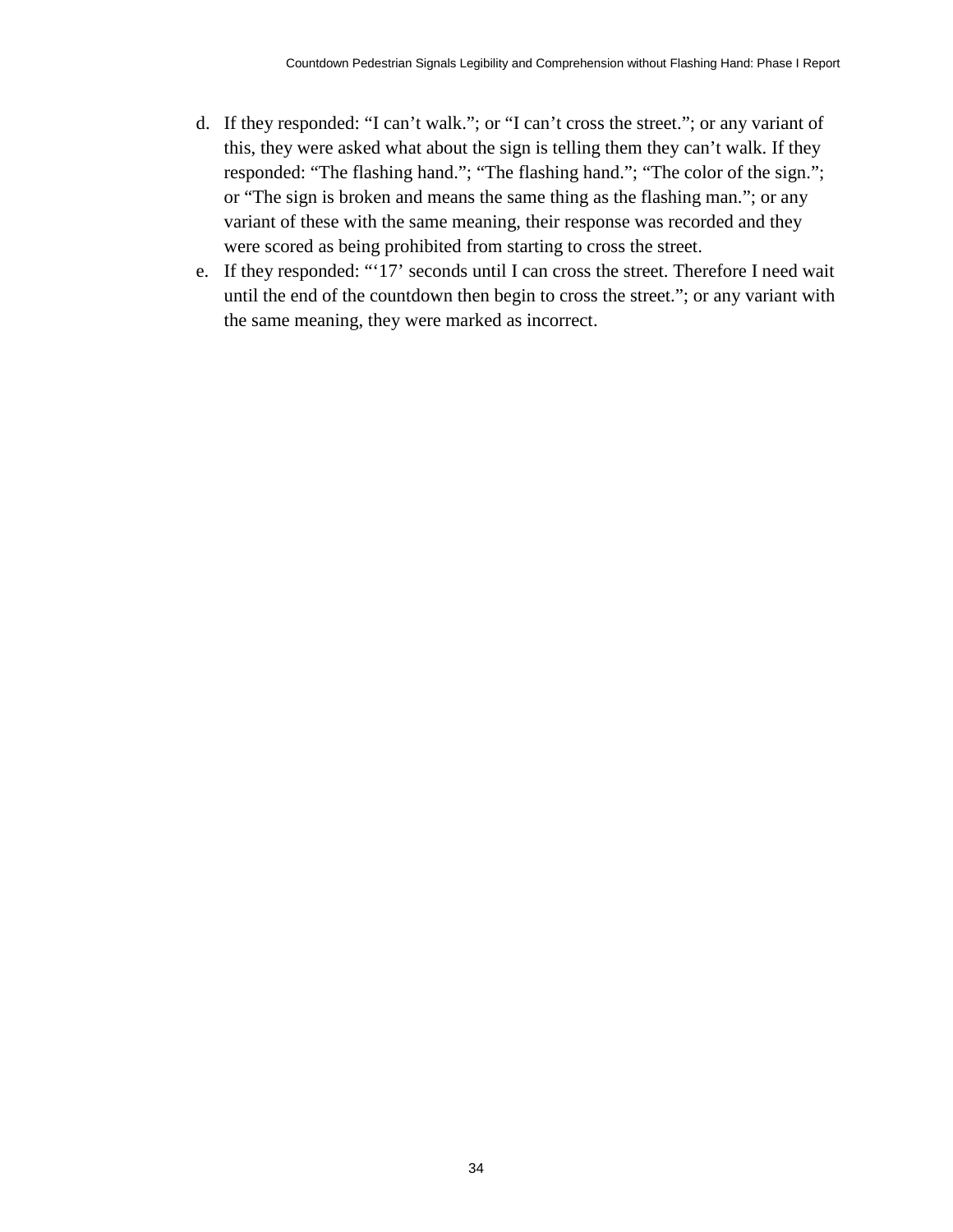#### **APPENDIX B. CROSSING TIMES FOR EXPERIMENT 1B**

<span id="page-44-0"></span>The crossing times for each of the 60 participants from Experiment 1B is provided in this appendix. Note that the order of crossings was counterbalanced. For clarity of presentation, crossings are provided in a consistent order within the table.

<span id="page-44-1"></span>

| Participant             | <b>Crossing</b> | 3 <sub>m</sub><br>(10 ft) | 6 m<br>(20 ft) | 9 <sub>m</sub><br>(30 ft) | 12 <sub>m</sub><br>(40 ft) | 15 <sub>m</sub><br>(50 ft) | 18 <sub>m</sub><br>(60 ft) | 21 <sub>m</sub><br>(70 ft) | 24 <sub>m</sub><br>(80 ft) |
|-------------------------|-----------------|---------------------------|----------------|---------------------------|----------------------------|----------------------------|----------------------------|----------------------------|----------------------------|
| $\mathbf{1}$            | 12 <sub>m</sub> | 1.62                      | 1.46           | 1.37                      | 1.31                       | NA                         | <b>NA</b>                  | <b>NA</b>                  | <b>NA</b>                  |
| $\mathbf{1}$            | 18 <sub>m</sub> | 1.62                      | 1.52           | 1.31                      | 1.52                       | 1.31                       | 1.13                       | NA                         | NA                         |
| $\mathbf{1}$            | $24\,\rm{m}$    | 1.92                      | 1.37           | 1.71                      | 1.71                       | 1.37                       | 1.37                       | 1.46                       | 1.22                       |
| $\overline{\mathbf{2}}$ | 12 <sub>m</sub> | 1.62                      | 1.37           | 1.71                      | 1.71                       | <b>NA</b>                  | <b>NA</b>                  | <b>NA</b>                  | <b>NA</b>                  |
| $\boldsymbol{2}$        | 18 <sub>m</sub> | 1.71                      | 1.31           | 1.37                      | 1.71                       | 1.31                       | 1.28                       | <b>NA</b>                  | NA                         |
| $\overline{2}$          | 24 <sub>m</sub> | 1.37                      | 1.52           | 1.52                      | 1.62                       | 1.31                       | 1.37                       | 1.46                       | 1.13                       |
| 3                       | 12 <sub>m</sub> | 1.52                      | 1.28           | 1.52                      | 1.31                       | <b>NA</b>                  | <b>NA</b>                  | <b>NA</b>                  | <b>NA</b>                  |
| 3                       | 18 <sub>m</sub> | 1.62                      | 1.52           | 1.37                      | 1.28                       | 1.37                       | 1.22                       | <b>NA</b>                  | NA                         |
| 3                       | 24 <sub>m</sub> | 2.04                      | 1.52           | 1.37                      | 1.46                       | 1.37                       | 1.52                       | 1.46                       | 1.62                       |
| $\overline{\mathbf{4}}$ | 12 <sub>m</sub> | 1.31                      | 1.10           | 1.04                      | <b>NA</b>                  | <b>NA</b>                  | <b>NA</b>                  | <b>NA</b>                  | <b>NA</b>                  |
| $\overline{\mathbf{4}}$ | 18 <sub>m</sub> | 1.46                      | 1.16           | 1.28                      | 1.16                       | 1.16                       | 0.91                       | <b>NA</b>                  | NA                         |
| $\overline{\mathbf{4}}$ | 24 m            | 1.31                      | 1.28           | 1.28                      | 1.16                       | 1.28                       | 1.04                       | 1.28                       | 0.94                       |
| 5                       | 12 <sub>m</sub> | 1.52                      | 1.28           | 1.62                      | 1.13                       | NA                         | NA                         | <b>NA</b>                  | NA                         |
| 5                       | 18 <sub>m</sub> | 1.52                      | 1.31           | 1.71                      | 1.37                       | 1.52                       | 1.13                       | <b>NA</b>                  | NA                         |
| 5                       | 24 <sub>m</sub> | 1.46                      | 1.62           | 1.37                      | 1.62                       | 1.37                       | 1.71                       | 1.28                       | 1.13                       |
| 6                       | 12 <sub>m</sub> | 1.62                      | 1.80           | 1.52                      | 1.22                       | NA                         | NA                         | <b>NA</b>                  | NA                         |
| 6                       | 18 <sub>m</sub> | 1.80                      | 1.31           | 1.52                      | 1.37                       | 1.37                       | 1.37                       | <b>NA</b>                  | <b>NA</b>                  |
| 6                       | 24 <sub>m</sub> | 1.92                      | 1.71           | 1.71                      | 1.71                       | 1.71                       | 1.46                       | 1.46                       | 1.04                       |
| $\overline{7}$          | 12 <sub>m</sub> | 1.71                      | 1.31           | 1.62                      | 1.16                       | NA                         | NA                         | NA                         | NA                         |
| $\overline{7}$          | 18 <sub>m</sub> | 1.37                      | 1.52           | 1.10                      | 1.37                       | 1.31                       | 1.16                       | <b>NA</b>                  | NA                         |
| $\overline{7}$          | 24 <sub>m</sub> | 1.62                      | 1.52           | 1.46                      | 1.31                       | 1.52                       | 1.37                       | 1.52                       | 1.31                       |
| 8                       | 12 <sub>m</sub> | 1.62                      | 1.52           | 2.04                      | 1.80                       | NA                         | NA                         | <b>NA</b>                  | NA                         |
| 8                       | 18 <sub>m</sub> | 1.52                      | 1.46           | 1.52                      | 1.37                       | 1.52                       | 1.28                       | <b>NA</b>                  | NA                         |
| 8                       | 24 <sub>m</sub> | 1.46                      | 1.52           | 1.62                      | 2.53                       | 1.52                       | 1.62                       | 1.52                       | 1.31                       |
| $\boldsymbol{9}$        | 12 <sub>m</sub> | 2.53                      | 1.62           | 1.37                      | 1.16                       | NA                         | NA                         | <b>NA</b>                  | NA                         |
| 9                       | 18 <sub>m</sub> | 2.04                      | 1.62           | 1.62                      | 1.46                       | 1.16                       | NA                         | NA                         | NA                         |
| 9                       | 24 <sub>m</sub> | 3.38                      | 1.80           | 1.71                      | 1.71                       | 1.52                       | 1.80                       | 1.52                       | 1.37                       |
| 10                      | 12 <sub>m</sub> | 1.52                      | 1.16           | 1.10                      | 1.10                       | <b>NA</b>                  | <b>NA</b>                  | <b>NA</b>                  | <b>NA</b>                  |
| 10                      | 18 <sub>m</sub> | 1.31                      | 1.13           | 1.31                      | 1.13                       | 1.28                       | 0.98                       | <b>NA</b>                  | <b>NA</b>                  |
| 10                      | 24 <sub>m</sub> | 1.52                      | 1.37           | 1.62                      | 1.71                       | 1.37                       | 1.37                       | 1.46                       | 1.04                       |
| 11                      | 12 <sub>m</sub> | 1.46                      | 1.31           | 1.52                      | 1.22                       | NA                         | <b>NA</b>                  | <b>NA</b>                  | <b>NA</b>                  |

**Table 11. Participant crossing times, Experiment 1B.**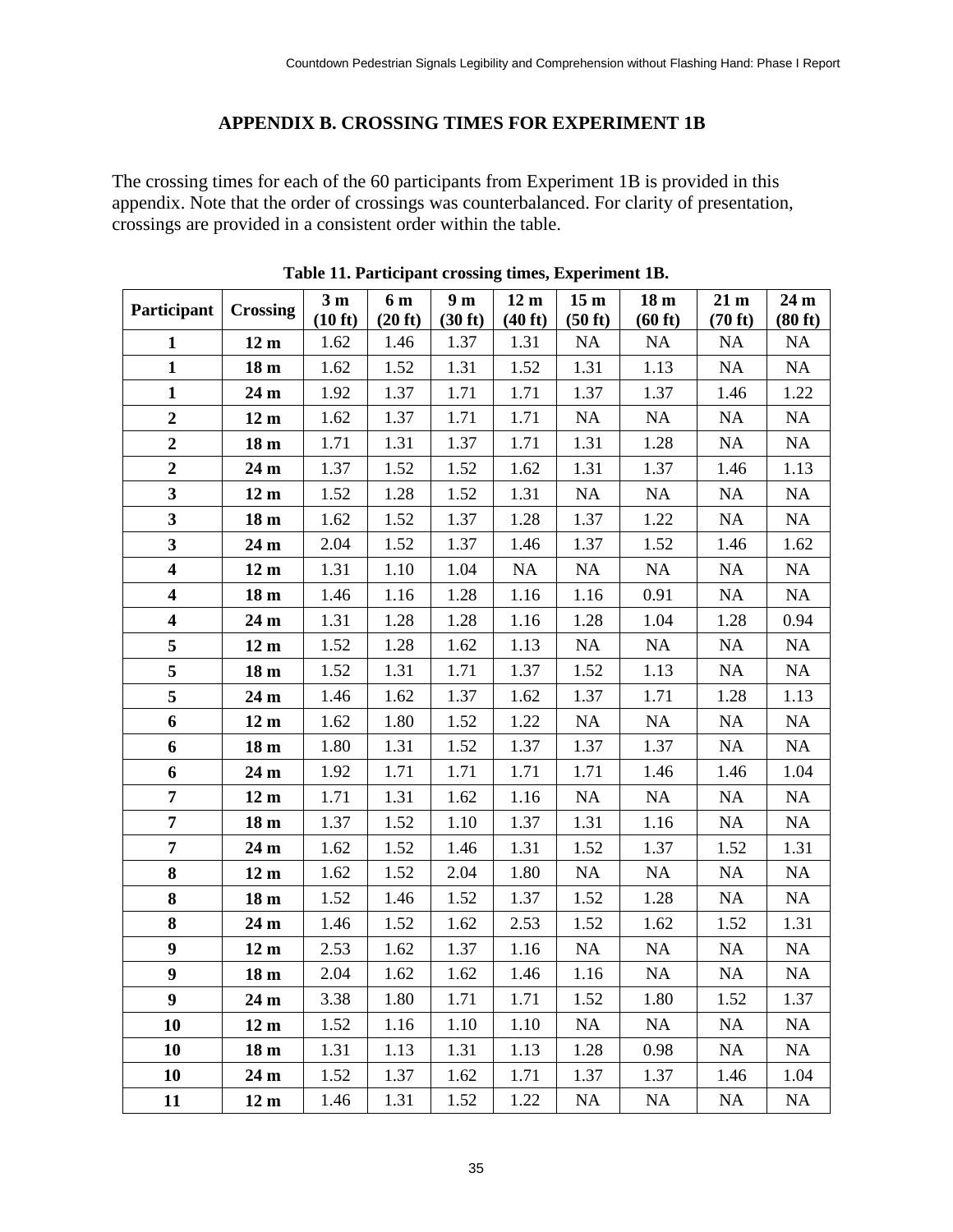| Participant | <b>Crossing</b> | 3 <sub>m</sub> | 6 m     | 9 <sub>m</sub> | 12 <sub>m</sub> | 15 <sub>m</sub> | 18 <sub>m</sub> | 21 <sub>m</sub> | 24 <sub>m</sub> |
|-------------|-----------------|----------------|---------|----------------|-----------------|-----------------|-----------------|-----------------|-----------------|
|             |                 | (10 ft)        | (20 ft) | (30 ft)        | (40 ft)         | (50 ft)         | (60 ft)         | (70 ft)         | (80 ft)         |
| 11          | 18 <sub>m</sub> | 1.52           | 1.71    | 1.52           | 1.62            | 1.28            | 1.22            | <b>NA</b>       | NA              |
| 11          | 24 <sub>m</sub> | 1.31           | 1.80    | 1.52           | 1.22            | 1.31            | 1.37            | 1.13            | 1.13            |
| 12          | 12 <sub>m</sub> | 1.31           | 1.37    | 1.52           | 1.28            | NA              | <b>NA</b>       | <b>NA</b>       | <b>NA</b>       |
| 12          | 18 <sub>m</sub> | 1.92           | 1.52    | 1.71           | 1.28            | 1.52            | 1.52            | <b>NA</b>       | <b>NA</b>       |
| 12          | 24 <sub>m</sub> | 1.62           | 1.52    | 1.46           | 1.62            | 1.62            | 1.62            | 1.52            | 1.28            |
| 13          | 12 <sub>m</sub> | 1.04           | 1.52    | 1.37           | 1.16            | <b>NA</b>       | <b>NA</b>       | <b>NA</b>       | <b>NA</b>       |
| 13          | 18 <sub>m</sub> | 1.28           | 1.10    | 1.28           | 1.46            | 1.62            | 1.16            | <b>NA</b>       | NA              |
| 13          | 24 <sub>m</sub> | 1.52           | 1.71    | 1.62           | 1.37            | 1.37            | 1.80            | 1.28            | 1.37            |
| 14          | 12 <sub>m</sub> | 1.52           | 1.52    | 1.62           | 1.46            | NA              | <b>NA</b>       | <b>NA</b>       | <b>NA</b>       |
| 14          | 18 <sub>m</sub> | 1.52           | 1.52    | 1.62           | 1.52            | 1.52            | 1.28            | <b>NA</b>       | <b>NA</b>       |
| 14          | 24 <sub>m</sub> | 1.52           | 1.37    | 1.31           | 1.46            | 1.46            | 1.52            | 1.37            | 1.22            |
| 15          | 12 <sub>m</sub> | 1.46           | 1.28    | 1.52           | 1.04            | NA              | NA              | <b>NA</b>       | NA              |
| 15          | 18 <sub>m</sub> | 1.31           | 1.28    | 13.11          | 1.71            | 1.46            | 1.13            | <b>NA</b>       | NA              |
| 15          | 24 <sub>m</sub> | 1.46           | 1.52    | 1.62           | 1.62            | 1.52            | 1.52            | 1.52            | 1.62            |
| 16          | 12 <sub>m</sub> | 1.80           | 2.35    | 2.04           | 2.35            | NA              | <b>NA</b>       | <b>NA</b>       | <b>NA</b>       |
| 16          | 18 <sub>m</sub> | 1.46           | 1.62    | 1.71           | 1.46            | 1.52            | 1.37            | <b>NA</b>       | NA              |
| 16          | 24 <sub>m</sub> | 1.52           | 1.52    | 2.04           | 1.71            | 1.71            | 1.52            | 1.46            | 1.31            |
| 17          | 12 <sub>m</sub> | 1.31           | 1.46    | 1.62           | 1.37            | <b>NA</b>       | NA              | <b>NA</b>       | NA              |
| 17          | 18 <sub>m</sub> | 1.28           | 1.80    | 1.71           | 1.71            | 1.71            | 1.46            | NA              | NA              |
| 17          | 24 <sub>m</sub> | 1.80           | 1.80    | 2.04           | 1.71            | 1.71            | 1.71            | 3.05            | 2.77            |
| 18          | 12 <sub>m</sub> | 1.80           | 1.31    | 1.31           | 1.13            | <b>NA</b>       | <b>NA</b>       | <b>NA</b>       | <b>NA</b>       |
| 18          | 18 <sub>m</sub> | 1.37           | 1.52    | 1.31           | 1.37            | 1.31            | 1.28            | <b>NA</b>       | NA              |
| 18          | 24 <sub>m</sub> | 1.31           | 1.52    | 1.46           | 1.52            | 1.37            | 1.37            | 1.37            | 1.46            |
| 19          | 12 <sub>m</sub> | 1.16           | 1.31    | 1.22           | 1.28            | <b>NA</b>       | <b>NA</b>       | NA              | <b>NA</b>       |
| 19          | 18 <sub>m</sub> | 1.52           | 1.37    | 1.28           | 1.31            | 1.28            | NA              | <b>NA</b>       | NA              |
| 19          | 24 <sub>m</sub> | 1.31           | 1.52    | 1.46           | 1.46            | 1.10            | 1.37            | 1.46            | 1.13            |
| 20          | 12 <sub>m</sub> | 1.46           | 1.52    | 1.46           | 1.37            | <b>NA</b>       | <b>NA</b>       | <b>NA</b>       | <b>NA</b>       |
| 20          | 18 <sub>m</sub> | 2.53           | 1.62    | 1.80           | 1.52            | 1.71            | 1.28            | <b>NA</b>       | <b>NA</b>       |
| 20          | 24 <sub>m</sub> | 1.80           | 1.80    | 1.46           | 1.71            | 1.52            | 1.46            | 1.31            | 1.22            |
| 21          | 12 <sub>m</sub> | 1.46           | 1.52    | 1.46           | 1.37            | NA              | <b>NA</b>       | <b>NA</b>       | <b>NA</b>       |
| 21          | 18 <sub>m</sub> | 2.53           | 1.62    | 1.80           | 1.52            | 1.71            | 1.28            | <b>NA</b>       | <b>NA</b>       |
| 21          | 24 <sub>m</sub> | 1.80           | 1.80    | 1.46           | 1.71            | 1.52            | 1.46            | 1.31            | 1.22            |
| 22          | 12 <sub>m</sub> | 1.46           | 1.71    | 1.46           | 1.22            | <b>NA</b>       | <b>NA</b>       | <b>NA</b>       | <b>NA</b>       |
| 22          | 18 <sub>m</sub> | 1.52           | 1.71    | 1.52           | 1.52            | 1.28            | 1.28            | NA              | NA              |
| 22          | 24 <sub>m</sub> | 2.16           | 2.16    | 1.80           | 1.80            | 1.52            | 1.71            | 1.46            | 1.31            |
| 23          | 12 <sub>m</sub> | 1.22           | 1.31    | 1.37           | 1.13            | NA              | NA              | <b>NA</b>       | <b>NA</b>       |
| 23          | 18 <sub>m</sub> | 1.31           | 1.52    | 1.31           | 1.46            | 1.52            | 1.01            | <b>NA</b>       | <b>NA</b>       |
| 23          | 24 <sub>m</sub> | 1.46           | 1.31    | 1.37           | 1.52            | 1.52            | 1.37            | 1.46            | 1.10            |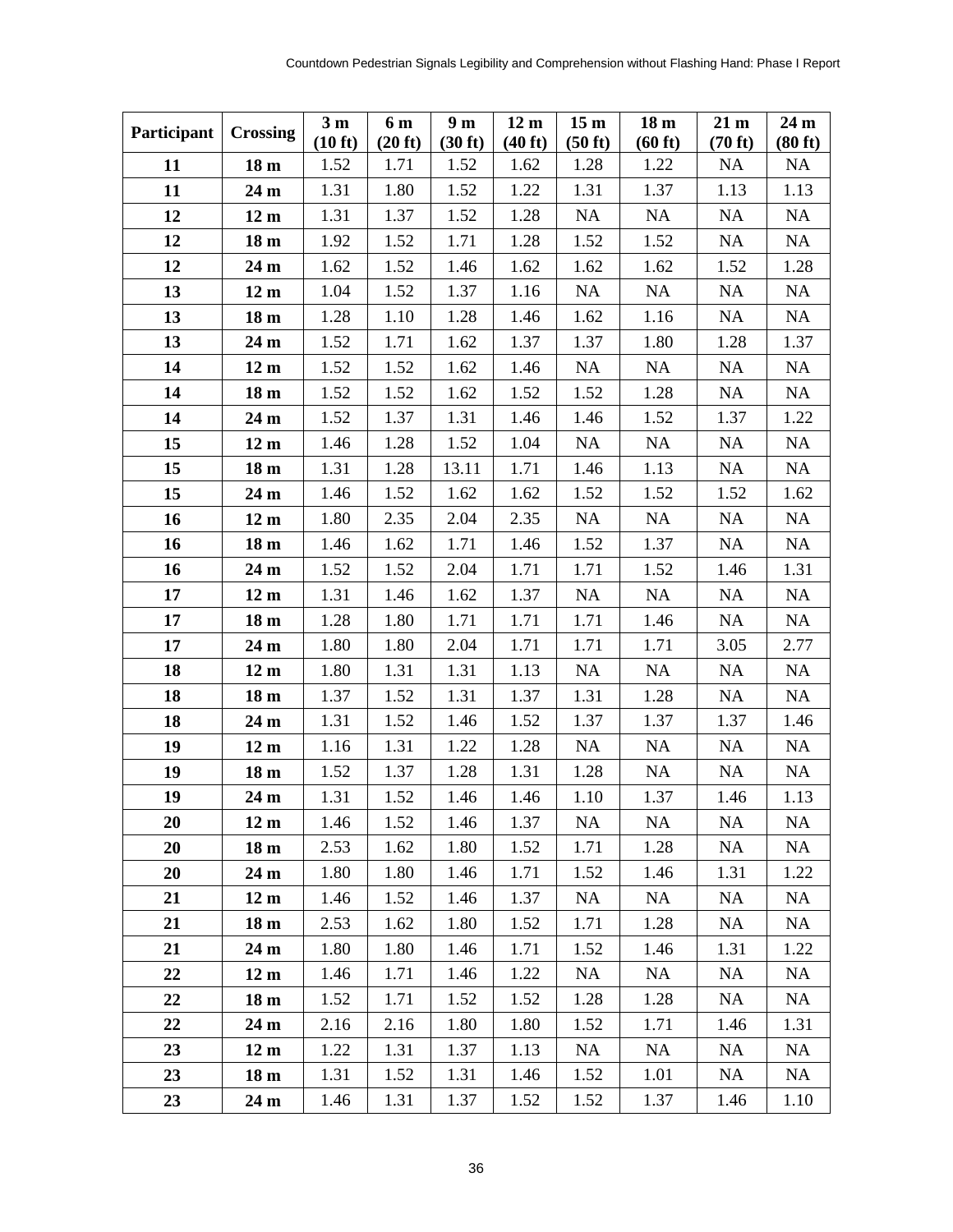| Participant | <b>Crossing</b> | 3 <sub>m</sub> | 6 m     | 9 <sub>m</sub> | 12 <sub>m</sub> | 15 <sub>m</sub> | 18 <sub>m</sub> | 21 <sub>m</sub> | 24 <sub>m</sub> |
|-------------|-----------------|----------------|---------|----------------|-----------------|-----------------|-----------------|-----------------|-----------------|
|             |                 | (10 ft)        | (20 ft) | (30 ft)        | (40 ft)         | (50 ft)         | (60 ft)         | (70 ft)         | (80 ft)         |
| 24          | 12 <sub>m</sub> | 1.92           | 1.62    | 1.62           | 1.28            | <b>NA</b>       | <b>NA</b>       | <b>NA</b>       | <b>NA</b>       |
| 24          | 18 <sub>m</sub> | 1.52           | 1.92    | 1.92           | 1.52            | 1.52            | 1.52            | NA              | NA              |
| 24          | 24 <sub>m</sub> | 1.71           | 1.62    | 1.80           | 1.71            | 1.62            | 1.71            | 1.52            | 1.52            |
| 25          | 12 <sub>m</sub> | 1.31           | 1.31    | 1.16           | 0.79            | <b>NA</b>       | <b>NA</b>       | <b>NA</b>       | <b>NA</b>       |
| 25          | 18 <sub>m</sub> | 1.37           | 1.62    | 1.46           | 1.46            | 1.37            | 1.28            | <b>NA</b>       | NA              |
| 25          | 24 <sub>m</sub> | 1.16           | 1.62    | 1.71           | 1.31            | 1.46            | 1.62            | 1.37            | 1.52            |
| 26          | 12 <sub>m</sub> | 1.62           | 1.52    | 1.37           | 1.28            | NA              | NA              | <b>NA</b>       | <b>NA</b>       |
| 26          | 18 <sub>m</sub> | 1.37           | 1.37    | 1.28           | 1.31            | 1.31            | 0.73            | NA              | <b>NA</b>       |
| 26          | 24 <sub>m</sub> | 1.71           | 2.04    | 1.71           | 1.62            | 1.71            | 1.62            | 1.62            | 1.31            |
| 27          | 12 <sub>m</sub> | 1.71           | 1.52    | 1.37           | 1.28            | <b>NA</b>       | <b>NA</b>       | <b>NA</b>       | <b>NA</b>       |
| 27          | 18 <sub>m</sub> | 1.52           | 1.52    | 1.52           | 1.46            | 1.46            | 1.16            | <b>NA</b>       | <b>NA</b>       |
| 27          | 24 <sub>m</sub> | 1.46           | 1.37    | 1.31           | 1.22            | 1.37            | 1.37            | 1.31            | 1.16            |
| 28          | 12 <sub>m</sub> | 1.52           | 1.37    | 1.16           | 1.28            | NA              | NA              | <b>NA</b>       | NA              |
| 28          | 18 <sub>m</sub> | 1.62           | 1.31    | 1.31           | 1.46            | 1.31            | 1.31            | <b>NA</b>       | <b>NA</b>       |
| 28          | 24 <sub>m</sub> | 1.37           | 1.80    | 1.22           | 1.28            | 1.46            | 1.37            | 1.37            | 1.13            |
| 29          | 12 <sub>m</sub> | 1.22           | 1.28    | 1.37           | 1.31            | NA              | NA              | <b>NA</b>       | <b>NA</b>       |
| 29          | 18 <sub>m</sub> | 1.31           | 1.52    | 1.37           | 1.52            | 1.37            | 1.13            | NA              | <b>NA</b>       |
| 29          | 24 <sub>m</sub> | 1.52           | 1.28    | 1.31           | 1.37            | 1.52            | 1.52            | 1.92            | 1.22            |
| 30          | 12 <sub>m</sub> | 1.22           | 1.28    | 1.16           | 1.16            | NA              | NA              | NA              | NA              |
| 30          | 18 <sub>m</sub> | 1.13           | 1.28    | 1.28           | 1.16            | 1.31            | 1.31            | <b>NA</b>       | <b>NA</b>       |
| 30          | 24 <sub>m</sub> | 1.71           | 1.52    | 1.37           | 1.37            | 1.46            | 1.31            | 1.37            | 1.10            |
| 31          | 12 <sub>m</sub> | 1.28           | 1.10    | 1.62           | 0.88            | <b>NA</b>       | NA              | <b>NA</b>       | NA              |
| 31          | 18 <sub>m</sub> | 1.04           | 1.13    | 1.46           | 1.31            | 1.28            | 1.28            | <b>NA</b>       | <b>NA</b>       |
| 31          | 24 <sub>m</sub> | 1.22           | 1.22    | 1.46           | 1.37            | 1.37            | 1.22            | 1.16            | 1.37            |
| 32          | 12 <sub>m</sub> | 2.35           | 1.46    | 1.31           | 1.28            | NA              | NA              | <b>NA</b>       | NA              |
| 32          | 18 <sub>m</sub> | 2.04           | 1.71    | 1.37           | 1.46            | 1.31            | 1.52            | <b>NA</b>       | NA              |
| 32          | 24 <sub>m</sub> | 1.80           | 1.52    | 1.31           | 1.31            | 1.52            | 1.37            | 1.31            | 1.31            |
| 33          | 12 <sub>m</sub> | 2.04           | 2.35    | 1.92           | 1.62            | <b>NA</b>       | <b>NA</b>       | <b>NA</b>       | <b>NA</b>       |
| 33          | 18 <sub>m</sub> | 3.05           | 1.92    | 2.26           | 1.80            | 1.80            | 1.71            | <b>NA</b>       | <b>NA</b>       |
| 33          | 24 <sub>m</sub> | 2.04           | 2.04    | 1.80           | 1.71            | 1.92            | 1.92            | 1.92            | 1.92            |
| 34          | 12 <sub>m</sub> | 2.53           | 1.80    | 1.62           | 1.62            | NA              | <b>NA</b>       | <b>NA</b>       | <b>NA</b>       |
| 34          | 18 <sub>m</sub> | 1.62           | 1.52    | 1.62           | 1.62            | 1.37            | 1.31            | NA              | <b>NA</b>       |
| 34          | 24 <sub>m</sub> | 1.92           | 1.52    | 1.62           | 1.80            | 1.52            | 1.52            | 1.46            | 1.31            |
| 35          | 12 <sub>m</sub> | 1.04           | 1.52    | 1.46           | 1.31            | <b>NA</b>       | <b>NA</b>       | NA              | NA              |
| 35          | 18 <sub>m</sub> | 2.26           | 1.31    | 1.31           | 1.31            | 1.46            | 1.31            | NA              | <b>NA</b>       |
| 35          | 24 <sub>m</sub> | 1.92           | 1.13    | 1.31           | 1.37            | 1.46            | 1.71            | 1.92            | 1.37            |
| 36          | 12 <sub>m</sub> | 2.35           | 1.37    | 1.28           | 1.22            | NA              | <b>NA</b>       | <b>NA</b>       | <b>NA</b>       |
| 36          | 18 <sub>m</sub> | 1.52           | 1.31    | 1.52           | 1.31            | 1.52            | 1.22            | <b>NA</b>       | <b>NA</b>       |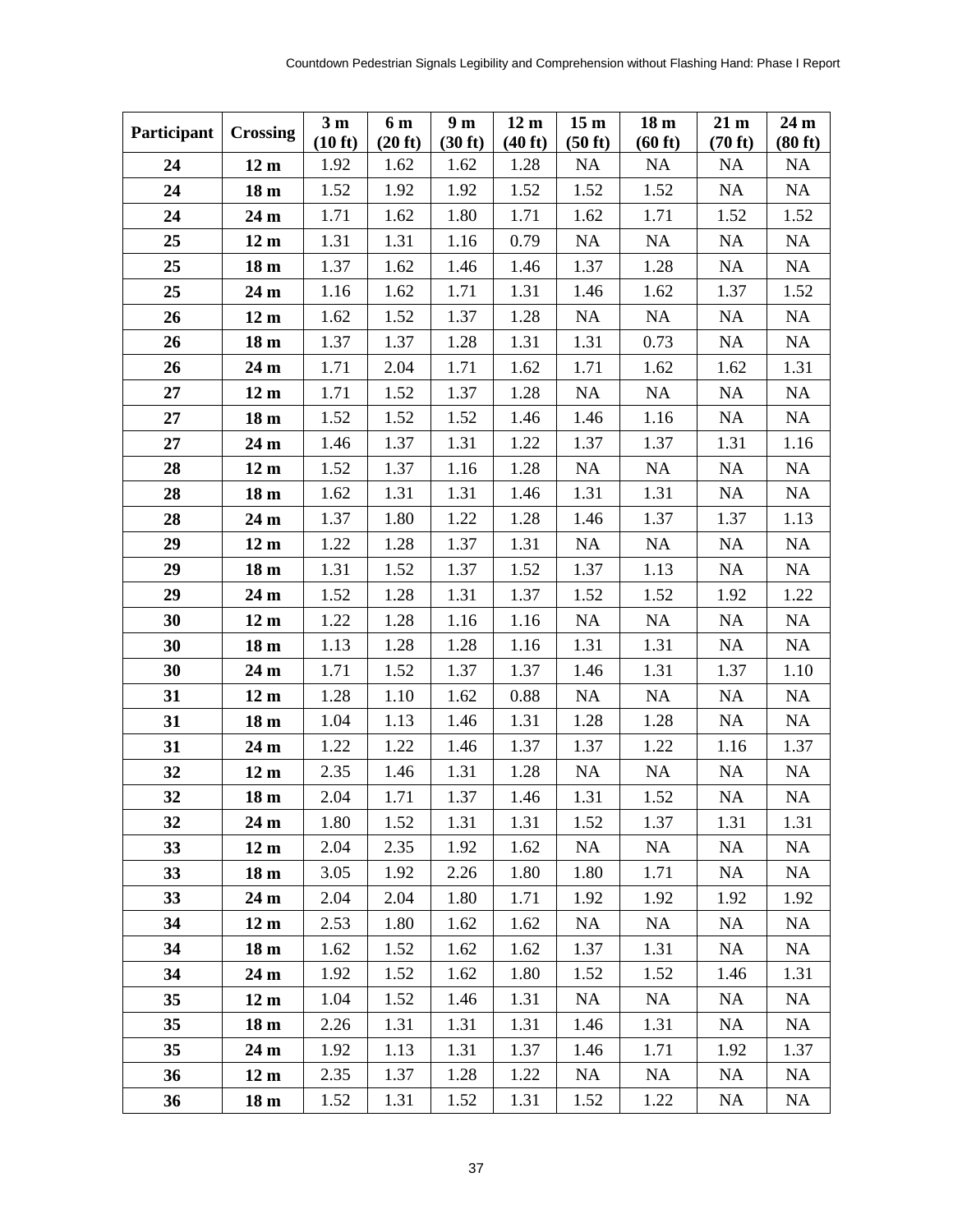| Participant | <b>Crossing</b> | 3 <sub>m</sub> | 6 m     | 9 <sub>m</sub> | 12 <sub>m</sub> | 15 <sub>m</sub> | 18 <sub>m</sub> | 21 <sub>m</sub> | 24 <sub>m</sub> |
|-------------|-----------------|----------------|---------|----------------|-----------------|-----------------|-----------------|-----------------|-----------------|
|             |                 | (10 ft)        | (20 ft) | (30 ft)        | (40 ft)         | (50 ft)         | (60 ft)         | (70 ft)         | (80 ft)         |
| 36          | 24 <sub>m</sub> | 1.46           | 1.37    | 1.62           | 1.62            | 1.13            | 1.52            | 1.62            | 1.22            |
| 37          | 12 <sub>m</sub> | 1.46           | 1.62    | 1.62           | 1.37            | NA              | NA              | <b>NA</b>       | NA              |
| 37          | 18 <sub>m</sub> | 2.26           | 1.37    | 1.62           | 1.52            | 1.37            | 1.31            | <b>NA</b>       | <b>NA</b>       |
| 37          | 24 <sub>m</sub> | 1.80           | 1.62    | 1.71           | 1.52            | 1.62            | 1.62            | 1.46            | 1.46            |
| 38          | 12 <sub>m</sub> | 1.62           | 1.01    | 1.16           | 0.94            | NA              | NA              | <b>NA</b>       | NA              |
| 38          | 18 <sub>m</sub> | 1.92           | 1.16    | 1.28           | 1.16            | 1.10            | 0.98            | <b>NA</b>       | NA              |
| 38          | 24 m            | 1.13           | 1.10    | 1.16           | 1.22            | 1.28            | 1.13            | 1.10            | 1.16            |
| 39          | 12 <sub>m</sub> | 1.62           | 1.10    | 1.13           | 1.04            | NA              | NA              | NA              | <b>NA</b>       |
| 39          | 18 <sub>m</sub> | 1.52           | 1.22    | 1.10           | 1.28            | 0.88            | 1.10            | <b>NA</b>       | NA              |
| 39          | 24 m            | 3.05           | 1.04    | 1.31           | 1.22            | 1.28            | 1.46            | 1.62            | 1.10            |
| 40          | 12 <sub>m</sub> | 2.04           | 1.04    | 1.16           | 1.01            | NA              | <b>NA</b>       | <b>NA</b>       | <b>NA</b>       |
| 40          | 18 <sub>m</sub> | 1.62           | 1.22    | 1.31           | 1.28            | 1.52            | 1.16            | <b>NA</b>       | NA              |
| 40          | 24 m            | 1.52           | 1.16    | 1.22           | 1.31            | 1.37            | 1.46            | 1.52            | 1.37            |
| 41          | 12 <sub>m</sub> | 1.71           | 1.71    | 1.71           | 1.28            | NA              | <b>NA</b>       | <b>NA</b>       | <b>NA</b>       |
| 41          | 18 <sub>m</sub> | 1.80           | 1.52    | 1.71           | 1.28            | 1.62            | 1.16            | <b>NA</b>       | <b>NA</b>       |
| 41          | 24 <sub>m</sub> | 1.71           | 1.37    | 1.52           | 1.62            | 1.46            | 1.46            | 1.62            | 1.22            |
| 42          | 12 <sub>m</sub> | 1.31           | 1.37    | 1.28           | 1.13            | <b>NA</b>       | <b>NA</b>       | NA              | <b>NA</b>       |
| 42          | 18 <sub>m</sub> | 1.46           | 1.10    | 1.28           | 1.22            | 1.31            | 0.98            | <b>NA</b>       | NA              |
| 42          | 24 <sub>m</sub> | 1.80           | 1.22    | 1.16           | 1.31            | 1.13            | 1.28            | 1.22            | 0.91            |
| 43          | $12 \text{ m}$  | 1.80           | 1.16    | 1.31           | 1.10            | NA              | <b>NA</b>       | <b>NA</b>       | <b>NA</b>       |
| 43          | 18 <sub>m</sub> | 1.52           | 1.62    | 1.37           | 1.62            | 1.62            | 1.28            | <b>NA</b>       | <b>NA</b>       |
| 43          | 24 <sub>m</sub> | 2.04           | 1.13    | 1.28           | 1.31            | 1.37            | 1.28            | 1.37            | 1.13            |
| 44          | 12 <sub>m</sub> | 1.62           | 1.46    | 1.52           | 1.31            | NA              | <b>NA</b>       | <b>NA</b>       | <b>NA</b>       |
| 44          | 18 <sub>m</sub> | 2.04           | 1.37    | 1.71           | 1.37            | 1.37            | 1.22            | NA              | <b>NA</b>       |
| 44          | 24 <sub>m</sub> | 2.04           | 1.52    | 1.62           | 1.31            | 1.31            | 1.37            | 1.37            | 1.13            |
| 45          | 12 <sub>m</sub> | 1.46           | 1.28    | 1.28           | 1.01            | NA              | <b>NA</b>       | <b>NA</b>       | NA              |
| 45          | 18 <sub>m</sub> | 1.46           | 1.52    | 1.37           | 1.52            | 1.37            | 1.37            | <b>NA</b>       | <b>NA</b>       |
| 45          | 24 <sub>m</sub> | 1.71           | 2.53    | 1.46           | 1.28            | 1.31            | 1.52            | 1.37            | 1.31            |
| 46          | 12 <sub>m</sub> | 1.22           | 1.71    | 1.71           | 1.92            | NA              | NA              | <b>NA</b>       | <b>NA</b>       |
| 46          | 18 <sub>m</sub> | 1.10           | 1.80    | 1.80           | 1.71            | 1.80            | 1.62            | <b>NA</b>       | <b>NA</b>       |
| 46          | 24 <sub>m</sub> | 1.13           | 1.62    | 1.71           | 1.71            | 1.92            | 1.80            | 1.71            | 1.71            |
| 47          | 12 <sub>m</sub> | 1.04           | 1.28    | 1.37           | 1.22            | NA              | <b>NA</b>       | NA              | <b>NA</b>       |
| 47          | 18 <sub>m</sub> | 1.37           | 1.31    | 1.37           | 1.31            | 1.28            | 1.16            | <b>NA</b>       | <b>NA</b>       |
| 47          | 24 <sub>m</sub> | 1.16           | 1.37    | 1.46           | 1.52            | 1.46            | 1.46            | 1.37            | 1.46            |
| 48          | 12 <sub>m</sub> | 1.04           | 1.46    | 1.31           | 1.28            | NA              | <b>NA</b>       | <b>NA</b>       | <b>NA</b>       |
| 48          | 18 <sub>m</sub> | 1.28           | 1.31    | 1.31           | 1.22            | 1.13            | 1.13            | <b>NA</b>       | NA              |
| 48          | 24 <sub>m</sub> | 1.28           | 1.22    | 1.37           | 1.37            | 1.31            | 1.31            | 1.37            | 1.16            |
| 49          | 12 <sub>m</sub> | 1.01           | 1.31    | 1.10           | 0.98            | <b>NA</b>       | NA              | <b>NA</b>       | <b>NA</b>       |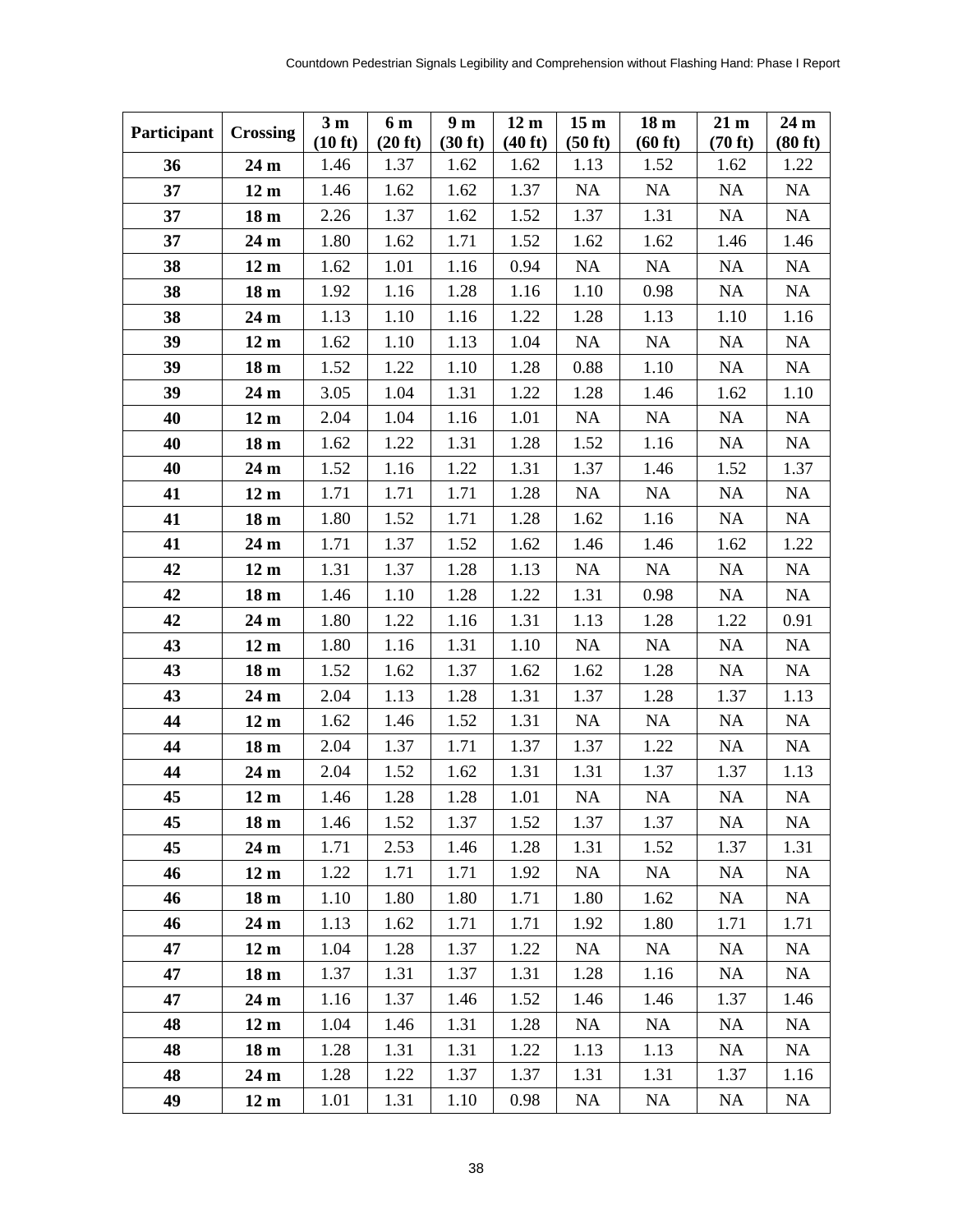| Participant | <b>Crossing</b> | 3 <sub>m</sub><br>(10 ft) | 6 m<br>(20 ft) | 9 <sub>m</sub><br>(30 ft) | 12 <sub>m</sub><br>(40 ft) | 15 <sub>m</sub><br>(50 ft) | 18 <sub>m</sub><br>(60 ft) | 21 <sub>m</sub><br>(70 ft) | 24 m<br>(80 ft) |
|-------------|-----------------|---------------------------|----------------|---------------------------|----------------------------|----------------------------|----------------------------|----------------------------|-----------------|
| 49          | 18 <sub>m</sub> | 1.28                      | 1.28           | 1.28                      | 1.62                       | 1.46                       | 1.31                       | <b>NA</b>                  | <b>NA</b>       |
| 49          | 24 <sub>m</sub> | 1.04                      | 1.31           | 1.31                      | 1.31                       | 1.37                       | 1.46                       | 1.37                       | 1.37            |
| 50          | 12 <sub>m</sub> | 1.71                      | 1.62           | 1.37                      | 1.46                       | <b>NA</b>                  | <b>NA</b>                  | <b>NA</b>                  | <b>NA</b>       |
| 50          | 18 <sub>m</sub> | 1.52                      | 1.62           | 1.52                      | 1.52                       | 1.52                       | 1.46                       | <b>NA</b>                  | <b>NA</b>       |
| 50          | 24 <sub>m</sub> | 2.04                      | 1.71           | 1.62                      | 1.62                       | 1.31                       | 1.80                       | 1.71                       | 1.28            |
| 51          | 12 <sub>m</sub> | 1.92                      | 1.71           | 1.80                      | 1.46                       | NA                         | <b>NA</b>                  | <b>NA</b>                  | <b>NA</b>       |
| 51          | 18 <sub>m</sub> | 1.37                      | 1.71           | 1.80                      | 1.46                       | 1.80                       | 2.26                       | NA                         | <b>NA</b>       |
| 51          | 24 <sub>m</sub> | 1.31                      | 1.80           | 1.92                      | 1.80                       | 1.92                       | 1.52                       | 1.80                       | 1.31            |
| 52          | 12 <sub>m</sub> | 1.62                      | 1.52           | 1.46                      | 1.16                       | NA                         | <b>NA</b>                  | <b>NA</b>                  | NA              |
| 52          | 18 <sub>m</sub> | 1.37                      | 2.26           | 1.52                      | 1.71                       | 1.46                       | 1.37                       | <b>NA</b>                  | <b>NA</b>       |
| 52          | 24 <sub>m</sub> | 1.37                      | 1.62           | 1.71                      | 1.71                       | 1.71                       | 2.26                       | 2.53                       | 1.92            |
| 53          | 12 <sub>m</sub> | 1.37                      | 1.71           | 1.52                      | 1.31                       | <b>NA</b>                  | <b>NA</b>                  | <b>NA</b>                  | <b>NA</b>       |
| 53          | 18 <sub>m</sub> | 1.62                      | 1.52           | 1.46                      | 1.37                       | 1.31                       | 1.16                       | <b>NA</b>                  | NA              |
| 53          | 24 <sub>m</sub> | 1.46                      | 1.37           | 1.46                      | 1.37                       | 1.28                       | 1.31                       | 1.22                       | 0.98            |
| 54          | 12 <sub>m</sub> | 1.80                      | 2.26           | 2.04                      | 1.37                       | <b>NA</b>                  | <b>NA</b>                  | <b>NA</b>                  | NA              |
| 54          | 18 <sub>m</sub> | 1.92                      | 1.62           | 1.16                      | 1.04                       | 1.01                       | 1.37                       | <b>NA</b>                  | NA              |
| 54          | 24 <sub>m</sub> | 2.26                      | 1.92           | 1.80                      | 1.62                       | 1.62                       | 1.80                       | 2.35                       | 1.46            |
| 55          | 12 <sub>m</sub> | 1.31                      | 1.37           | 1.46                      | 1.22                       | <b>NA</b>                  | <b>NA</b>                  | <b>NA</b>                  | <b>NA</b>       |
| 55          | 18 <sub>m</sub> | 1.80                      | 1.71           | 1.80                      | 1.71                       | 1.62                       | 1.31                       | <b>NA</b>                  | NA              |
| 55          | 24 m            | 1.92                      | 1.80           | 1.46                      | 1.46                       | 1.28                       | 1.52                       | 1.46                       | 1.13            |
| 56          | 12 <sub>m</sub> | 1.37                      | 1.37           | 1.13                      | 1.13                       | <b>NA</b>                  | <b>NA</b>                  | <b>NA</b>                  | <b>NA</b>       |
| 56          | 18 <sub>m</sub> | 1.52                      | 1.62           | 1.52                      | 1.46                       | 1.62                       | 1.52                       | <b>NA</b>                  | NA              |
| 56          | 24 <sub>m</sub> | 1.71                      | 1.46           | 1.37                      | 1.46                       | 1.46                       | 1.37                       | 1.71                       | 1.22            |
| 57          | 12 <sub>m</sub> | 1.16                      | 1.10           | 0.98                      | 1.01                       | NA                         | <b>NA</b>                  | <b>NA</b>                  | <b>NA</b>       |
| 57          | 18 <sub>m</sub> | 1.31                      | 1.28           | 1.28                      | 1.37                       | 1.16                       | 1.22                       | <b>NA</b>                  | $\rm NA$        |
| 57          | 24 m            | 1.22                      | 1.04           | 1.01                      | 1.13                       | 1.01                       | 1.13                       | 1.31                       | 1.52            |
| 58          | 12 <sub>m</sub> | 1.28                      | 1.52           | 1.52                      | 1.22                       | <b>NA</b>                  | <b>NA</b>                  | <b>NA</b>                  | <b>NA</b>       |
| 58          | 18 <sub>m</sub> | 1.46                      | 1.62           | 1.46                      | 1.52                       | 1.46                       | 1.16                       | <b>NA</b>                  | <b>NA</b>       |
| 58          | 24 <sub>m</sub> | 1.92                      | 1.46           | 1.62                      | 1.46                       | 1.37                       | 1.28                       | 1.31                       | 1.04            |
| 59          | 12 <sub>m</sub> | 1.28                      | 1.28           | 1.10                      | 0.82                       | <b>NA</b>                  | <b>NA</b>                  | <b>NA</b>                  | <b>NA</b>       |
| 59          | 18 <sub>m</sub> | 1.37                      | 1.28           | 1.16                      | 1.62                       | 1.37                       | 1.04                       | NA                         | NA              |
| 59          | 24 <sub>m</sub> | 1.31                      | 1.52           | 1.80                      | 1.52                       | 1.52                       | 1.22                       | 1.22                       | 1.16            |
| 60          | 12 <sub>m</sub> | 2.26                      | 1.92           | 2.53                      | 2.35                       | <b>NA</b>                  | <b>NA</b>                  | <b>NA</b>                  | <b>NA</b>       |
| 60          | 18 <sub>m</sub> | 1.62                      | 1.46           | 1.37                      | 1.52                       | 1.92                       | 1.62                       | NA                         | NA              |
| 60          | 24 <sub>m</sub> | 1.62                      | 1.52           | 1.46                      | 1.52                       | 1.37                       | 1.52                       | 1.46                       | 1.52            |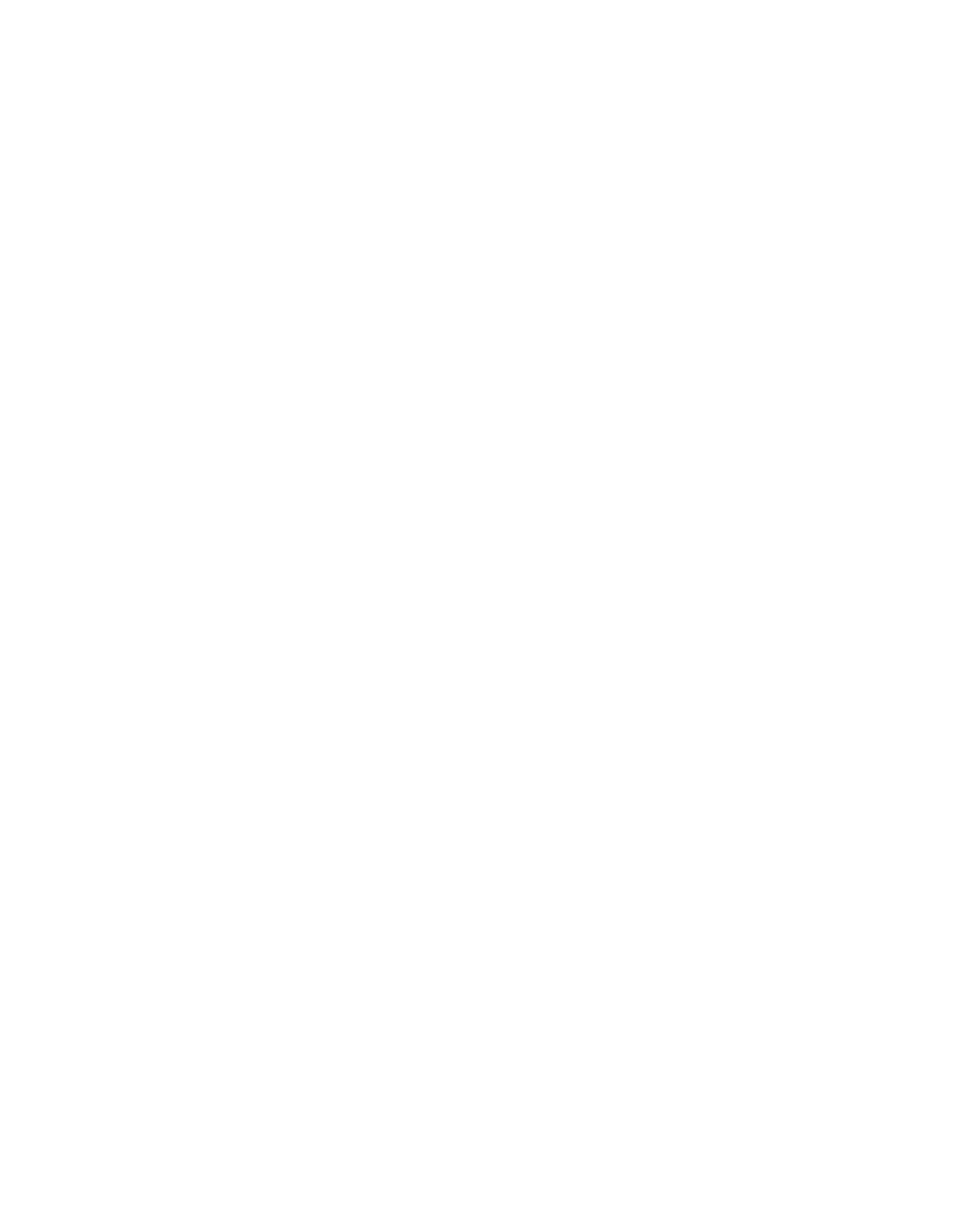## **APPENDIX C. INDIVIDUAL RESPONSES FROM EXPERIMENT 1C**

<span id="page-50-1"></span><span id="page-50-0"></span>The individual participant responses to the different signal indications in Experiment 1C are provided within this appendix.

| <b>Participant Number</b> | <b>Identified Color</b> | <b>Identified Shape</b> | <b>Crossing Action</b> |
|---------------------------|-------------------------|-------------------------|------------------------|
| 1                         | N <sub>0</sub>          | N <sub>o</sub>          | Not cross              |
| $\overline{2}$            | Yes                     | No                      | Cross                  |
| 3                         | Yes                     | Yes                     | Cross                  |
| $\overline{4}$            | Yes                     | Yes                     | Cross                  |
| 5                         | Yes                     | Yes                     | Cross                  |
| 6                         | Yes                     | Yes                     | Cross                  |
| $\tau$                    | Yes                     | N <sub>o</sub>          | Cross                  |
| 8                         | Yes                     | Yes                     | Cross                  |
| 9                         | Yes                     | Yes                     | Cross                  |
| 10                        | Yes                     | Yes                     | Cross                  |
| 11                        | Yes                     | Yes                     | Cross                  |
| 12                        | Yes                     | Yes                     | Cross                  |
| 13                        | Yes                     | Yes                     | Cross                  |
| 14                        | Yes                     | Yes                     | Cross                  |
| 15                        | Yes                     | Yes                     | Cross                  |
| 16                        | Yes                     | Yes                     | Cross                  |
| 17                        | Yes                     | Yes                     | Cross                  |
| 18                        | Yes                     | Yes                     | Cross                  |
| 19                        | Yes                     | Yes                     | Cross                  |
| 20                        | Yes                     | Yes                     | Cross                  |

**Table 12. Participant responses to the Walk indication at a 12 m (40 ft) distance.**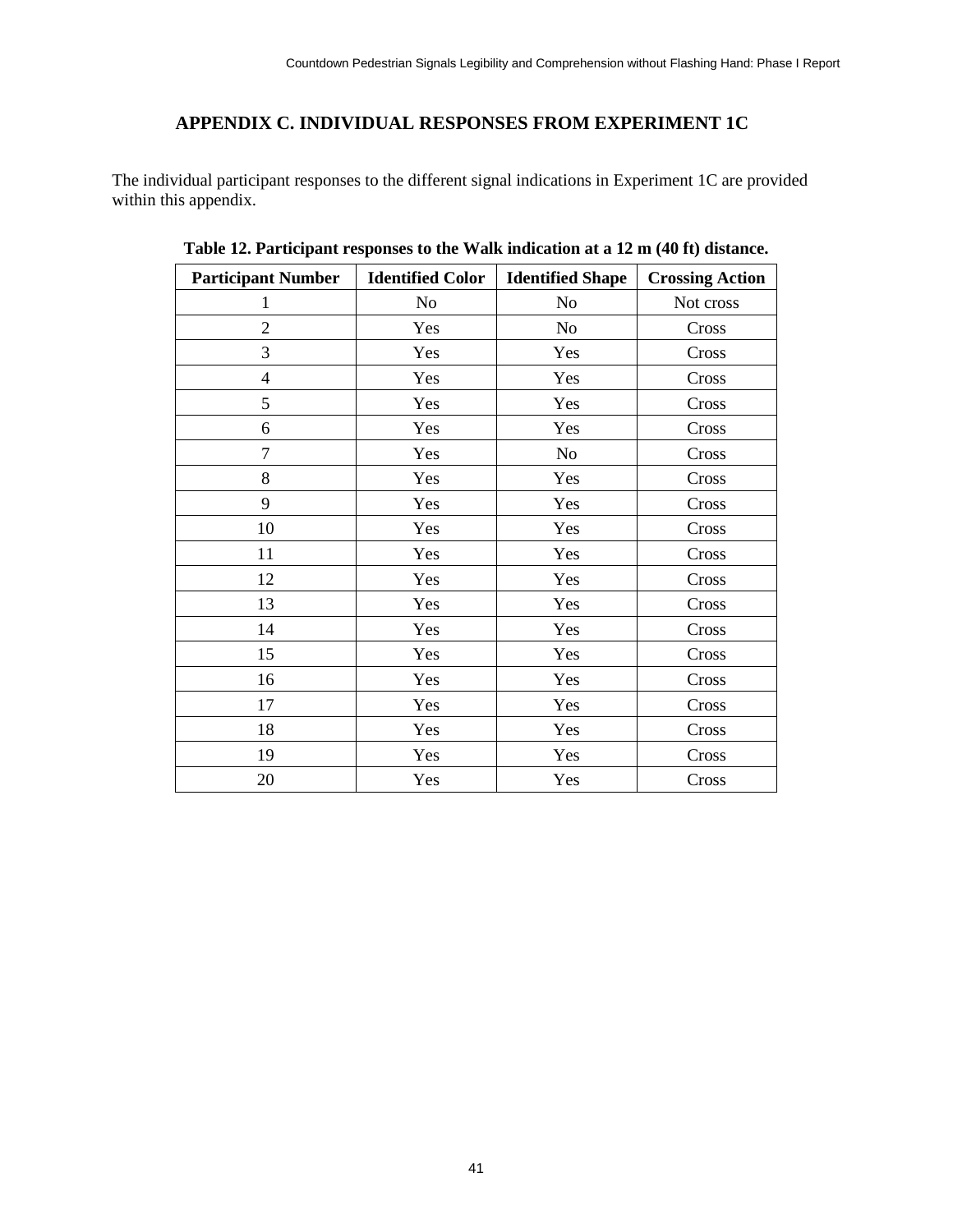| <b>Participant Number</b> | <b>Identified Color</b> | <b>Identified Shape</b> | <b>Crossing Action</b> |
|---------------------------|-------------------------|-------------------------|------------------------|
| Participant 1             | N <sub>o</sub>          | N <sub>o</sub>          | Not cross              |
| Participant 2             | Yes                     | N <sub>o</sub>          | Cross                  |
| Participant 3             | N <sub>0</sub>          | No                      | Not cross              |
| Participant 4             | N <sub>o</sub>          | N <sub>o</sub>          | Not cross              |
| Participant 5             | Yes                     | Yes                     | Cross                  |
| Participant 6             | Yes                     | Yes                     | Cross                  |
| Participant 7             | N <sub>0</sub>          | N <sub>o</sub>          | Not cross              |
| Participant 8             | N <sub>o</sub>          | N <sub>o</sub>          | Not cross              |
| Participant 9             | Yes                     | Yes                     | Cross                  |
| Participant 10            | Yes                     | Yes                     | Cross                  |
| Participant 11            | Yes                     | Yes                     | Cross                  |
| Participant 12            | Yes                     | No                      | Cross                  |
| Participant 13            | Yes                     | No                      | Not cross              |
| Participant 14            | N <sub>o</sub>          | No                      | Not cross              |
| Participant 15            | No                      | N <sub>o</sub>          | Not cross              |
| Participant 16            | Yes                     | Yes                     | Cross                  |
| Participant 17            | Yes                     | Yes                     | Cross                  |
| Participant 18            | N <sub>o</sub>          | N <sub>o</sub>          | Not cross              |
| Participant 19            | Yes                     | Yes                     | Cross                  |
| Participant 20            | Yes                     | Yes                     | Cross                  |

<span id="page-51-0"></span>**Table 13. Participant responses to the Walk indication at a 30.5 m (100 ft) distance.**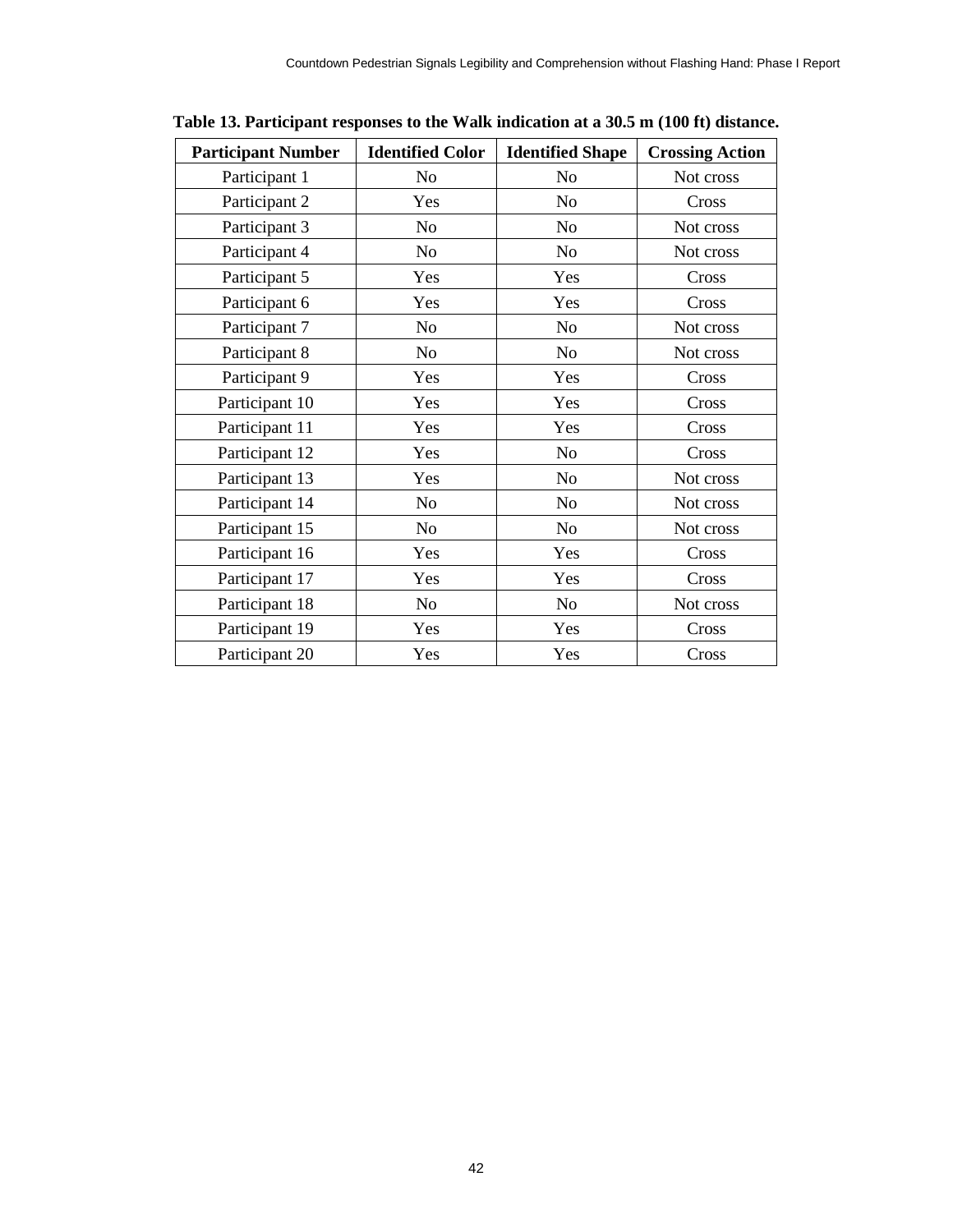| <b>Participant Number</b> | <b>Identified Color</b> | <b>Identified Shape</b> | <b>Crossing Action</b> |
|---------------------------|-------------------------|-------------------------|------------------------|
| 1                         | Yes                     | N <sub>o</sub>          | Not cross              |
| $\overline{2}$            | Yes                     | Yes                     | Not cross              |
| 3                         | Yes                     | Yes                     | Not cross              |
| $\overline{4}$            | Yes                     | Yes                     | Not cross              |
| 5                         | Yes                     | Yes                     | Not cross              |
| 6                         | Yes                     | Yes                     | Not cross              |
| $\overline{7}$            | Yes                     | N <sub>o</sub>          | Not cross              |
| 8                         | Yes                     | Yes                     | Not cross              |
| 9                         | Yes                     | Yes                     | Not cross              |
| 10                        | Yes                     | Yes                     | Not cross              |
| 11                        | Yes                     | Yes                     | Not cross              |
| 12                        | Yes                     | Yes                     | Not cross              |
| 13                        | Yes                     | Yes                     | Not cross              |
| 14                        | Yes                     | Yes                     | Not cross              |
| 15                        | Yes                     | Yes                     | Not cross              |
| 16                        | Yes                     | Yes                     | Not cross              |
| 17                        | Yes                     | N <sub>o</sub>          | Not cross              |
| 18                        | Yes                     | Yes                     | Not cross              |
| 19                        | Yes                     | Yes                     | Not cross              |
| 20                        | Yes                     | Yes                     | Not cross              |

<span id="page-52-0"></span>**Table 14. Participant responses to the Don't Walk indication at a 12 m (40 ft) distance.**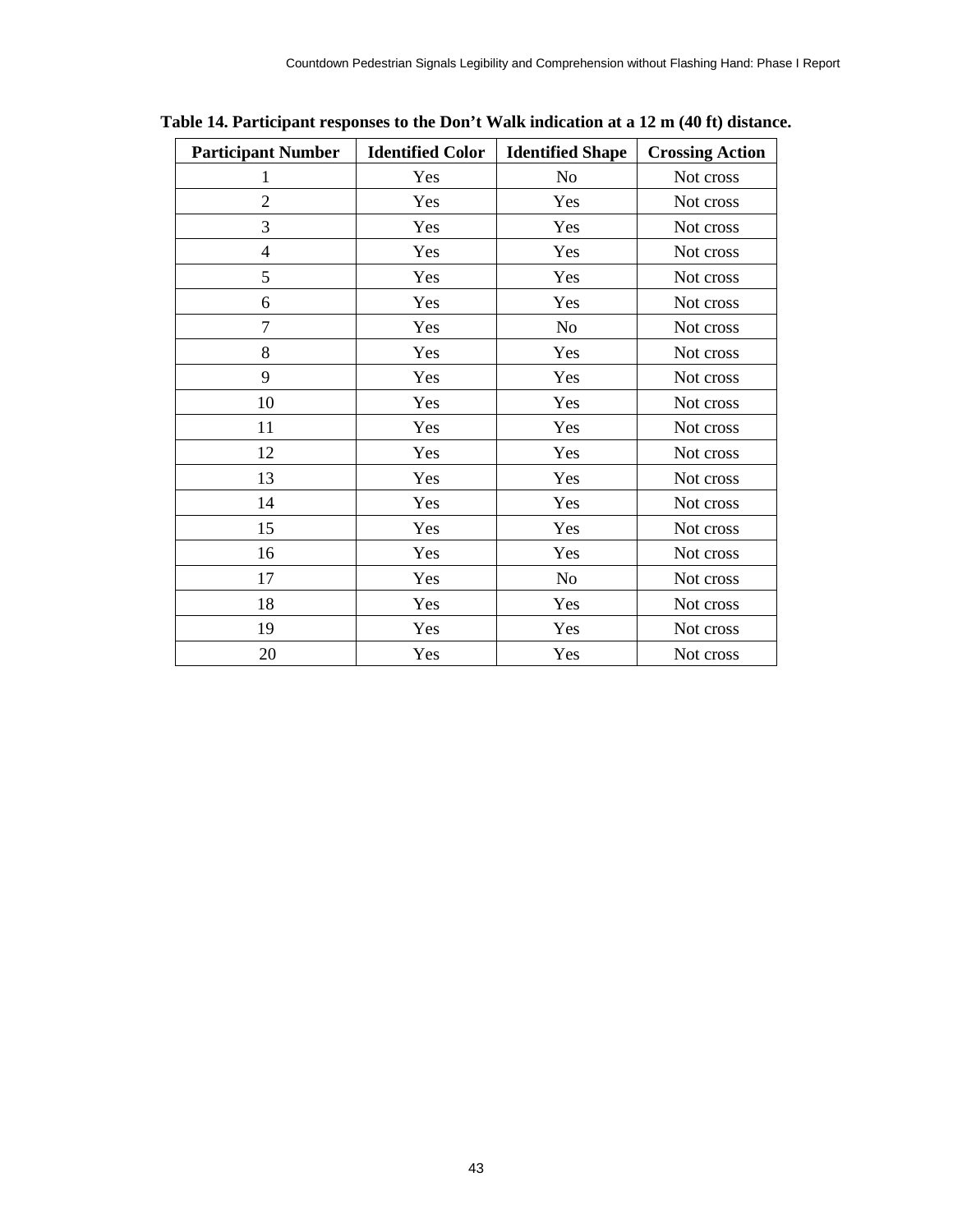| <b>Participant Number</b> | <b>Identified Color</b> | <b>Identified Shape</b> | <b>Crossing Action</b> |
|---------------------------|-------------------------|-------------------------|------------------------|
| 1                         | No                      | No                      | Not cross              |
| $\overline{2}$            | No                      | No                      | Not cross              |
| 3                         | Yes                     | Yes                     | Not cross              |
| $\overline{4}$            | Yes                     | Yes                     | Not cross              |
| 5                         | Yes                     | Yes                     | Not cross              |
| 6                         | Yes                     | Yes                     | Not cross              |
| 7                         | No                      | N <sub>o</sub>          | Not cross              |
| 8                         | No                      | N <sub>o</sub>          | Not cross              |
| 9                         | Yes                     | N <sub>o</sub>          | Not cross              |
| 10                        | Yes                     | Yes                     | Not cross              |
| 11                        | Yes                     | N <sub>o</sub>          | Not cross              |
| 12                        | Yes                     | Yes                     | Not cross              |
| 13                        | Yes                     | Yes                     | Not cross              |
| 14                        | Yes                     | N <sub>o</sub>          | Not cross              |
| 15                        | Yes                     | N <sub>o</sub>          | Not cross              |
| 16                        | Yes                     | No                      | Not cross              |
| 17                        | Yes                     | N <sub>o</sub>          | Not cross              |
| 18                        | N <sub>o</sub>          | N <sub>o</sub>          | Not cross              |
| 19                        | Yes                     | Yes                     | Not cross              |
| 20                        | Yes                     | Yes                     | Not cross              |

<span id="page-53-0"></span>**Table 15. Participant responses to the Don't Walk indication at a 30.5 m (100 ft) distance.**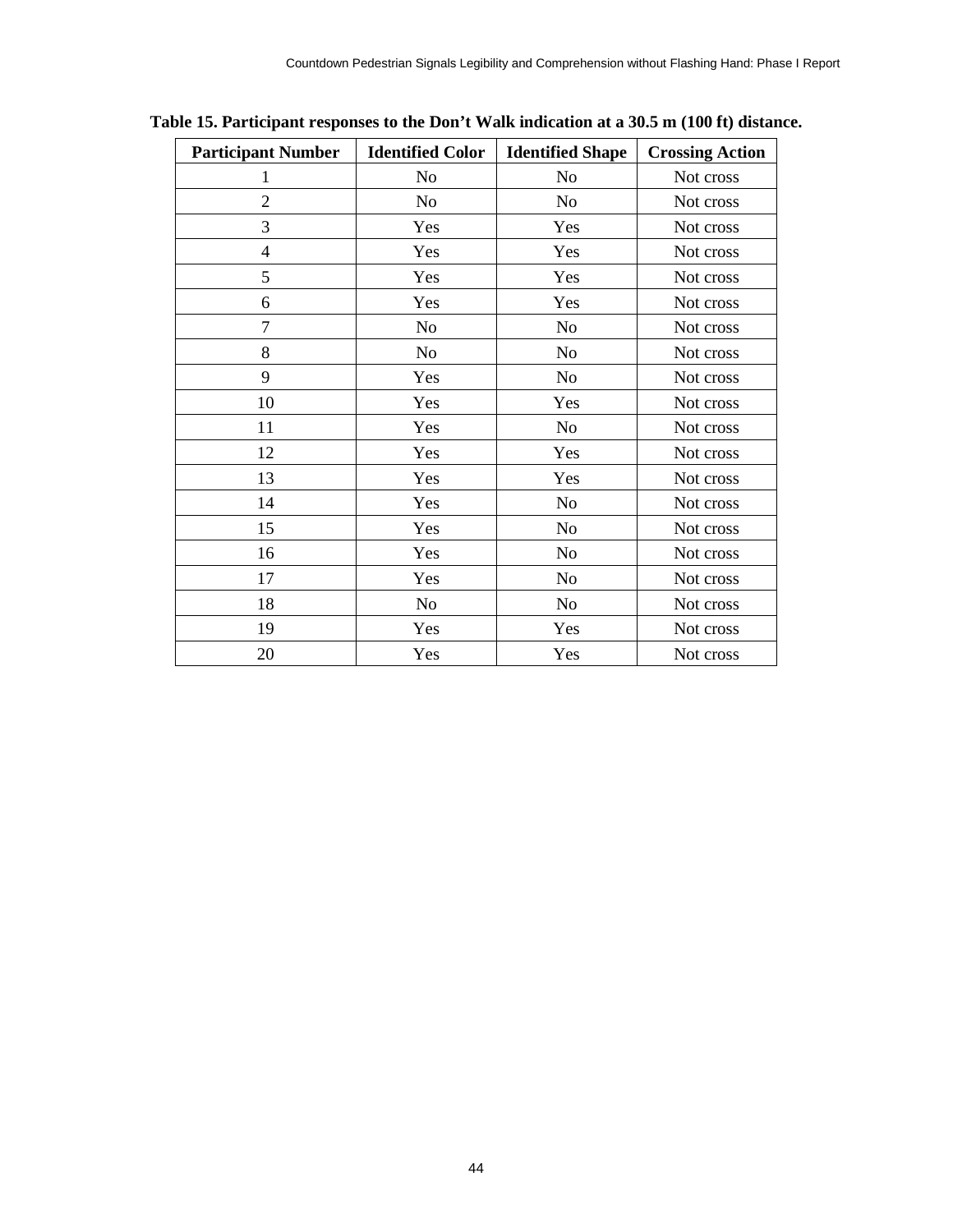| <b>Participant Number</b> | <b>Identified Color</b> | <b>Identified Shape</b> | <b>Crossing Action</b> |
|---------------------------|-------------------------|-------------------------|------------------------|
| Participant 1             | N <sub>0</sub>          | N <sub>o</sub>          | Not cross              |
| Participant 2             | Yes                     | N <sub>o</sub>          | Cross                  |
| Participant 3             | Yes                     | Yes                     | Cross                  |
| Participant 4             | Yes                     | Yes                     | Cross                  |
| Participant 5             | Yes                     | Yes                     | Cross                  |
| Participant 6             | Yes                     | Yes                     | Cross                  |
| Participant 7             | Yes                     | N <sub>o</sub>          | Cross                  |
| Participant 8             | Yes                     | Yes                     | Cross                  |
| Participant 9             | Yes                     | Yes                     | Cross                  |
| Participant 10            | Yes                     | Yes                     | Cross                  |
| Participant 11            | Yes                     | Yes                     | Cross                  |
| Participant 12            | Yes                     | Yes                     | Cross                  |
| Participant 13            | Yes                     | Yes                     | Cross                  |
| Participant 14            | Yes                     | Yes                     | Cross                  |
| Participant 15            | Yes                     | Yes                     | Cross                  |
| Participant 16            | Yes                     | Yes                     | Cross                  |
| Participant 17            | Yes                     | N <sub>o</sub>          | Cross                  |
| Participant 18            | Yes                     | Yes                     | Not cross              |
| Participant 19            | Yes                     | Yes                     | Cross                  |
| Participant 20            | Yes                     | Yes                     | Cross                  |

#### <span id="page-54-0"></span>**Table 16. Participant responses to the Don't Walk to Walk transition at a 12 m (40 ft) distance.**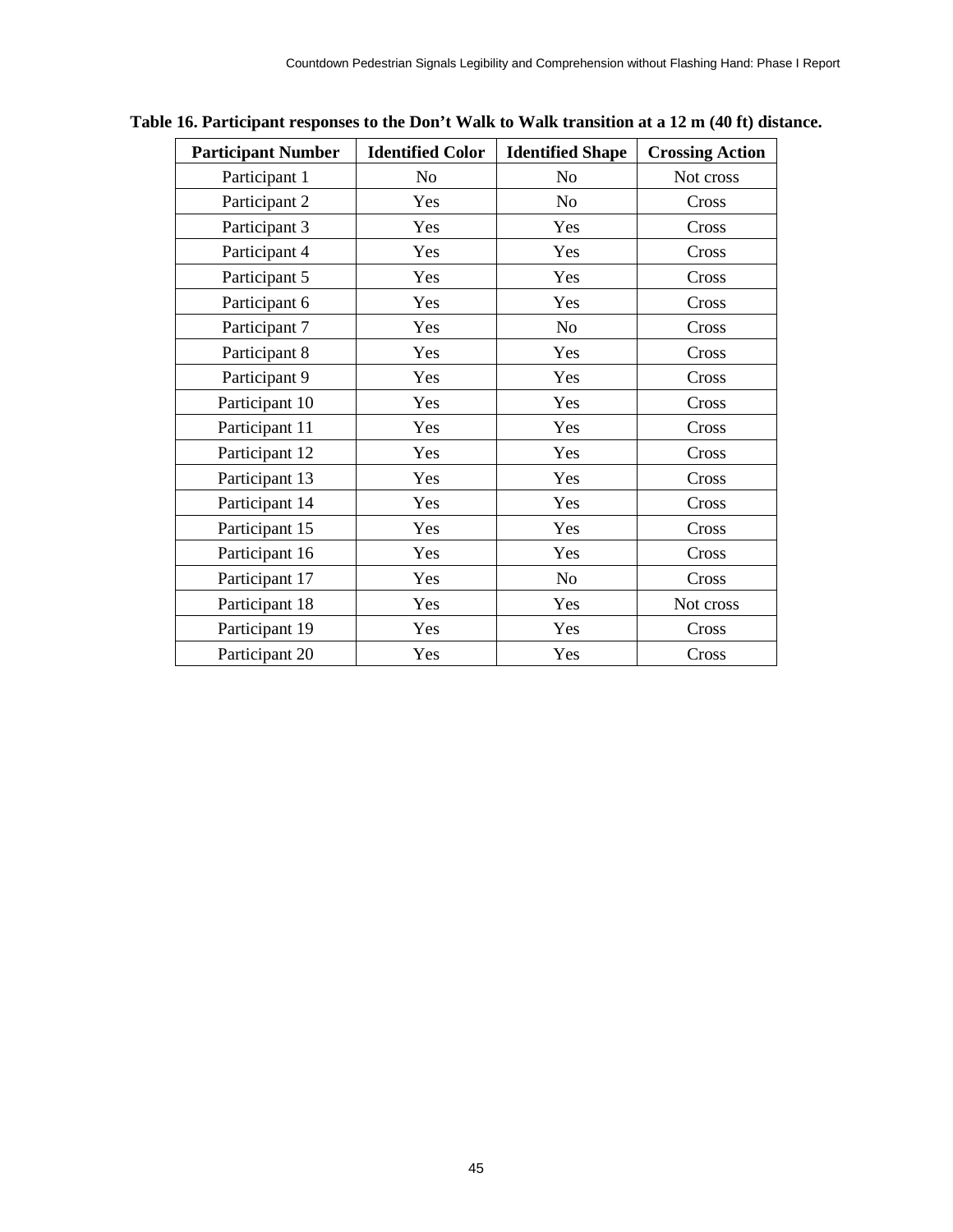| <b>Participant Number</b> | <b>Identified Color</b> | <b>Identified Shape</b> | <b>Crossing Action</b> |
|---------------------------|-------------------------|-------------------------|------------------------|
| 1                         | N <sub>0</sub>          | No                      | Not cross              |
| $\overline{2}$            | Yes                     | No                      | Cross                  |
| 3                         | N <sub>0</sub>          | N <sub>o</sub>          | Not cross              |
| $\overline{4}$            | Yes                     | N <sub>o</sub>          | Cross                  |
| 5                         | Yes                     | N <sub>o</sub>          | Cross                  |
| 6                         | Yes                     | N <sub>o</sub>          | Not cross              |
| $\overline{7}$            | N <sub>0</sub>          | No                      | Not cross              |
| 8                         | N <sub>0</sub>          | No                      | Not cross              |
| 9                         | Yes                     | No                      | Cross                  |
| 10                        | Yes                     | Yes                     | Cross                  |
| 11                        | Yes                     | Yes                     | Cross                  |
| 12                        | Yes                     | Yes                     | Cross                  |
| 13                        | Yes                     | No                      | Cross                  |
| 14                        | Yes                     | N <sub>o</sub>          | Cross                  |
| 15                        | No                      | No                      | Not cross              |
| 16                        | Yes                     | No                      | Cross                  |
| 17                        | Yes                     | No                      | Cross                  |
| 18                        | N <sub>o</sub>          | No                      | Not Cross              |
| 19                        | Yes                     | Yes                     | Cross                  |
| 20                        | Yes                     | Yes                     | Cross                  |

<span id="page-55-0"></span>**Table 17. Participant responses to the Don't Walk to Walk transition at a 30.5 m (100 ft) distance.**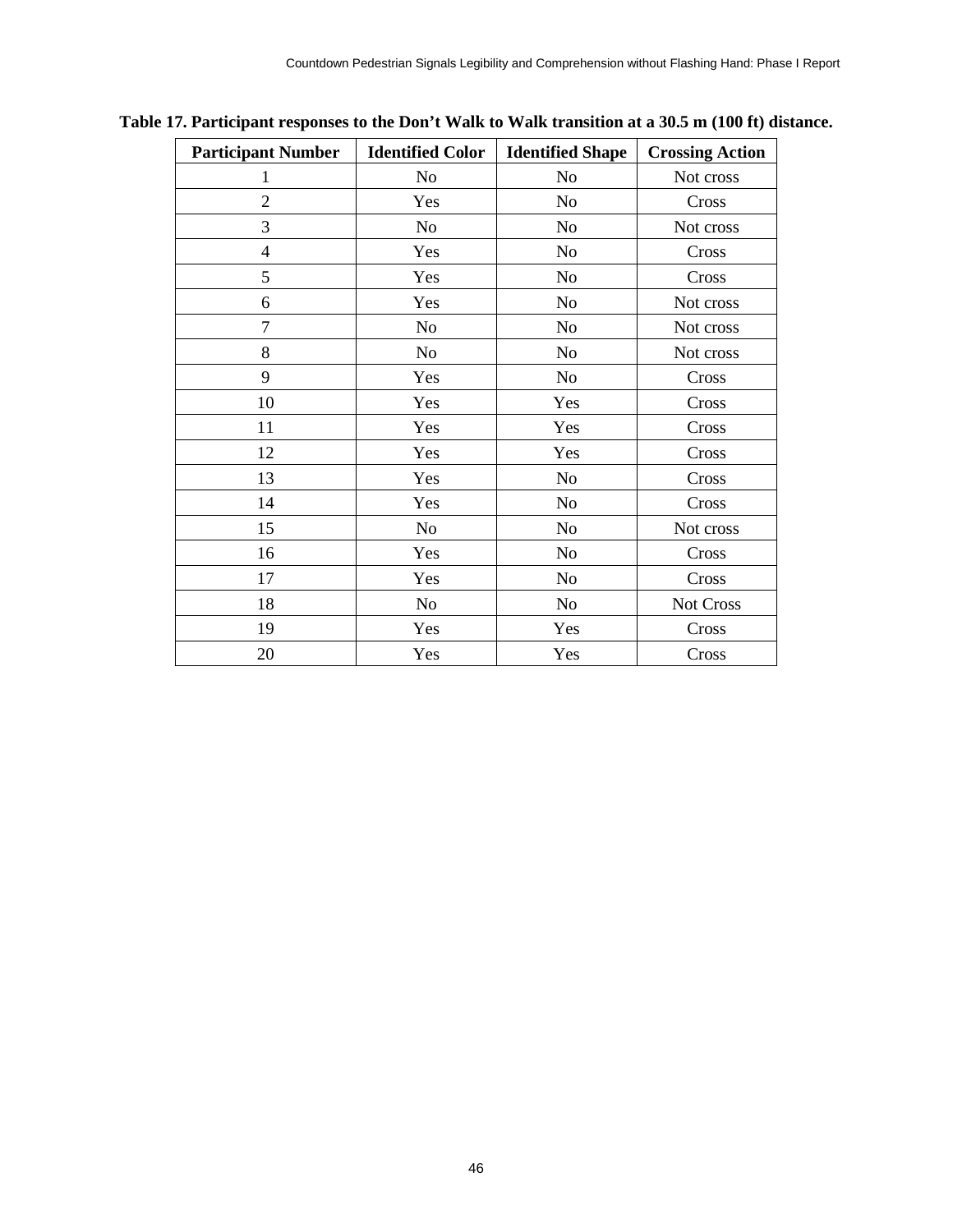<span id="page-56-0"></span>

| <b>Participant Number</b> | <b>Identified Color</b> | <b>Identified Shape</b> | <b>Read Numbers</b> | <b>Crossing Action</b> |
|---------------------------|-------------------------|-------------------------|---------------------|------------------------|
|                           | Yes                     | No/No                   | No                  | Not cross              |
| $\overline{2}$            | Yes                     | Yes/No                  | N <sub>o</sub>      | Not cross              |
| 3                         | Yes                     | Yes/Yes                 | Some                | Not cross              |
| $\overline{4}$            | Yes                     | Yes/Yes                 | Yes                 | Not cross              |
| 5                         | Yes                     | Yes/Yes                 | Yes                 | Not cross              |
| 6                         | Yes                     | Yes/Yes                 | Yes                 | Not cross              |
| $\overline{7}$            | Yes                     | No/No                   | N <sub>o</sub>      | Not cross              |
| 8                         | Yes                     | Yes/Yes                 | Yes                 | Not cross              |
| 9                         | Yes                     | Yes/Yes                 | Yes                 | Cross                  |
| 10                        | Yes                     | Yes/Yes                 | Yes                 | Cross                  |
| 11                        | Yes                     | Yes/Yes                 | Yes                 | Not cross              |
| 12                        | Yes                     | Yes/No                  | N <sub>0</sub>      | Not cross              |
| 13                        | Yes                     | Yes/Yes                 | Some                | Cross                  |
| 14                        | Yes                     | Yes/Yes                 | No                  | Not cross              |
| 15                        | Yes                     | Yes/Yes                 | Some                | Cross                  |
| 16                        | Yes                     | Yes/Yes                 | Some                | Not cross              |
| 17                        | Yes                     | No/Yes                  | N <sub>o</sub>      | Not cross              |
| 18                        | Yes                     | Yes/Yes                 | Yes                 | Cross                  |
| 19                        | Yes                     | Yes/Yes                 | Yes                 | Not cross              |
| 20                        | Yes                     | Yes/Yes                 | Yes                 | Cross                  |

**Table 18. Participant responses to the CPS plus FDW at a 12 m (40 ft) distance.**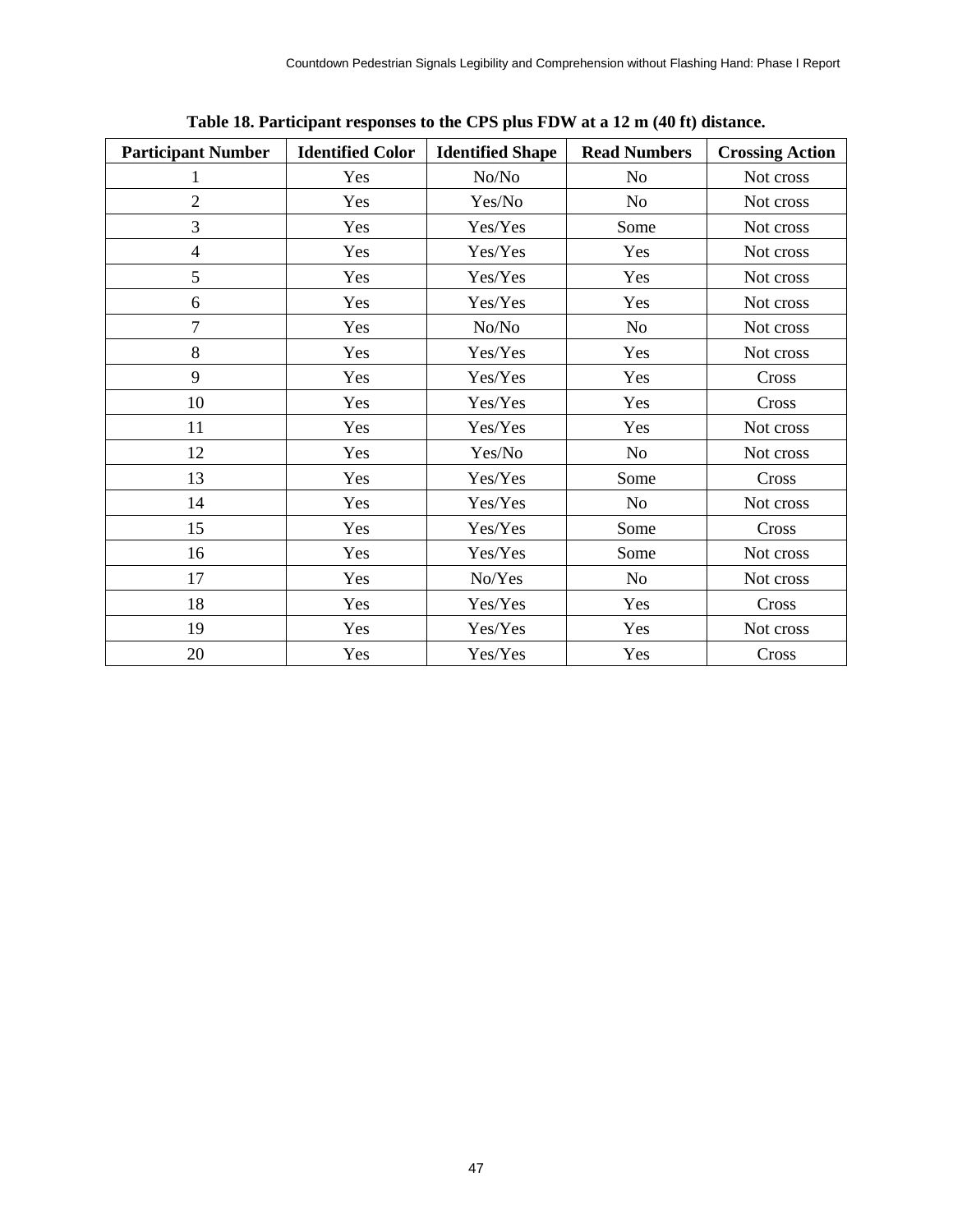<span id="page-57-0"></span>

| <b>Participant Number</b> | <b>Identified Color</b> | <b>Identified Shape</b> | <b>Read Numbers</b> | <b>Crossing Action</b> |
|---------------------------|-------------------------|-------------------------|---------------------|------------------------|
|                           | N <sub>0</sub>          | No/No                   | N <sub>o</sub>      | Not cross              |
| $\overline{2}$            | No.                     | No/No                   | N <sub>o</sub>      | Not cross              |
| 3                         | No                      | No/No                   | N <sub>o</sub>      | Not cross              |
| $\overline{4}$            | Yes                     | Yes/Yes                 | N <sub>o</sub>      | Not cross              |
| 5                         | Yes                     | No/No                   | N <sub>o</sub>      | Not cross              |
| 6                         | Yes                     | Yes/Yes                 | N <sub>o</sub>      | Not cross              |
| $\overline{7}$            | No                      | No/No                   | N <sub>0</sub>      | Not cross              |
| 8                         | No.                     | No/No                   | N <sub>o</sub>      | Cross                  |
| 9                         | Yes                     | Yes/Yes                 | N <sub>o</sub>      | Cross                  |
| 10                        | Yes                     | Yes/Yes                 | N <sub>0</sub>      | Cross                  |
| 11                        | Yes                     | Yes/Yes                 | N <sub>o</sub>      | Not cross              |
| 12                        | Yes                     | No/No                   | N <sub>o</sub>      | Not cross              |
| 13                        | Yes                     | No/No                   | No                  | Not cross              |
| 14                        | No                      | No/No                   | N <sub>0</sub>      | Not cross              |
| 15                        | Yes                     | No/No                   | N <sub>o</sub>      | Not cross              |
| 16                        | Yes                     | No/No                   | N <sub>o</sub>      | Not cross              |
| 17                        | Yes                     | No/No                   | N <sub>o</sub>      | Cross                  |
| 18                        | No                      | No/No                   | N <sub>0</sub>      | Not cross              |
| 19                        | Yes                     | No/Yes                  | N <sub>0</sub>      | Not cross              |
| 20                        | Yes                     | Yes/Yes                 | N <sub>o</sub>      | Not cross              |

**Table 19. Participant responses to the CPS plus FDW at a 30.5 m (100 ft) distance.**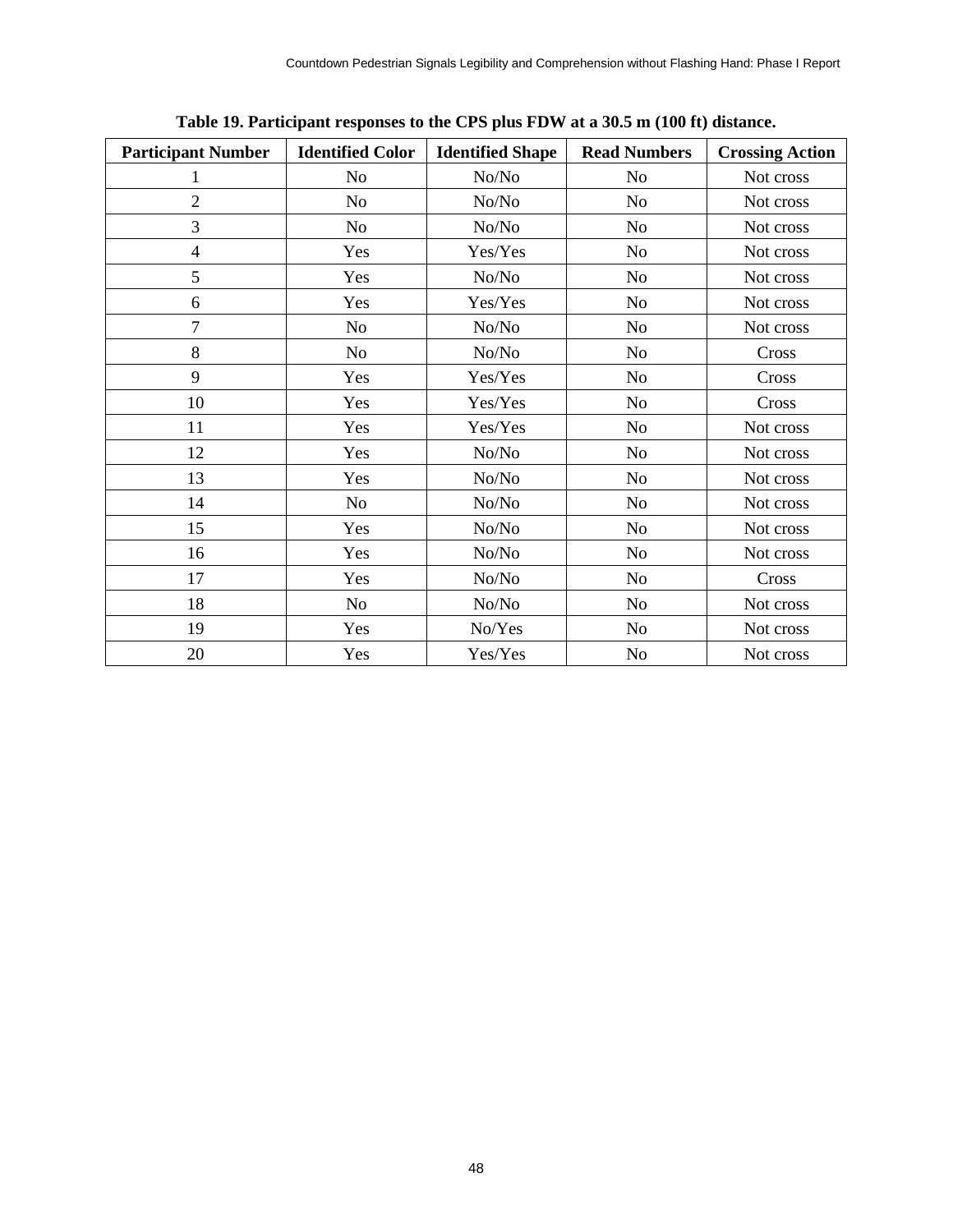<span id="page-58-0"></span>

| <b>Participant Number</b> | <b>Identified Color</b> | <b>Identified Shape</b> | <b>Read Numbers</b> | <b>Crossing Action</b> |
|---------------------------|-------------------------|-------------------------|---------------------|------------------------|
|                           | Yes                     | N <sub>o</sub>          | N <sub>o</sub>      | Not cross              |
| $\overline{2}$            | Yes                     | Yes                     | No                  | Not cross              |
| 3                         | Yes                     | Yes                     | Some                | Not cross              |
| $\overline{4}$            | Yes                     | Yes                     | Some                | Not cross              |
| 5                         | Yes                     | Yes                     | Yes                 | Not cross              |
| 6                         | Yes                     | Yes                     | Yes                 | Cross                  |
| $\overline{7}$            | Yes                     | No                      | N <sub>o</sub>      | Not cross              |
| 8                         | Yes                     | Yes                     | Yes                 | Not cross              |
| 9                         | Yes                     | Yes                     | Yes                 | Cross                  |
| 10                        | Yes                     | Yes                     | Yes                 | Cross                  |
| 11                        | Yes                     | Yes                     | Yes                 | Not cross              |
| 12                        | Yes                     | Yes                     | Yes                 | Not cross              |
| 13                        | Yes                     | Yes                     | Some                | Cross                  |
| 14                        | Yes                     | No                      | No                  | Not cross              |
| 15                        | Yes                     | Yes                     | Some                | Cross                  |
| 16                        | Yes                     | Yes                     | Some                | Not cross              |
| 17                        | Yes                     | Yes                     | N <sub>o</sub>      | Not cross              |
| 18                        | Yes                     | Yes                     | Yes                 | Not cross              |
| 19                        | Yes                     | Yes                     | Yes                 | Cross                  |
| 20                        | Yes                     | Yes                     | Yes                 | Cross                  |

**Table 20. Participant responses to the CPS alone at a 12 m (40 ft) distance.**